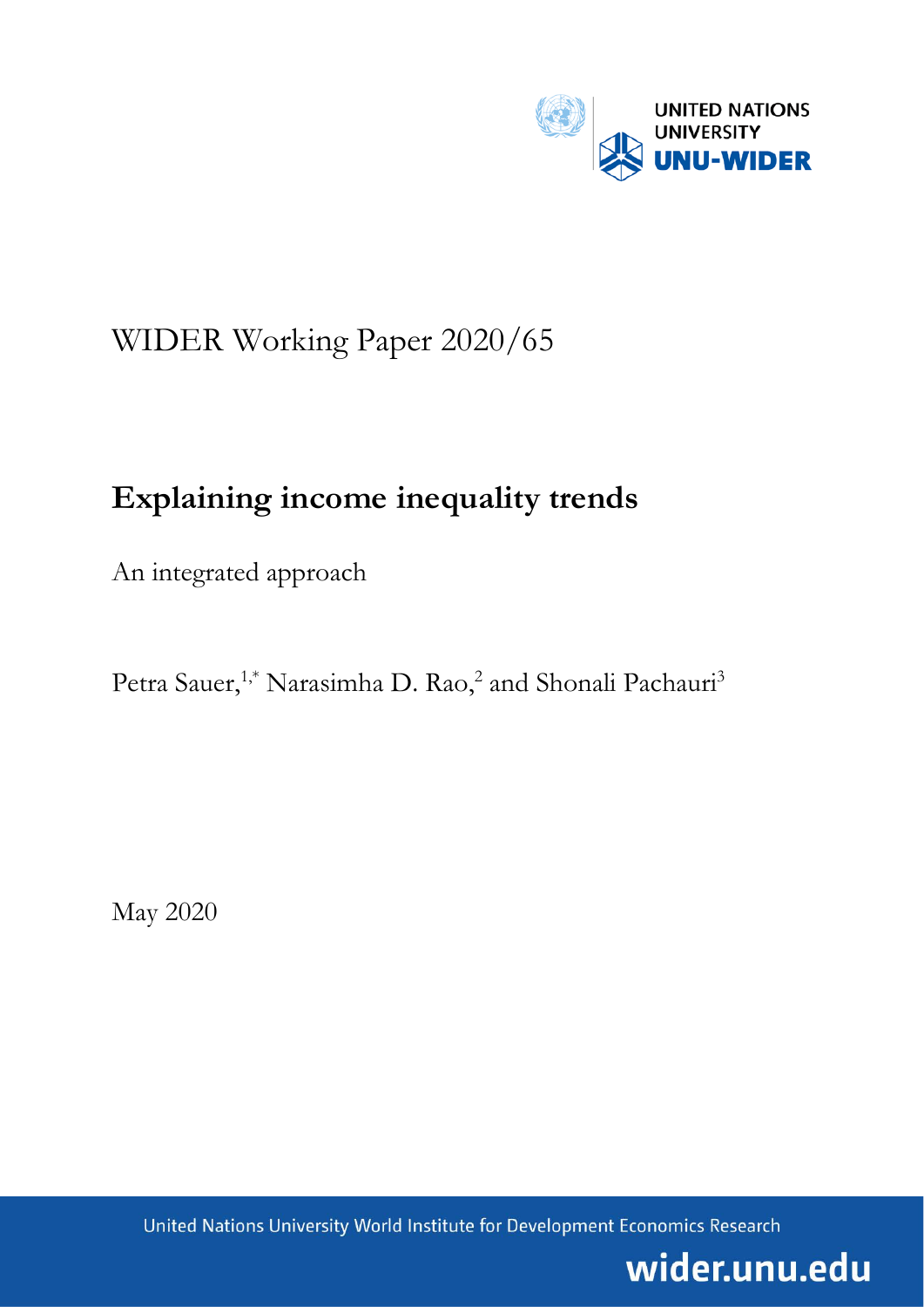**Abstract:** In large parts of the world, income inequality has been rising in recent decades. Other regions have experienced declining trends in income inequality. This raises the question of which mechanisms underlie contrasting observed trends in income inequality around the globe. To address this research question in a comparative study, we examine a global sample of 73 countries between 1981 and 2010. Yet, we are particularly interested in the heterogeneity of inequality determinants across world regions, and along the income distribution. We find declining labour income shares and increasing imports from high-income countries to significantly contribute to increasing income inequality; taxation and imports from low-income countries exert countervailing effects. The impacts of technological change, financial globalization, domestic financial deepening, and public social spending turn out to be regionspecific. Most importantly, we do not find systematic evidence of education's equalizing effect across high- and low-income countries. Our results are largely robust to changing the underlying sources of income Ginis, but looking at different segments of income distribution reveals heterogeneous effects.

**Key words:** comparative study, education, income distribution

## **JEL classification:** I24, O15, O57

**Acknowledgements:** This research was made possible by support from the IIASA Project SCHEMA, Socio-economic heterogeneity for model applications. The authors thank Jesús Crespo Cuaresma, Stefan Humer, and Cecilia Garcia-Penalosa, as well as the participants of the BeNA seminar for labour market research and the LISER International Workshop on 'What Drives Inequality?' for very helpful comments and discussions. Earlier versions of this paper were published in the INEQ working paper series of the Research Institute Economics of Inequality (Rao et al. 2016), and in the conference proceedings of 34th IARIW General Conference, held in Dresden, Germany, August 2016 (Sauer et al. 2016).

Information and requests: publications@wider.unu.edu

ISSN 1798-7237 ISBN 978-92-9256-822-1

<https://doi.org/10.35188/UNU-WIDER/2020/822-1>

Typescript prepared by Gary Smith.

The Institute is funded through income from an endowment fund with additional contributions to its work programme from Finland, Sweden, and the United Kingdom as well as earmarked contributions for specific projects from a variety of donors.

Katajanokanlaituri 6 B, 00160 Helsinki, Finland

The views expressed in this paper are those of the author(s), and do not necessarily reflect the views of the Institute or the United Nations University, nor the programme/project donors.

<sup>1</sup> Luxembourg Institute of Socio-Economic Research (LISER) & Luxembourg Income Study (LIS), Esch-sur-Alzette, Luxembourg; Research Institute Economics of Inequality (INEQ), Vienna University of Economics and Business, Vienna, Austria; 2 Yale School of Forestry and Environmental Studies, New Haven, CT, USA; International Institute for Applied Systems Analysis (IIASA), Laxenburg, Austria; 3 International Institute for Applied Systems Analysis (IIASA), Laxenburg, Austria. \*Corresponding author: petra.sauer@liser.lu.

This study is published within the UNU-WIDER project WIID – [World Income Inequality Database.](https://www.wider.unu.edu/node/8279)

Copyright © UNU-WIDER 2020

The United Nations University World Institute for Development Economics Research provides economic analysis and policy advice with the aim of promoting sustainable and equitable development. The Institute began operations in 1985 in Helsinki, Finland, as the first research and training centre of the United Nations University. Today it is a unique blend of think tank, research institute, and UN agency—providing a range of services from policy advice to governments as well as freely available original research.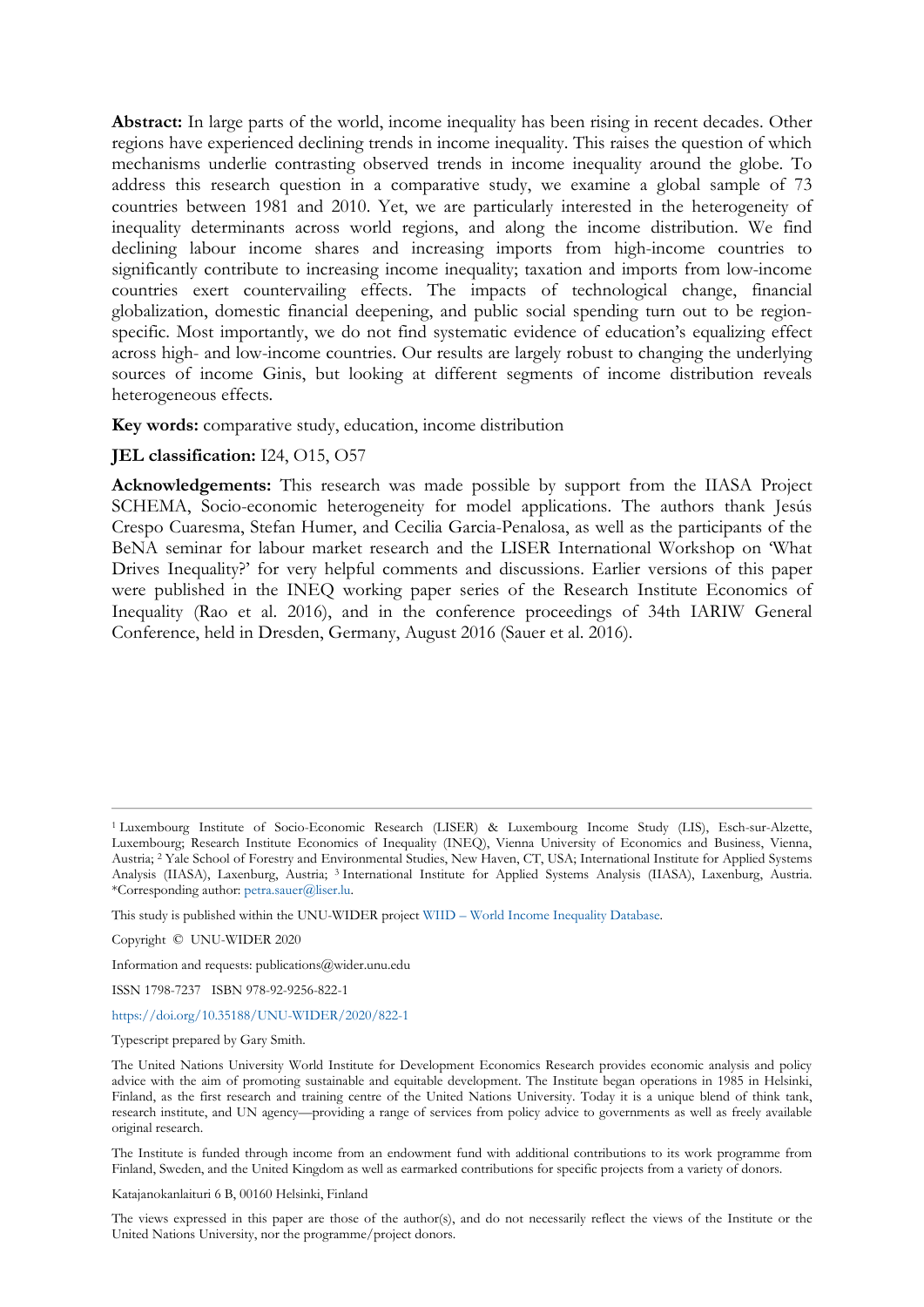#### <span id="page-2-1"></span><span id="page-2-0"></span>1 Introduction

In large parts of the industrialized world, income inequality has been rising in recent decades (e.g. [Morelli et al.](#page-36-0) [2015\)](#page-36-0). Furthermore, the substantial gains of high income growth rates have not been equally distributed among the population in some emerging economies such as China and India (e.g. [OECD](#page-37-0) [2011\)](#page-37-0). Conversely, many countries in Latin America, which report some of the highest historical inequality levels, have been experiencing declining income inequality trends [\(Alvaredo and Gasparini](#page-33-0) [2015\)](#page-33-0). This raises the question of which mechanisms underlie contrasting observed trends in income inequality around the globe.

We address this research question with an empirical analysis at the aggregate level, examining a global sample of countries and studying a broad set of drivers to investigate their interactions and influence on income inequality. Within this broad approach, we are interested in the heterogeneity of income inequality determinants across world regions, and along the income distribution. We have thus assembled an unbalanced panel dataset gathered from 73 high-, middle-, and low-income countries from 1981 to 2010. The dataset combines two variants of income Gini coefficients and ratios based on decile income shares with a set of explanatory factors that are derived from existent theoretical contributions and recent empirical findings. These include measures to capture the integrated distributional consequences of technological change, globalization, financialization, and increasing functional income inequality in conjunction with presumably equalizing forces—that is, education, labour market institutions, and welfare state redistribution.

The empirical literature that investigates the causes of income inequality can be grouped into three categories: studies that concentrate on particular drivers of income inequality, such as trade (e.g. [Meschi](#page-36-1) [and Vivarelli](#page-36-1) [2009\)](#page-36-1) or labour market institutions (e.g. [Checchi and Penalosa](#page-34-0) [2010\)](#page-34-0); studies that look at particular groups of countries, such as OECD economies (e.g. [Roser and Cuaresma](#page-37-1) [2016\)](#page-37-1) or Latin American countries (e.g. [Lustig et al.](#page-36-2) [2013\)](#page-36-2); and studies that investigate a broad set of determinants at the global level (e.g. [ILO](#page-35-0) [2008;](#page-35-0) [Jaumotte et al.](#page-36-3) [2013\)](#page-36-3). Our paper bridges these strands of the literature. By compiling a dataset of income inequality measures from the World Income Inequality Database (WIID) with a particular focus on consistency of income concepts and underlying sources across countries and over time, we aim to update and revise existing empirical findings based on a global sample of countries. However, estimated effects at the global level can mask which mechanisms are at work in generating particular levels and trends of income inequality in different world regions. This is not only suggested by theoretical and empirical evidence on particular determinants (see, e.g. [Goldberg and](#page-35-1) [Pavcnik](#page-35-1) [\(2007\)](#page-35-1) for trade and [Acemoglu](#page-33-1) [\(2003\)](#page-33-1) for technology), but also by contributions that show the relevance of the level of development [\(Kuznets](#page-36-4) [1955\)](#page-36-4) and point to the role of institutions (e.g. [Huber](#page-35-2) [et al.](#page-35-2) [2006;](#page-35-2) [Palma](#page-37-2) [2019a](#page-37-2)[,b\)](#page-37-3). To infer region-specific effects, we split the full sample into high-income and developing economies, and investigate subsamples of the latter group. Looking at different regional splittings enables us to analyse the relative relevance of inequality drivers across country groups, and to contribute to the understanding of income inequality determinants in the Global South. Income inequality trends have also been shown to be driven by movements at different segments of the income distribution across countries. While [Palma](#page-37-4) [\(2011,](#page-37-4) [2014\)](#page-37-5) provides evidence on the relevance of the bottom 40 per cent in conjunction with the top 10 per cent, a large body of the recent literature points to the importance of movements at the very top [\(Leigh](#page-36-5) [2015;](#page-36-5) [Piketty and Saez](#page-37-6) [2013\)](#page-37-6). Besides the income Gini, we thus consider inequality measures that capture inequality at the top, the bottom, and between the extremes. Finally, we strive to model the education–inequality nexus and thereby add to the related literature. Among others, [Castelló-Climent and Doménech](#page-34-1) [\(2014\)](#page-34-1) have identified the 'puzzle' that educational attainment has been increasing around the globe over recent decades, and the distribution of education has become more equal; however, there has been no effect, not even adverse, on income inequality. By accounting for the distributional dimension of education, separating the effects of different education levels, and accounting for public education spending, we examine the possibility of finding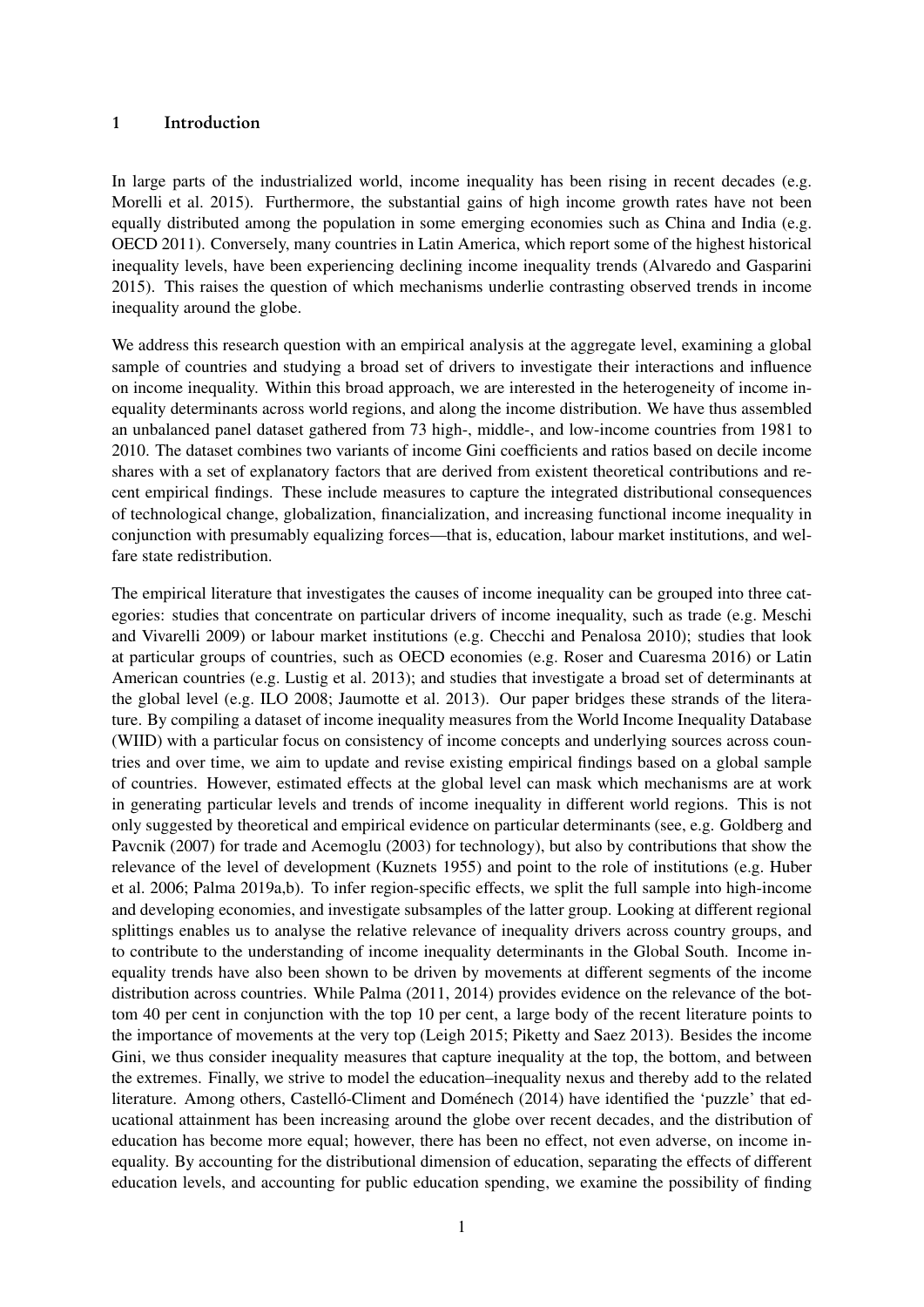the theoretically predicted negative relation between education and income inequality after controlling for confounding factors.

Our findings indicate the existence of a small set of systematic drivers across the global sample of countries. Accordingly, declining labour income shares and increasing imports from high-income countries significantly contribute to increasing income inequality, while imports from low-income countries and taxation exert countervailing effects. However, the majority of determinants differs across high- , middle-, and low-income countries. Our study reveals the region-specific impacts of technological change, financial globalization, domestic financial deepening, and social policy on income inequality. While technological change exerts a direct equalizing impact only in high-income countries, and only until the 1990s, foreign direct investment (FDI) inflows and public debt are particularly relevant to explain income inequality in low-income and Latin American countries. Moreover, public spending on health is equalizing in middle- and low-income economies, where social protection spending, on the other hand, is regressive. Most importantly, we do not find systematic evidence of education's equalizing effect across high- and low-income countries. To a large extent, our results are robust to changing the underlying sources of income Ginis, but looking at different segments of income distribution reveals heterogeneous effects.

The rest of this paper is organized as follows. In Section [2,](#page-3-0) we review the theoretical and empirical literature and describe how existing knowledge motivates our analysis. In Section [3,](#page-8-0) we introduce our income inequality measures and data sources, and discuss descriptive trends of income inequality and its explanatory factors. We justify our estimation method in Section [4](#page-16-0) and present empirical results in Section [5.](#page-17-0) Section [6](#page-32-0) draws conclusions and provides suggestions for further analysis.

## <span id="page-3-0"></span>2 What we know: theory and empirical evidence

The degree of (in)equality in a country's income distribution is a function of the shares of total income from labour and capital (functional income distribution) and their respective distributions among people (personal income distribution). The distribution of capital income results from the underlying wealth distribution and the returns derived therefrom. The distribution of labour income depends on the forces of supply and demand, and on the relative bargaining power of agents, which is, among other things, shaped by labour market institutions. Beyond that, governments mitigate market risks and essentially play an extensive redistributive role. In this section, we summarize the theoretical mechanisms through which technological change, globalization, financialization, education, labour market institutions, taxation, and public social spending affect income inequality, and discuss the relation between functional and personal income distribution. Due to our interest in explaining diverging outcomes across world regions, we also discuss how the concerning literature gives attention to the particularity of mechanisms in the Global South.

#### <span id="page-3-1"></span>2.1 Technological change

Conventionally, analyses of the distributional consequences of technological change have focused on its impact on the earnings distribution. According to the hypothesis that technology is skill-biased (e.g. [Acemoglu](#page-33-2) [2002\)](#page-33-2), new technologies that require high skills increase the relative productivity of high-skilled workers and cause the replacement of low-skilled labour. The resulting rise in relative demand puts a premium on high-skilled wages and increases wage inequality. Most literature studying technology-induced skill premiums focuses on high-income countries. However, models that account for the interaction between technology and trade suggest that the inequality-increasing effect holds true for low-income countries as well (see Section [2.2\)](#page-4-0). For example, [Acemoglu](#page-33-1) [\(2003\)](#page-33-1) provides a theoretical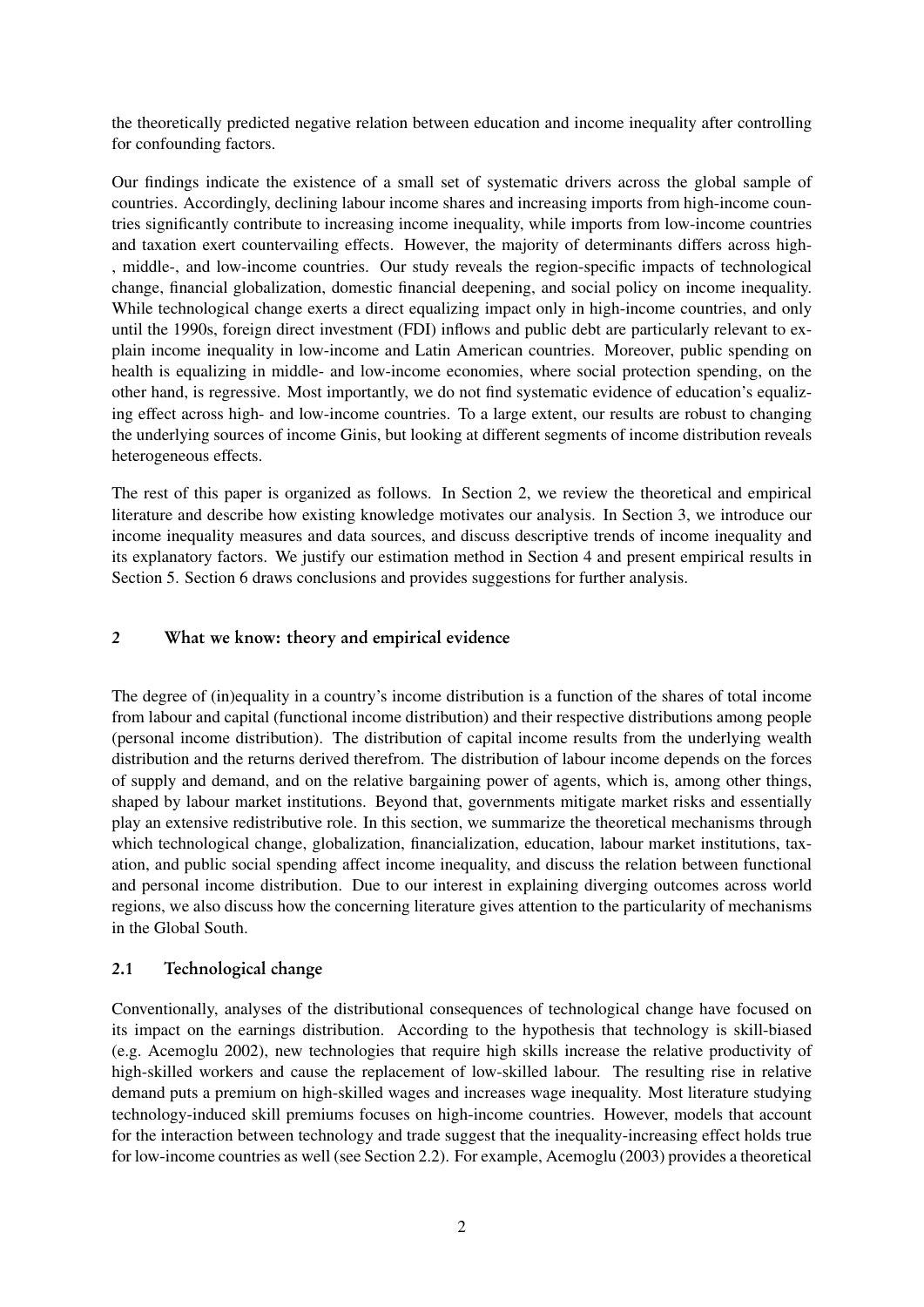framework suggesting that skill premiums arise not only in the USA, but also in least developed countries (LDCs), where technological adoption and imitation is promoted via trade.

More recently, other dimensions of income distribution gained attention in the theoretical and empirical literature. Most importantly, analyses that aim to explain the decline in the labour share since the 1980s also consider technological change to be a decisive factor. According to [Karabarbounis and](#page-36-6) [Neiman](#page-36-6) [\(2014\)](#page-36-6), progress in information and communication technology (ICT) has significantly reduced the relative prices of investment goods, which has increased the capital intensity of production. As a consequence, the bargaining power of corporations increases relative to their labour force, enabling them to absorb rents [\(Atkinson](#page-33-3) [2015:](#page-33-3) chapter 3; [Zilian et al.](#page-38-0) [2016\)](#page-38-0). Moreover, production and demand economies of scale in ICT-intensive branches have been shown to result in highly concentrated markets with 'winner-takes-all' structures [\(Autor et al.](#page-34-2) [2017a](#page-34-2)[,b\)](#page-34-3). Thus, technological change also alters the distribution of profits and capital income. Beyond that, [Kim and Brynjolfsson](#page-36-7) [\(2009\)](#page-36-7) present evidence indicating that companies' ICT intensity helps explain increasing remuneration of top executives (see Section [2.3\)](#page-5-0), thereby contributing to rising inequality at the top of the earnings distribution. Finally, in their literature survey, [Tyson and Spence](#page-38-1) [\(2017\)](#page-38-1) highlight the central role of ICT in the global integration of markets for goods, services, and investment, and in the expansion of the financial sector, the distributional consequences of which are discussed in the following sections.

## <span id="page-4-0"></span>2.2 Globalization

Globalization is a multidimensional phenomenon including trade in goods and services, cross-border investment, and international financial flows.

The characterization of trade effects has long been dominated by the Heckscher–Ohlin model and its corollary, the Stolper–Samuelson theorem (SST) [\(Stolper and Samuelson](#page-37-7) [1941\)](#page-37-7). The theorem posits that countries specialize in the factor of production they are relatively abundant in. Accordingly, high-income countries export capital- and skill-intensive goods and import low-skilled, labour-intensive goods from low-income countries. The latter reduces relative prices and wages in import-competing sectors, thereby increasing inequality between labour and capital income, and between low- and high-skilled workers. Conversely, the import-induced relative reduction of prices and wages in capital- and skill-intensive sectors of low-income countries is predicted to reduce income inequality. The findings of [Roser and](#page-37-1) [Cuaresma](#page-37-1) [\(2016\)](#page-37-1) support SST as they identify non-oil imports from less-developed countries to be a robust driver of increasing income inequality in OECD countries.

The comparative advantage framework has been criticized for its inability to explain both the inequality effects of intra-industry trade between similar economies and the observed increase in income inequality in most middle- and low-income countries. For example, [Meschi and Vivarelli](#page-36-1) [\(2009\)](#page-36-1) find that imports from, as well as exports to, high-income countries increase income inequality, especially in middleincome countries. Two strands of the literature fill these gaps with particular relevance. First, theories that account for firm heterogeneity show that exporting firms are more productive and pay higher wages than average firms (see, e.g. [Melitz](#page-36-8) [2003;](#page-36-8) [Verhoogen](#page-38-2) [2008\)](#page-38-2). Second, theories that account for technology indicate that trade liberalization can provide incentives for innovative activities in exporting sectors [\(Melitz](#page-36-8) [2003\)](#page-36-8) and/or facilitate technological diffusion via technologies embedded in imported capital goods [\(Acemoglu](#page-33-1) [2003\)](#page-33-1).<sup>[1](#page-2-0)</sup> Hence, skill premiums possibly emerge in both high- and low-income countries due to export and import flows from their respective economies. Theories that address the increasing relevance of FDI and outsourcing follow a similar line of argument, indicating that the required skill level of workers in those segments that move from high- to low-income countries is usually higher than the average skill level in receiving economies [\(Goldberg and Pavcnik](#page-35-1) [2007\)](#page-35-1). FDI inflows should

<sup>&</sup>lt;sup>1</sup> For a short survey and empirical evidence on the relative importance of these mechanisms, see [Meschi and Vivarelli](#page-36-1) [\(2009\)](#page-36-1).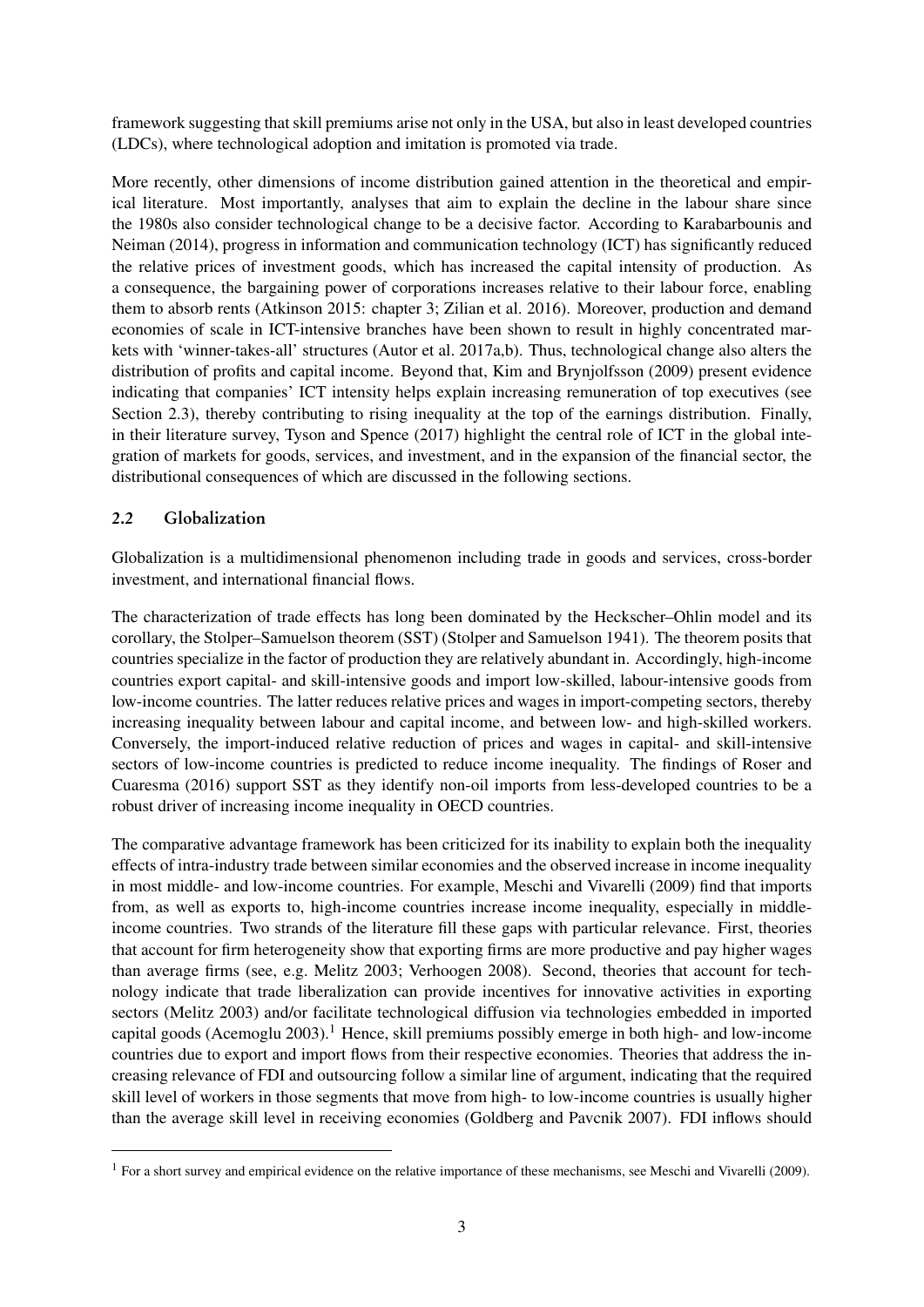therefore increase the dispersion of wages in developing countries. In contrast, if capital flowing out of high-income countries requires a lower skill level of workers than their average, FDI outflows contribute to increasing inequality in these economies. [Jaumotte et al.](#page-36-3) [\(2013\)](#page-36-3) thus argue that FDI outflows are closely associated with offshore outsourcing and, as such, are an important measure for analysing the impact of globalization on inequality in industrialized countries. [Jaumotte et al.](#page-36-3) [\(2013\)](#page-36-3) investigate the effects of financial integration and show the strongest inequality-increasing effect of globalization to result from inward FDI.

Explanations that go beyond the impact of market forces on the distribution of earnings have also proven to be relevant to understanding the relation between globalization and income inequality. According to [Rodrik](#page-37-8) [\(1997\)](#page-37-8), as capital is more mobile than labour, trade integration has increased its relative bargaining power, and thus its share in total income. Similar effects result from competition between nations aiming to attract foreign investment, which can induce a 'race to the bottom' with regards to regulatory standards [\(Goldberg and Pavcnik](#page-35-1) [2007\)](#page-35-1), labour organization, and corporate taxes [\(Gross et al.](#page-35-3) [2016\)](#page-35-3). Moreover, the higher cross-border mobility of capital can affect the redistributive capacity of national tax and transfer systems [\(Bertola](#page-34-4) [2008;](#page-34-4) [Kanbur](#page-36-9) [2015\)](#page-36-9). Finally, greater integration with the global economy has been shown to increase income volatility; the impact on sustained income inequality depends on policy responses and financial sector characteristics [\(Bertola](#page-34-4) [2008;](#page-34-4) [Kanbur](#page-36-9) [2015\)](#page-36-9). Thus, according to the [ILO](#page-35-0) [\(2008\)](#page-35-0), particularly low-income households in emerging economies with fragile financial systems have been adversely affected by the consequences of increasingly frequent banking crises after financial market liberalization in the 1990s (see Section [2.3\)](#page-5-0).

## <span id="page-5-0"></span>2.3 The economic relevance of finance

Since the early 1990s, restrictions on cross-border (financial) capital flows have been relaxed and domestic financial capital markets have been liberalized through various means, including the removal of interest rate ceilings, credit controls, and regulations on bank activity [\(Evans](#page-35-4) [2016\)](#page-35-4). The financial sector's increasing economic relevance has been denominated as *financialization*; its distributional consequences have been analysed in various theoretical and empirical papers.

One strand of the literature investigates the availability of private credit in developed financial markets as a prerequisite for development and long-term growth. Accordingly, the relaxation of borrowing constraints allows for high-return investments—such as in education—for low-income households, and can accelerate social mobility. Access to borrowing can also facilitate consumption smoothing and attenuate temporary income shocks. But if credit is provided without contingency, access has also been shown to increase vulnerability for uninsurable shocks [\(Bertola](#page-34-4) [2008\)](#page-34-4). Private debt can thus contribute to increasing inequality via increasing macroeconomic instability.[2](#page-2-0) According to [Claessens and Perotti](#page-34-5) [\(2007\)](#page-34-5), whether domestic financial development is actually able to reduce income inequality in developing countries depends on the quality of institutions and whether or not the rich are able to shape them in ways that secure their own interests.

Another strand of the literature looks at the expansion of the financial sector and its consequences for changing corporate behaviour, the rise of executive remuneration and the declining labour share. The gap between high-income earners, especially top executives, and low-income earners has substantially increased since the early 1990s (e.g. [Leigh](#page-36-5) [2015;](#page-36-5) [Piketty and Saez](#page-37-6) [2013\)](#page-37-6). Rising top-executive remuneration can, on the one hand, be explained by marginal productivity differentials created by the increasing complexity of managerial tasks in technology-intensive and multinational enterprises. On the other

 $2$  [Rajan](#page-37-9) [\(2010\)](#page-36-10) and [Kumhof and Ranciére](#page-36-10) (2010) argue that American low- and middle-income earners tried to keep up with the top by expanding private debt, which fuelled the 2007/08 financial crisis. [Van Treeck and Sturn](#page-38-3) [\(2012\)](#page-38-3) refine their findings as they provide evidence that inequality results in higher household indebtedness if, among other things, financial markets are developed, the public social safety net is weak, and education systems are predominantly private.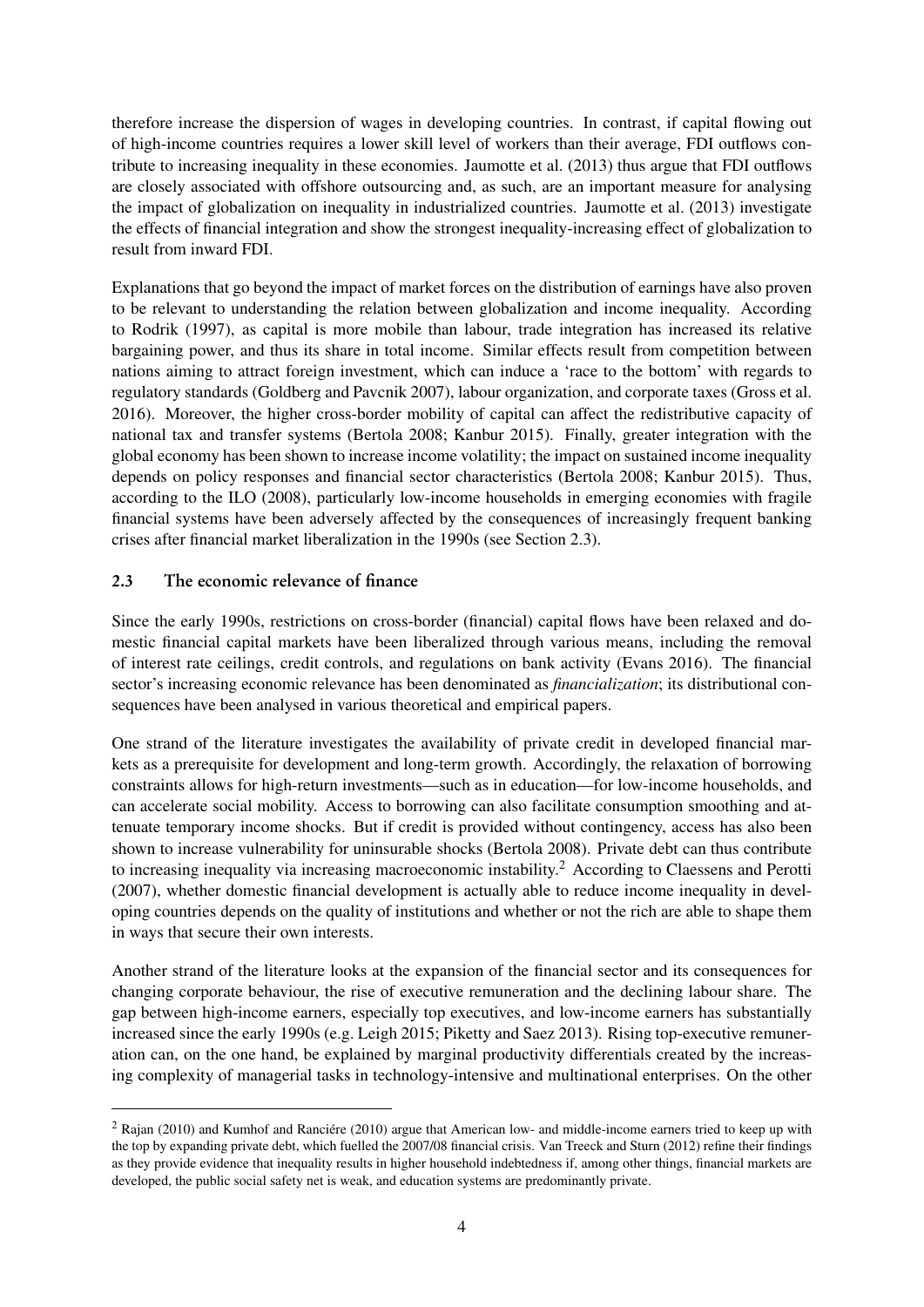hand, it can be explained by their increasing bargaining power in wage negotiations. This is, among other things, due to the variable income component that has become a major part of top executives' remuneration and has been increasingly linked to companies' stock market value [\(ILO](#page-35-0) [2008\)](#page-35-0). Beyond that, the alignment of corporate goals with financial sector aims—denominated as 'the shareholder approach' has been shown to reduce the bargaining power of trade unions to act as a countervailing force, thereby increasing inequality in the functional income distribution.[3](#page-2-0)

### <span id="page-6-0"></span>2.4 Education

Approaches that explain increasing income inequality by the market forces of supply and demand attribute a key role to investment in the future labour force's education. The basic idea is that technological change and globalization increase the demand for high skills—thus, expanding the supply of highly qualified workers counteracts rising skill premiums. A popular exposition of the important role of education in the USA is Goldin and Katz's [\(2010\)](#page-35-5) book *The Race between Technology and Education*, which is based on ideas initially brought up by Jan Tinbergen [\(1974\)](#page-37-10). [Goldin and Katz](#page-35-5) [\(2010\)](#page-35-5) argue that although secondary and tertiary educational attainment increased substantially in the USA, the premium on high skills continued to increase in the 1980s and 1990s, indicating that educational expansion was unable to meet demand growth due to technological change. An extensive body of research has analysed the dynamics of skill premiums, education and wage inequality in high-income countries (e.g. [Peracchi](#page-37-11) [2006\)](#page-37-11). Research is relatively scarce for middle- and low-income countries, where the focus has been on investigating the role of increased literacy and expanded primary education for poverty alleviation. However, technology and trade can also induce movements in the upper part of the education distribution (see Sections [2.1](#page-3-1) and [2.2\)](#page-4-0), and tertiary education has been substantially expanding over recent decades in the Global South as well [\(Sauer](#page-37-12) [2019\)](#page-37-12).

Theoretically, the formalization of the distributional effects of education goes back to the human capital model, which predicts that an additional year of schooling increases individual productivity and wages [\(Becker](#page-34-6) [1964;](#page-34-6) [Becker and Chiswick](#page-34-7) [1966\)](#page-34-7). The relationship between education and inequality in the dispersion of wages depends, however, on the structure of returns to education, and the relative importance of *composition effects* and *wage effects*, respectively [\(Foerster and Tóth](#page-35-6) [2015\)](#page-35-6). The *composition effect* addresses the distribution of education; the income inequality effect depends on the extent to which higher educational attainment simultaneously results in a more equal distribution of education. The *wage effect* addresses how returns respond to changes in the demand for and supply of education. For example, increasing the primary education share in low-income countries can simultaneously contribute to declining educational and increasing income inequality if returns on low education levels fall. Conversely, increasing higher education might increase the degree of educational inequality but still reduce the skill premium, thereby reducing inequality in the distribution of earnings. However, income inequality can increase as a result of educational expansion if wages are strictly convex in years of schooling. In that case, shifting the educational structure to higher levels while keeping its distribution unchanged induces shifts in the wage function to a steeper segment, implying that returns to education are distributed more unequally. According to [Bourguignon et al.](#page-34-8) [\(2005\)](#page-34-8), a fall in income inequality is only possible if educational expansion simultaneously results in a sufficiently large reduction in educational inequality. They show that this was the case in three (Brazil, China, and Taiwan) out of the seven countries they have analysed; in Argentina, Colombia, Indonesia, Malaysia, and Mexico their estimated association between average educational attainment and income inequality is positive. Also, [Castelló-](#page-34-1)[Climent and Doménech](#page-34-1) [\(2014\)](#page-34-1) have observed that large reductions in education inequality (measured by an education Gini coefficient) have not been accompanied by similar reductions in income inequality. [Castelló-Climent and Doménech](#page-34-1) [\(2014\)](#page-34-1) provide explanations for this 'puzzle', including factors such

<sup>&</sup>lt;sup>3</sup> See [Palley](#page-37-13) [\(2007\)](#page-37-13) for a survey of the underlying mechanisms and [Amable et al.](#page-33-4) [\(2005\)](#page-33-4) for a theoretical model on the interactions among finance, industrial bargaining, and the functional income distribution.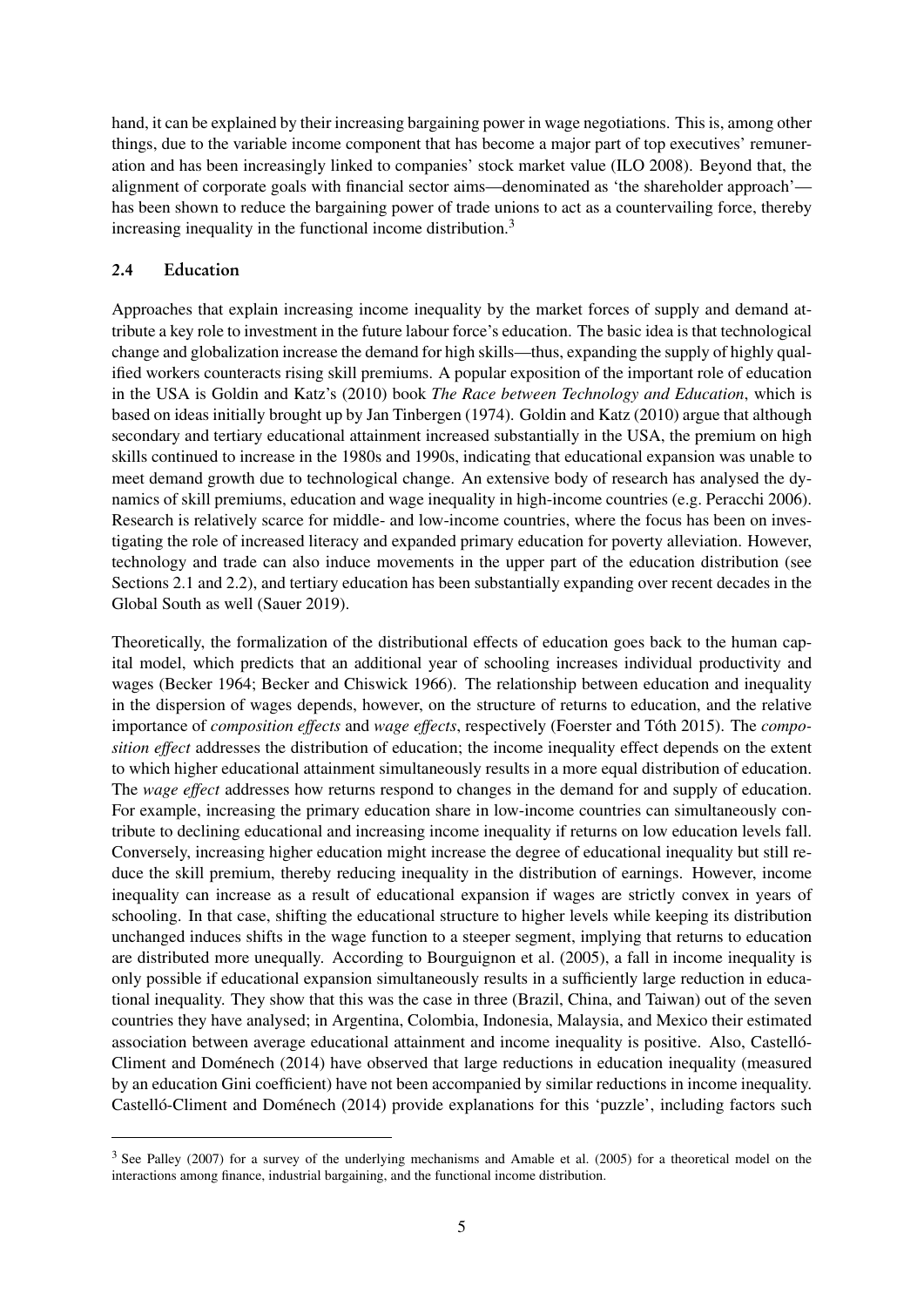as technological change that contribute to increasing returns to education, or the increasing relevance of movements in top incomes for overall inequality dynamics. However, they do not test for the relative importance of these factors in a multivariate setting.

The extent to which education is able to exert an equalizing effect on income distribution also depends on the political-economy of education, which determines how education policy and educational institutions facilitate educational expansion and react to it. According to [Carnoy](#page-34-9) [\(2011\)](#page-34-9), the mass expansion of higher education may contribute to increasing income inequality in low-, middle-, and high-income countries if public means are distributed unequally across educational institutions, resulting in quality differentials between elite and mass universities.

## <span id="page-7-0"></span>2.5 Labour market institutions and welfare state redistribution

A wide range of theories from political science, sociology, and economics demonstrate the pervasive influence of political institutions and governance on income distribution.<sup>[4](#page-2-0)</sup> The role of public policy can be grouped into the following channels. First are policies that influence the drivers of income inequality, such as technological change and trade openness. Second are policies that alter either the primary distribution of income—for example through labour market regulations—or the distribution of disposable household income through transfers and taxation. Third are health or education policies that create in-kind redistribution and affect the level and distribution of human capital.

Labour market institutions such as unions, collective bargaining structures, minimum wages, and unemployment benefits aim to mitigate market risks and increase the relative bargaining power of labour. Labour support regulations can therefore simultaneously compress wage gaps and increase the labour share. Trade unions and institutionalized wage bargaining have generally been shown to exert an equalizing impact on the dispersion of earnings, even if wage differentials between union and non-union workers rise [\(ILO](#page-35-0) [2008:](#page-35-0) chapter 3). This relation also holds for minimum wages and, to a lesser extent, unemployment benefits (e.g. [Koeninger et al.](#page-36-11) [2007\)](#page-36-11). However, the overall effect of labour market institutions on inequality of disposable incomes is not equally clear. [Checchi and Penalosa](#page-34-0) [\(2010\)](#page-34-0) present a theoretical framework to analyse the distributional effects of labour market institutions on various dimensions of income inequality simultaneously. In their empirical application to OECD countries, they show that greater union density and a higher minimum wage compress wages and increase the labour share, but also contribute to rising unemployment. The net effect on disposable income inequality is positive, while the effect remains negative for greater bargaining coordination and is not significant for unemployment benefits. To a large part, the literature considers high-income countries with large formal labour markets. One example that conducts an analysis for a global sample of countries is [Calderón et al.](#page-34-10) [\(2005\)](#page-34-10), who largely confirm the results found by [Checchi and Penalosa](#page-34-0)  $(2010)$ .<sup>[5](#page-2-0)</sup> In contrast, [ILO](#page-35-0) [\(2008:](#page-35-0) chapter 3) are not able to provide evidence on a direct equalizing effect of labour market institutions<sup>[6](#page-2-0)</sup> in a sample that includes high-, middle-, and low-income countries. However, they do find an indirect impact via the institutional quality of the welfare state.

Governments' redistributive policies are reflected in the structure of taxes, social insurance, and cash transfers. These determine the difference between the distribution of market income and personal disposable income. The extent of redistribution differs across countries and has been changing over time [\(Causa and Hermansen](#page-34-11) [2018\)](#page-34-11). Education and health policies, on the other hand, alter the level and distribution of human capital, thereby affecting market incomes in the long run and disposable incomes in

<sup>4</sup> See, for example, [Palma](#page-37-5) [\(2014\)](#page-37-5), [Chakravorty](#page-34-12) [\(2006\)](#page-34-12), [Angeles](#page-33-5) [\(2007\)](#page-33-5), and [Huber et al.](#page-35-2) [\(2006\)](#page-35-2).

<sup>&</sup>lt;sup>5</sup> Even though they find union density to exert a significant equalizing impact on disposable income inequality, the effect of increasing the minimum wage is positive.

<sup>&</sup>lt;sup>6</sup> [ILO](#page-35-0) [\(2008:](#page-35-0) chapter 3) looks at trade union density and the degree of coordination in collective bargaining.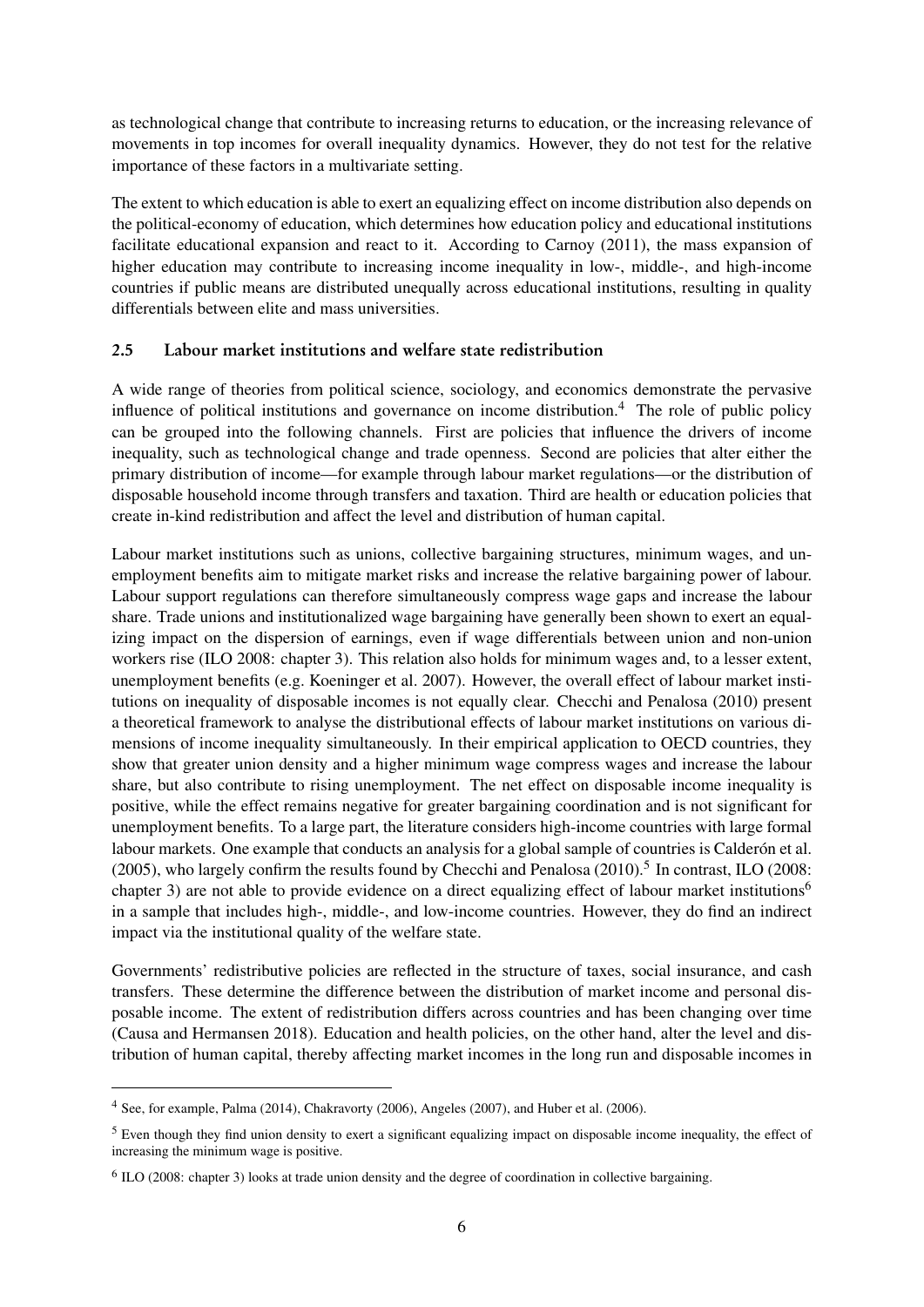the short run.[7](#page-2-0) By determining the relative quality of educational institutions, education policies also affect the distribution of returns to education [\(Carnoy](#page-34-9) [2011\)](#page-34-9).

## 2.6 Functional and personal income inequality

As the preceding discussion of income inequality determinants shows, technological change, globalization, financialization, and labour market institutions are not only directly related to the personal distribution of income, but also to the functional distribution between capital and labour. However, the relation between the functional and the personal distribution of income is not straightforward.

[Checchi and Penalosa](#page-34-0) [\(2010\)](#page-34-0) find a strong negative relation between the labour income share and the income Gini coefficient. They argue that the gap between capital and non-capital owners outweighs inequality within the latter group, which is due to gaps between wage earners and the unemployed. The theoretical framework of [Milanovic](#page-36-12) [\(2016\)](#page-36-12) provides additional insights that enable the identification of situations in which increasing inequality between capital and labour income translates into increasing personal income inequality. First, returns on capital should predominantly be used for savings and investment so that the capital–output ratio continuously increases. Second, the distribution of capital income should be less equal than the distribution of labour income so that shifts from labour to capital constitute shifts to the less-equally distributed source of income. Third, the correlation between individual capital and labour income should be high. [Milanovic](#page-36-12) [\(2016\)](#page-36-12) shows that these three conditions prevail in the majority of current societies. He denominates these as *new capitalist* because capital owners and workers are not distinct social groups, as they are in *classical capitalism*, but instead overlap; as such, income accrues from both sources. It follows that a positive relation between increasing capital income shares and increasing personal inequality can be expected. [Daudey and García-Penalosa](#page-35-7) [\(2007\)](#page-35-7), as well as the more recent papers of [Bengtsson and Waldenstroem](#page-34-13) [\(2017\)](#page-34-13) and [Francese and Mulas-Granados](#page-35-8) [\(2015\)](#page-35-8), provide evidence supporting this hypothesis in different samples with regards to time frame and country coverage. However, the latter two articles find the relation to be weaker, or even insignificant, as further explanatory variables are included.

# <span id="page-8-0"></span>3 Empirical analysis: measures and data sources

The main inequality measure of our empirical analysis is the income Gini coefficient, which comprehensively measures income differences across an entire population while masking the internal composition of the distribution. We therefore also examine decile ratios, which reveal disparities between different segments of the income distribution, and the top 5 per cent income share. These inequality measures are merged with a set of explanatory variables that we derive from the theoretical mechanisms discussed in Section [2.](#page-3-0) The data we assemble should thus enable us to model the heterogeneous distributional effects of technological change, globalization, finance, education, and welfare state and labour market institutions, and the division between capital and labour.

Our aim is to observe a broad set of countries from various world regions over a reasonably long time horizon. This creates a trade-off between sample coverage and accuracy of the econometric model. The basic estimation sample, which includes the least extensive set of determinants (see column 1 in Tables [4](#page-20-0)[–6\)](#page-22-0), covers 73 countries over the time frame from 1981 to 2010. In order to reveal heterogeneity across regions, we apply different country groupings based on the World Bank's classification of countries

<sup>&</sup>lt;sup>7</sup> This is especially true for health care and tertiary education policies that directly alter the costs of health services and tertiary education, respectively.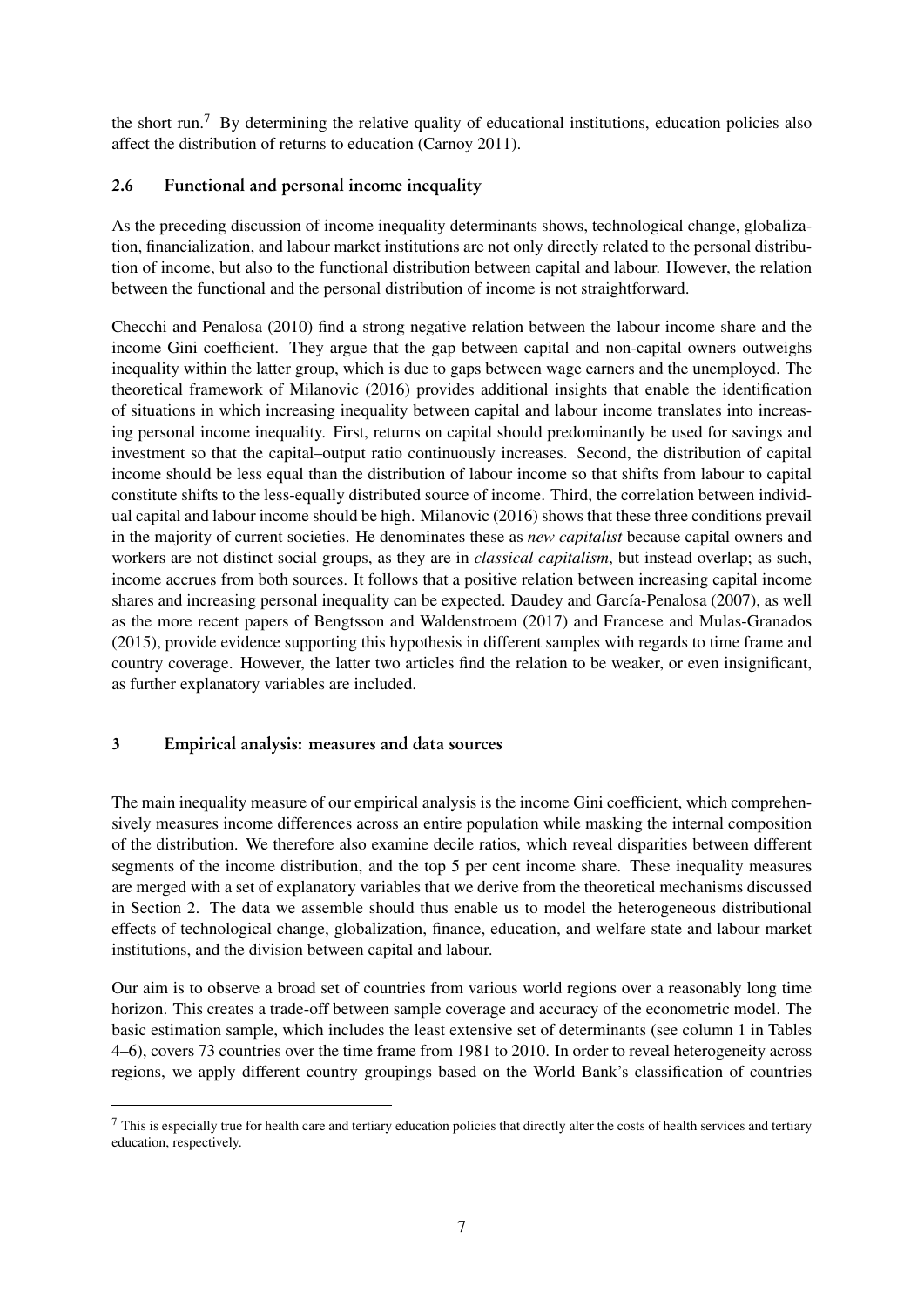by geographical region and income group.<sup>[8](#page-2-0)</sup> Generally, we split our sample into high-income OECD members and the remaining group of countries, which we loosely denominate as developing economies. However, we also examine different finer groupings of the latter, quite heterogeneous cluster.

### <span id="page-9-0"></span>3.1 Data on income inequality

Income inequality datasets are diverse due to their underlying estimation method, income measures and concepts, units of analysis, data sources, and availability of panel data. For a long time, one of the most widely used cross-country panel datasets has been that of [Deininger and Squire](#page-35-9) [\(1996\)](#page-35-9), who assembled surveys meeting their desired standard of quality. The internal inconsistency of this dataset has motivated researchers to critically assess the reliability of secondary income inequality datasets [\(Atkin](#page-33-6)[son and Brandolini](#page-33-6) [2001\)](#page-33-6). Recent studies for developing countries have often used the World Bank's POVCAL database [\(Chen and Ravallion](#page-34-14) [2004\)](#page-34-14), which is, however, quite sparse and unbalanced. To overcome data sparseness and concept diversity, second-generation studies use parametric extrapolations to calculate Gini indices for years with no survey data. For example, the University of Texas Inequality Project (UTIP) provides the global Estimated Household Income Inequality (EHII) dataset, which derives Gini indices of gross household income inequality based on an estimated relation between data from Deininger and Squire [\(1996\)](#page-35-9) and industrial pay inequality [\(Galbraith et al.](#page-35-10) [2014;](#page-35-10) [Galbraith and](#page-35-11) [Kum](#page-35-11) [2005\)](#page-35-11). More recently, large meta-datasets that assemble income inequality measures from a variety of relatively reliable sources have been used more widely. Instead of applying estimation techniques to correct for differences in the underlying data, these databases make discrepancies explicit as they report survey sources and income concepts, among other things. The *All the Ginis* dataset [\(Milanovic](#page-36-13) [2014\)](#page-36-13) takes this approach and reports Gini coefficients for 166 countries from 1950 to 2012, but does not provide information on decile or quintile income shares. The focus of the World Wealth and Income Database (WID), on the other hand, is top incomes and wealth inequality [\(Alvaredo et al.](#page-33-7) [2016\)](#page-33-7).<sup>[9](#page-2-0)</sup>

The most suitable database for our analysis is the [UNU-WIDER](#page-38-4) [\(n.d.\)](#page-38-4) World Income Inequality Database, Version 3.4 (WIID3.4).[10](#page-2-0) It reports not only income Gini coefficients but also decile and quantile income shares and provides extensive documentation that permits us to extract data based on a chosen selection criteria in order to maximize consistency of the underlying data. WIID assembles inequality measures from a variety of sources, including OECD, Eurostat, and the Luxembourg Income Study (LIS) for high-income countries; Transmonee by UNICEF for Eastern European countries; SEDLAC<sup>[11](#page-2-0)</sup> for Latin American countries; and World Bank sources and household surveys from national statistical offices for other middle- and low-income countries. This compilation results in a total of 8,817 observations for 182 countries, with the majority of observations covering the time frame from 1960 to 2015. While the data still originate from different sources, WIID provides extensive information, including the incomeand/or consumption definition, the statistical units to be adopted, and the use of equivalence scales and weighting.

An important source of potential inconsistency is variation in the income concept used across countries. While most countries report income-based measures, some countries report only consumption expenditure-based measures. Moreover, income-based measures can be calculated from market income, gross income (which accounts for government transfers), or disposable income (which in addition accounts for taxes). Consumption-based surveys can differ with regard to the inclusion of durables

<sup>8</sup> See Appendix [A2](#page-3-0) for the classification of countries in our estimation sample. For more information see [https://datahelpdesk.](https://datahelpdesk.worldbank.org/knowledgebase/articles/906519-world-bank-country-and-lending-groups) [worldbank.org/knowledgebase/articles/906519-world-bank-country-and-lending-groups](https://datahelpdesk.worldbank.org/knowledgebase/articles/906519-world-bank-country-and-lending-groups) (accessed 16 August 2017).

<sup>9</sup> The majority of WID measures is based on fiscal data.

<sup>&</sup>lt;sup>10</sup> The data, a user guide, and detailed country documentation can be obtained from [www.wider.unu.edu/database/](www.wider.unu.edu/database/world-income-inequality-database-wiid34) [world-income-inequality-database-wiid34.](www.wider.unu.edu/database/world-income-inequality-database-wiid34)

<sup>11</sup> Social and Economic Database for Latin American Countries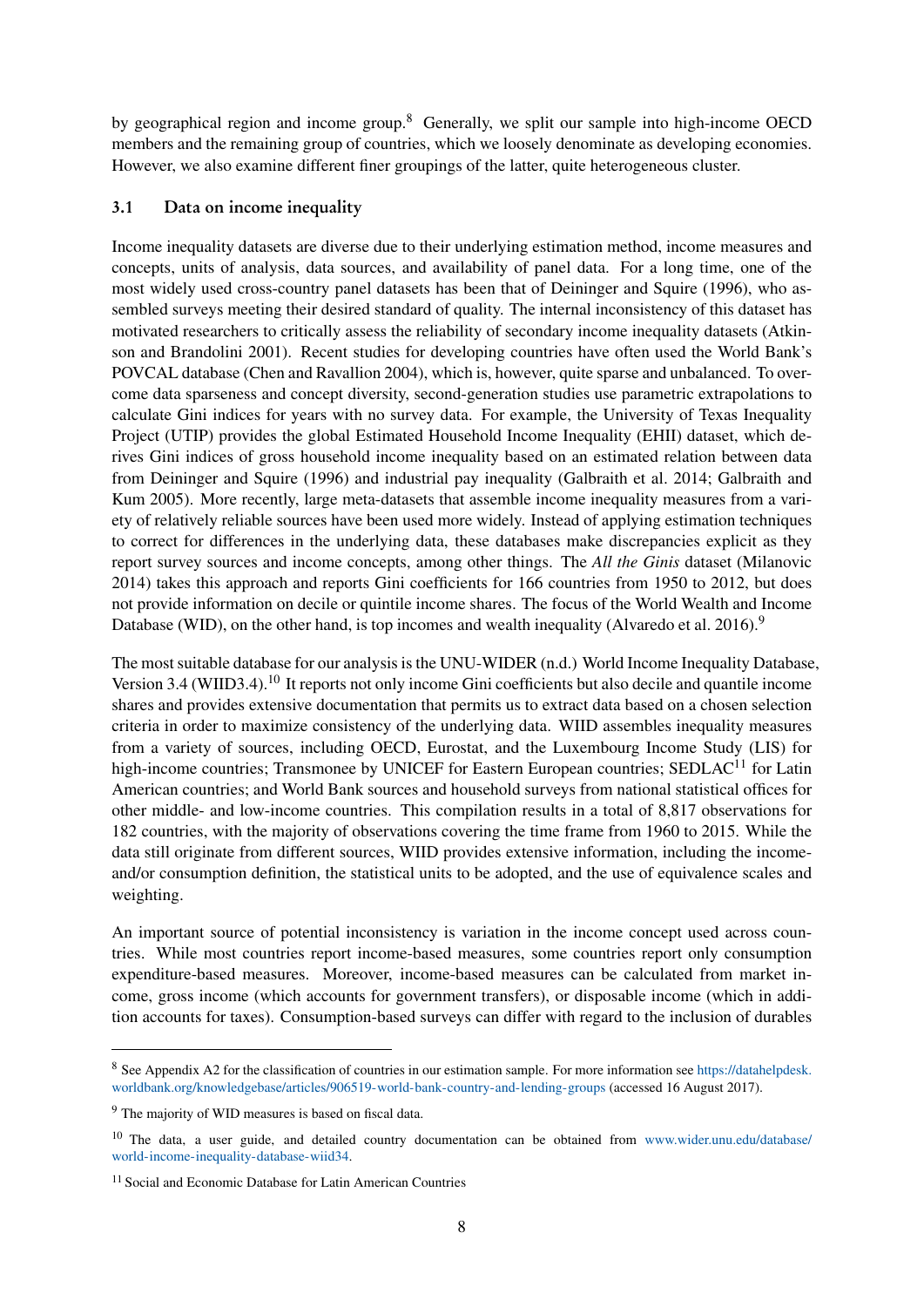[\(Jenkins](#page-36-14) [2015\)](#page-36-14). We primarily use disposable-income-based Gini indices and only occasionally rely on consumption-based measures, but we allow the concept to vary only across countries, but not over time. Our measures always cover urban and rural areas, all forms of employment, and both males and females. We further address the multitude of underlying databases and related measurement errors by creating two time series of income Gini coefficients that differ with respect to the degree of heterogeneity in the underlying sources. The detailed process of data selection is summarized in Appendix [A1.](#page-2-1)

In our main model, we allow each country series to be based on different data sources as long as they conform to our data integrity checks. Our base case consists of an unbalanced panel with 771 *multisource* (MS) Gini observations from 73 countries between 1981 and 2010 (Table [1\)](#page-10-0), including 58 per cent from high-income OECD countries. Data coverage is more sparse for developing economies, with 17 per cent, 14 per cent, 7 per cent, and 5 per cent of total observations in Latin American, European and Central Asian, Asian, and African countries, respectively (see Table [2\)](#page-11-0). Our second income Gini series—single-source (SS) Gini—enforces source consistency within countries over time. Doing so reduces the sample size to 630 observations from 70 countries, but leaves the furthest and most recent time observations unchanged. WIID reports income shares of deciles and percentiles if available. We use this information to compute three decile ratios based on relative income shares: the ratio between the fifth and the first decile captures inequality at the bottom, the ratio between the ninth and the fifth decile measures inequality at the top, and the ratio between the ninth and the first decile reveals inequality at the extremes. This enables us to test whether the influence of income inequality drivers differs along the income distribution. All requirements of the MS Gini with respect to population, regional and time coverage, and the income concept also apply to decile ratios, which cover 532 country–time data points. The current literature suggests that top incomes have been particularly relevant for understanding recent income inequality trends. We thus analyse how our model is able to explain movements in the income share accruing to the top 5 per cent of the income distribution. This information is, however, only available for high-income OECD and some European and Central Asian countries (see Table [2\)](#page-11-0). Moreover, this measure is computed from household surveys,  $12$  which has been shown to not entirely capture incomes at the very top (e.g. [Blanchet et al.](#page-34-15) [2018;](#page-34-15) [Burkhauser et al.](#page-34-16) [2018\)](#page-34-16).

| rable 1. Summary statistics of income inequality series |      |       |                     |       |           |     |  |  |  |
|---------------------------------------------------------|------|-------|---------------------|-------|-----------|-----|--|--|--|
| MS Gini                                                 | Mean | 35.24 | Overall SD          | 10.19 | Obs.      | 771 |  |  |  |
|                                                         | Min. | 19.70 | Between SD<br>10.73 |       | Ν         | 73  |  |  |  |
|                                                         | Max. | 67.60 | Within SD           | 2.04  | 1981-2010 |     |  |  |  |
| SS Gini                                                 | Mean | 35.82 | Overall SD          | 10.50 | Obs.      | 630 |  |  |  |
|                                                         | Min. | 19.70 | Between SD          | 10.88 | N         | 70  |  |  |  |
|                                                         | Max. | 67.60 | Within SD           | 1.97  | 1981-2010 |     |  |  |  |
|                                                         |      |       |                     |       |           |     |  |  |  |

<span id="page-10-0"></span>Table 1: Summary statistics of income inequality series

<span id="page-10-1"></span>Source: authors' compilation.

#### 3.2 Descriptive trends of income inequality

The within-country standard deviation of the inequality measures is small in relation to their crosscountry variation. This suggests that income distribution changes are slow and that the extent of timevarying drivers' influence is narrowly bounded. Figure [1](#page-12-0) and Table [2](#page-11-0) investigate dynamics over time in more detail and depict regional differences in the levels and trends of the income inequality measures we consider in our analysis. In general, the two income Gini series show overlapping time trends. However, eliminating jumps due to different underlying sources—as done for the SS Gini—results in smoother time series and thus reveals significant trends for East Asia and Europe and Central Asia. On the other hand, the time dimension of the SS Gini is smaller than that of the MS Gini for some countries, and the

<sup>&</sup>lt;sup>12</sup> Luxembourg Income Study (LIS) or European Survey of Income and Living Conditions (EUSILC) for the countries in our sample.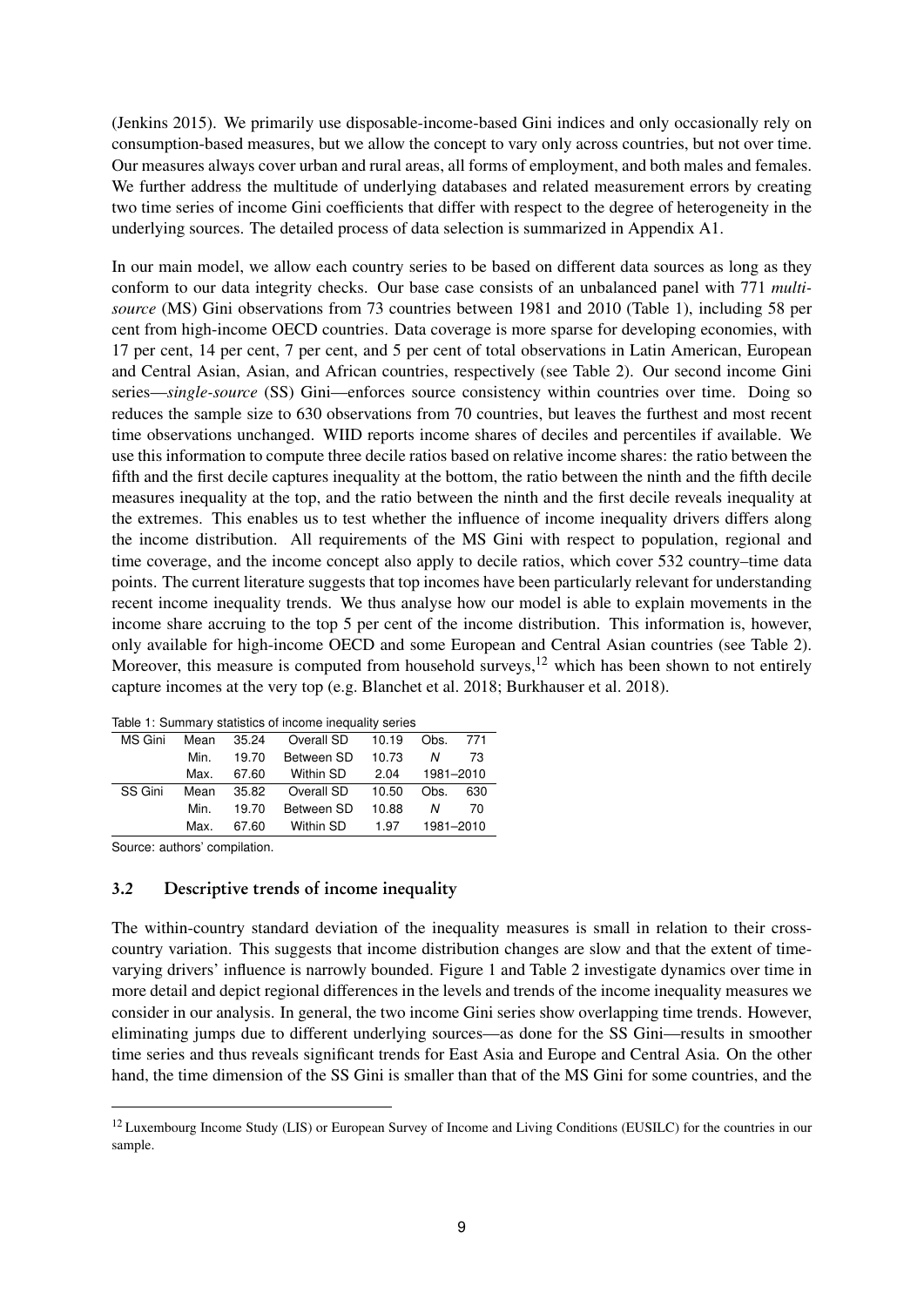cross-sectional dimension changes, causing the time trends for Latin America and South Asia to become insignificant.<sup>[13](#page-2-0)</sup>

|                     |           |     | Observations |                 |           |   |       |    |       |   | Mean - Trend <sup>a</sup> |   |       |   |                 |   |
|---------------------|-----------|-----|--------------|-----------------|-----------|---|-------|----|-------|---|---------------------------|---|-------|---|-----------------|---|
| Region <sup>b</sup> | <b>MS</b> | SS  | Ratios       | T 5<br>per cent | <b>MS</b> |   | SS    |    | D9/D1 |   | D5/D1                     |   | D9/D5 |   | T 5<br>per cent |   |
| <b>HIOECD</b>       | 444       | 345 | 248          | 111             | 29.88     | ⇑ | 30.11 | 11 | 4.82  |   | 2.61                      |   | 1.81  | ⇑ | 14.11           | ⇑ |
| <b>ECA</b>          | 109       | 93  | 88           | 29              | 33.28     |   | 32.79 | ⇓  | 5.73  |   | 2.89                      |   | 1.94  |   | 17.48           | ⇓ |
| <b>SA</b>           | 17        | 13  | 8            | 0               | 33.54     | ⇑ | 33.6  |    | 4.51  |   | 2.16                      | ⇑ | 2.08  |   |                 |   |
| <b>MENA</b>         | 25        | 24  | 20           | 6               | 36.26     | ⇓ | 36.14 | ⇓  | 5.73  |   | 2.65                      |   | 2.14  | ⇓ | 12.73           | ⇑ |
| EAP                 | 36        | 24  | 28           | 0               | 40.36     |   | 39.53 | ⇑  | 6.65  | ⇓ | 2.61                      | ⇓ | 2.54  |   |                 |   |
| <b>LAC</b>          | 130       | 123 | 130          | 0               | 52.22     | ⇓ | 52.18 |    | 17.88 | ⇓ | 5.68                      | ⇓ | 3.01  |   |                 |   |
| <b>SSA</b>          | 10        | 8   | 10           | 0               | 55.79     |   | 59.36 |    | 12.41 |   | 3.42                      |   | 3.63  |   |                 |   |

<span id="page-11-0"></span>Table 2: Income inequality trends within countries by region

Notes: <sup>a</sup> arrows indicate the direction of statistically significant time trends (at the 5 per cent significance level) from a fixed effects regression of inequality against time. **b** HiOECD (high-income OECD members), ECA (Europe and Central Asia), LAC (Latin America and Caribbean), EAP (Eastern Asia and the Pacific), SA (South Asia), MENA (Middle East and North Africa), SSA (sub-Saharan Africa).

Source: authors' compilation.

Trends in overall income inequality as measured by the Gini coefficient are generally consistent with trends in different parts of the income distribution. Exceptions are countries in East Asia and the Pacific, where income inequality significantly increased with respect to the SS Gini, but decreased with respect to the extremes and bottom. In South Asian countries, the significant increase in overall income inequality turns out to be driven by rising gaps between the middle and the bottom segments of the income distribution. In contrast, significantly increasing inequality at the top fostered by a rising share of the top 5 per cent is the dominant force of rising income inequality in high-income OECD countries.

Starting from among the highest inequality levels across world regions, income inequality in Latin America significantly decreased with respect to the MS Gini as well as the two decile ratios that reveal the relative improvement of the bottom, while the gap at the top remained unchanged. Middle Eastern and North African countries show a significantly declining trend with respect to both Gini coefficients in conjunction with an improvement of the middle in relation to the top. We do not observe significant inequality trends over time for sub-Saharan African countries. Yet, the plot in Figure [1](#page-12-0) suggests that inequality was decreasing in the 1990s but has been rising since 2000.

# 3.3 Drivers of income inequality

#### *Education*

Empirical works have often represented education by an average measure. Rising average attainment might, however, stem from changes in different segments of the education distribution, resulting in differing degrees of educational inequality and affecting the corresponding returns to education differently. Hence, studies that have included, for example, a measure of mean years of schooling as a control variable, found that it had either a positive (e.g. [OECD](#page-37-0) [2011\)](#page-37-0) or insignificant (e.g. [Roser and Cuaresma](#page-37-1) [2016\)](#page-37-1) effect on income inequality. We disentangle the relation between education and income inequality, controlling for confounding factors, using three methods to capture the distributional dimension of education: the overall education Gini, the Gini for the educated population, and population shares at individual attainment levels. For comparison we also estimate specifications using mean years of schooling to measure average educational attainment. Furthermore, including a measure of public education spending (see below) enables us to test for the relevance of the political-economy channel.

<sup>&</sup>lt;sup>13</sup> The MS Gini trends for EAP and ECA, and the SS Gini trends for LAC and SA would be significant at the 10 per cent level.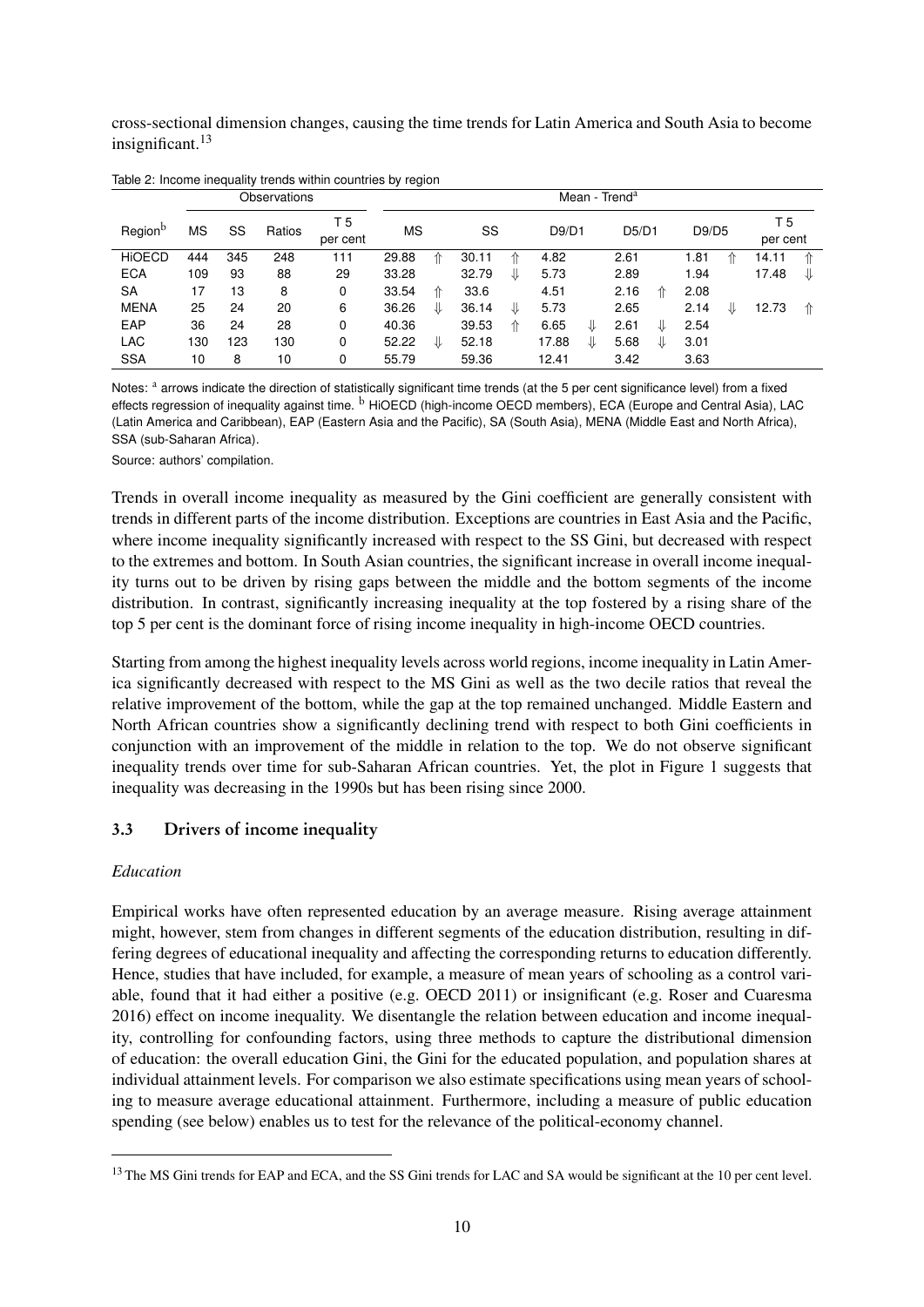<span id="page-12-0"></span>Figure 1: Income inequality trends across world regions



Notes: the left *y*-axis corresponds to the two Gini measures (MS Gini and SS Gini); the right *y*-axis corresponds to the decile ratios and the top 5 per cent income share. HiOECD (high-income OECD members), ECA (Europe and Central Asia), LAC (Latin America and Caribbean), EAP (Eastern Asia and the Pacific), SA (South Asia), MENA (Middle East and North Africa), SSA (sub-Saharan Africa).

Source: authors' compilation.

As in [Sauer](#page-37-12) [\(2019\)](#page-37-12) and [Cuaresma et al.](#page-35-12) [\(2013\)](#page-35-12), we calculate the education Gini coefficient, which measures the degree of education inequality in the population older than 15 years  $(15+)$ , as follows:

$$
EducGini_{15^{+}} = \frac{1}{MYS} \sum_{i=2}^{4} \sum_{j=1}^{i-1} |y_i - y_j| e_i e_j
$$
 (1)

where  $e_i$  is the population share for which *i* is the highest level attained and  $y_i$  is the corresponding cumulative duration of formal schooling. *MY S*, the mean years of schooling in the population aged 15 and over, is given by  $MYS = \sum_{i=1}^{n} e_i * y_i$ . An education Gini of 0 means that the entire population attains the same education level. An education Gini of 1, on the other hand, implies that one person completes the tertiary level, but the rest do not attain any education.

In order to measure the average level and the distribution of educational attainment, we use the demographic dataset from the International Institute for Applied Systems Analysis and the Vienna Institute of Demography (IIASA/VID) (KC *et al.*, [2010;](#page-36-15) Lutz and KC, [2011\)](#page-36-16). This dataset, spanning from 1960 to 2010, consists of multistage back and forward population projections for 175 countries according to five-year age groups, sex and level of educational attainment. Moreover, the dataset gives the full attainment distributions for four education categories: (1) no formal, (2) primary, (3) secondary, and (4) tertiary education. These are based on UNESCO's International Standard Classification of Education (ISCED) categories. From these data we derive the population shares, *e<sup>i</sup>* . Finally, we obtain countryand year-specific information on the time it takes to reach each education level *y<sup>i</sup>* from the UNESCO Institute of Statistics (UIS).[14](#page-2-0)

<sup>&</sup>lt;sup>14</sup> Since the IIASA/VID dataset includes individuals who, in each of the four broad categories of educational attainment, did not complete the respective level, using the total duration for completion would overestimate the years that a representative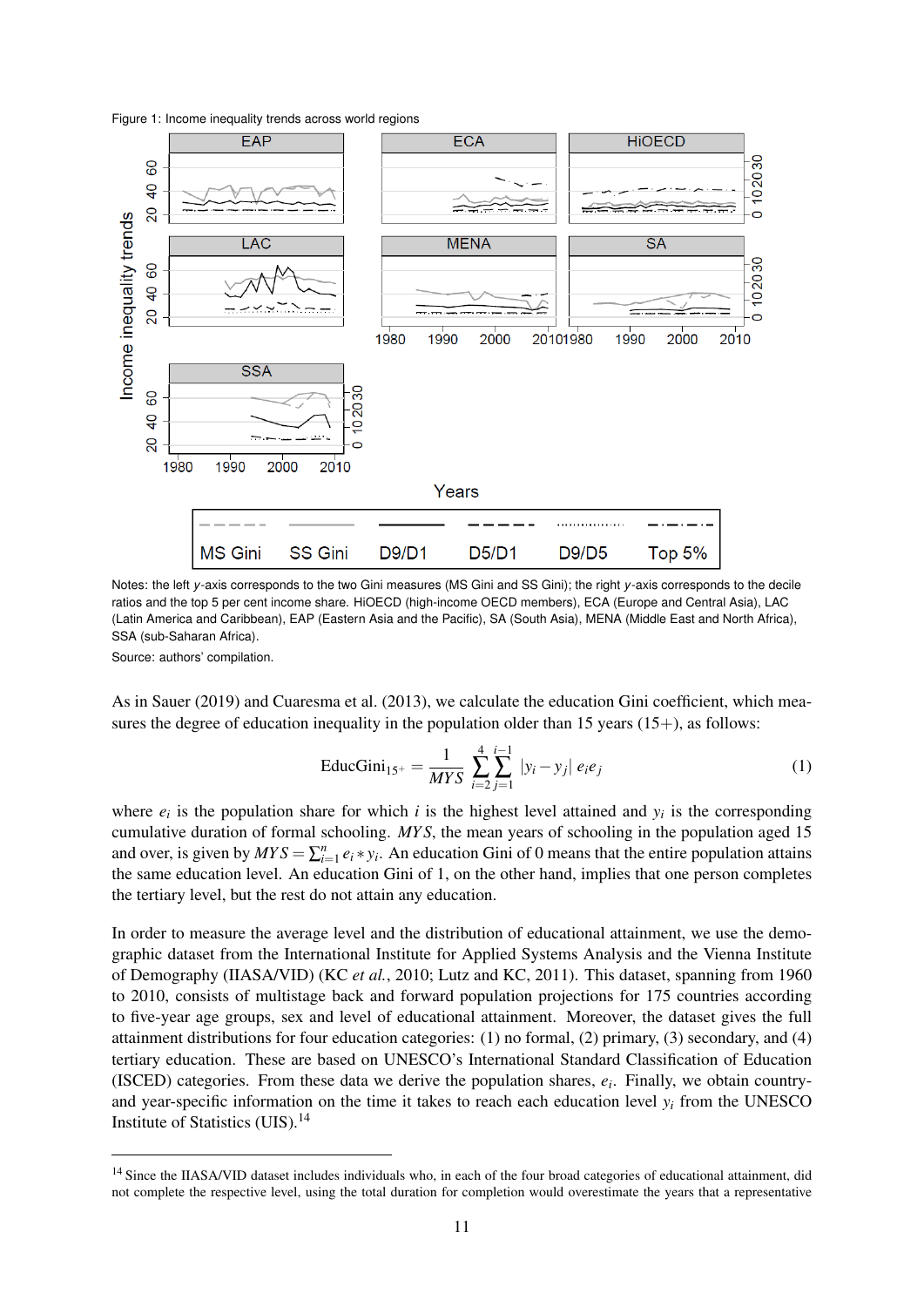The strong decline in the share of people without formal education is the predominant driver of decreasing education inequality in developing countries [\(Cuaresma et al.](#page-35-12) [2013;](#page-35-12) [Sauer](#page-37-12) [2019\)](#page-37-12). The concerning variable is thus 97 per cent correlated with the overall education Gini. In high-income countries, on the other hand, almost universal literacy and schooling was achieved well before the 1980s. To explore the effects of these regional differences, we decompose the education Gini<sup>[15](#page-2-0)</sup> of the total population aged 15 and over, *EducGini*<sub>15+</sub>, into the share of people without any formal education,  $e_{15+}^1$ , and an education Gini for those with at least some formal education (categories 2–4),  $EducGini_{15+}^E$ . Finally, to test how wage effects differ across education levels, we also model the separate effects of the population shares with primary, secondary, and tertiary attainment.

#### *Functional income inequality*

To infer the relation between the functional and personal distribution of income and account for the effects of changes in the distribution between capital and labour income, we use the labour income share from Penn World Tables (PWT) 8.0. Their estimates are based on National Accounts data on the compensation of employees and are adjusted for self-employment using information on mixed income, average wages, or value added in agriculture, depending on country or region [\(Inklaar and Timmer](#page-35-13) [2013\)](#page-35-13).

#### *Technological change*

We represent technological change as total factor productivity (TFP), computed from a conventional growth accounting framework. The growth rate of TFP is thus obtained as the unknown part in:

<span id="page-13-0"></span>
$$
\Delta \ln y_{i,t} = \alpha_{it} \Delta \ln k_{it} + (1 - \alpha_{it}) \Delta \ln h c_{it} + \Delta \ln A_{it}
$$
 (2)

where ∆ln *y<sub>i,t</sub>* is the growth rate of real GDP per worker (at constant 2005 prices, output approach) in country *i* at time *t*.  $\Delta \ln k_{it}$  is the growth rate of physical capital per worker and  $\alpha_{it}$  and  $(1 - \alpha_{it})$  are the capital and labour shares respectively. All economic variables are obtained from PWT 8.0 [\(Inklaar and](#page-35-13) [Timmer](#page-35-13) [2013\)](#page-35-13). However, in order to be consistent with our education variables, we use the IIASA/VID data for computing human capital by worker (*hcit*) as follows:

$$
hc_{it} = e^{\varphi * MYS_{it}} \tag{3}
$$

where  $MYS_{it}$  are the mean years of schooling and  $\varphi$  is the average return to education. We continue along the lines of [Inklaar and Timmer](#page-35-13)  $(2013)^{16}$  $(2013)^{16}$  $(2013)^{16}$  $(2013)^{16}$  and compute  $\varphi$  as piecewise linear returns to education in accordance with [Psacharopoulos](#page-37-14) [\(1994\)](#page-37-14). From the resulting growth rates of TFP ( $\Delta$ ln $A_{it}$ ), we obtain the level of TFP at constant national prices by setting  $2005 = 1$ .

A caveat of a broad TFP measure is that the indicator potentially includes other factors, such as institutional quality (e.g. [Hall and Jones](#page-35-14) [1999\)](#page-35-14). In addition, TFP captures variables that are not included in the capital measure used in Equation [2](#page-13-0) but nonetheless lead to the capitalization of income. [Inklaar and](#page-35-13) [Timmer](#page-35-13) [\(2013\)](#page-35-13) note that intangible assets such as intellectual property rights are not accounted for in PWT's capital stock measure. The estimated impact of a catch-all measure as TFP can thus be biased downwards or upwards, depending on which factor dominates.

individual spent in school. We therefore follow the approach proposed by [KC et al.](#page-36-15) [\(2010\)](#page-36-15) in order to account for uncompleted attainment levels when computing the mean duration of each education level.

<sup>&</sup>lt;sup>15</sup> [Morrisson and Murtin](#page-36-17) [\(2013\)](#page-36-17) formally show that the positive relation between the education Gini and the share of people with no formal education is mechanical rather than behavioural. Castelló-Climent and Doménech [\(2014\)](#page-34-1) derive a decomposition of the education Gini coefficient into the share of illiterates and the education Gini coefficient among the literates.

<sup>&</sup>lt;sup>16</sup> Thanks to the extensive documentation provided with PWT8.0, we were able to access the STATA do-file for the calculation of their TFP measure; we adjusted this code in order to include the IIASA/VID education data.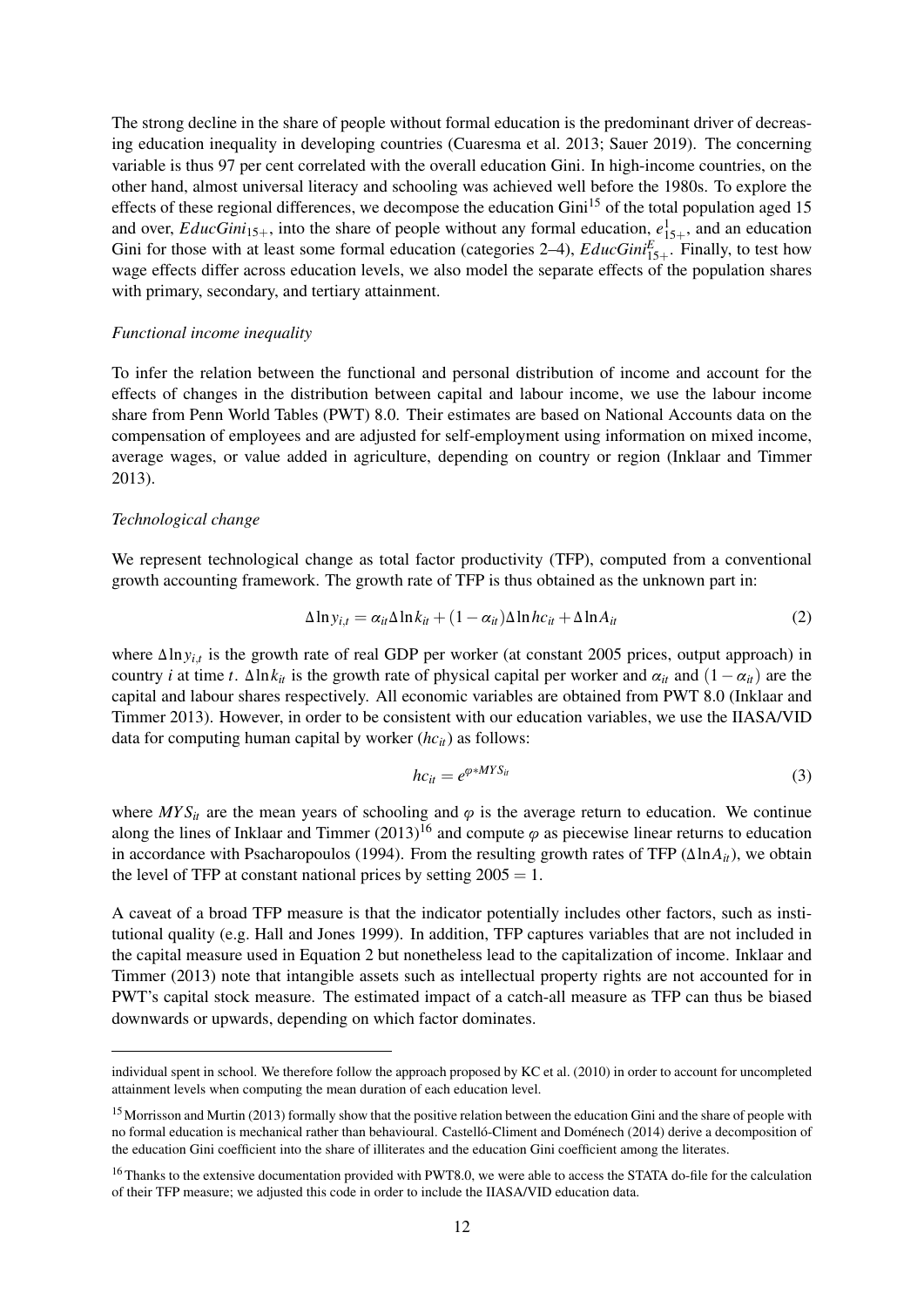The literature summarized in Section [2.1](#page-3-1) suggests ICT to have been a decisive component of technological change over the last few decades. ICT capital might thus be a more direct measure for capturing the mechanisms that link technology and inequality. We therefore test whether our main results hold using a level index based on the growth contribution of ICT capital from the Total Economy Database (TED). This measure is, however, only available from 1990 onward.

## *Globalization*

The literature reviewed in Section [2.2](#page-4-0) indicates that the inequality effects of globalization vary according to the income level of countries, the quality of institutions and the particular dimension of globalization considered. Even for trade and financial integration, multiple—and possibly opposing—mechanisms are at work. Hence, aggregate indices have often generated inconclusive results in empirical analysis. In order to reveal the heterogeneous mechanisms of the globalization–inequality relation, we consider a set of variables measuring trade and financial integration. First, we construct trade flow indicators that enable us to test the differential hypothesis regarding trade with high- and low-income countries. Using the Correlates of War (COW v3.0) bilateral trade database, we generate import flows from only those countries whose exports are not predominantly natural resources or certain plantation crops and therefore fall outside the scope of the SST's 'competing' products. Following [Isham et al.](#page-35-15) [\(2005\)](#page-35-15), these flows are categorized into those from high-income and low-income countries as a proxy for high-skilled and lowskilled (manufacturing) imports respectively. Second, we include the total level of exports in GDP to test whether induced skill-biases, inequality between companies, or overall employment and wage growth are the dominating effects of exporting. Third, the extent of financial globalization is captured by inward and outward FDI flows in GDP, taken from the World Development Indicators (WDI).

A thorough analysis of globalization's effects would also account for measures of portfolio investment and debt. As [Jaumotte et al.](#page-36-3) [\(2013\)](#page-36-3) show that these factors are of minor importance in comparison to trade variables and FDI, we omit them for the sake of sample coverage. Moreover, to the extent that international financial market liberalization affects domestic financial deepening, indicators of national financial development can partly absorb and reveal its impact.

#### *Financialization*

We largely follow the literature (e.g. [Bertola](#page-34-4) [2008;](#page-34-4) [Jaumotte et al.](#page-36-3) [2013\)](#page-36-3) and account for financial development by including domestic credit to the private sector in GDP. But we also test for the hypothesis, derived from the second strand of literature presented in Section [2.3,](#page-5-0) that financial sector-aligned corporate behaviour has contributed to increasing inequality. This driver is measured by the market capitalization of listed domestic companies in GDP. Both finance variables are from the WDI.

#### *Labour market institutions and welfare state redistribution*

We select five measures that capture the redistributive capacity of governments. On the revenue side, an ideal measure would capture the progressivity of nations' tax systems. In view of the lack of available data for a broad group of countries, we resort to a measure of taxes on income, profits, and capital gains relative to total revenue from the WDI. On the spending side, we account for the relative weight of public social spending categories by using data on the shares of education, health, and social protection expenditures in total government spending from the Statistics of Public Expenditure for Economic Development (SPEED) database of the International Food Policy Research Institute (IFPRI).<sup>[17](#page-2-0)</sup>

<sup>&</sup>lt;sup>17</sup> Education spending includes public spending at each education level and for subsidiary services. Health spending includes spending on medical products and equipment, outpatients, hospitals, and public health services. Social protection spending includes social assistance transfers, benefits due to sickness, disability, and old age, as well as for survivors, families, housing, and unemployment.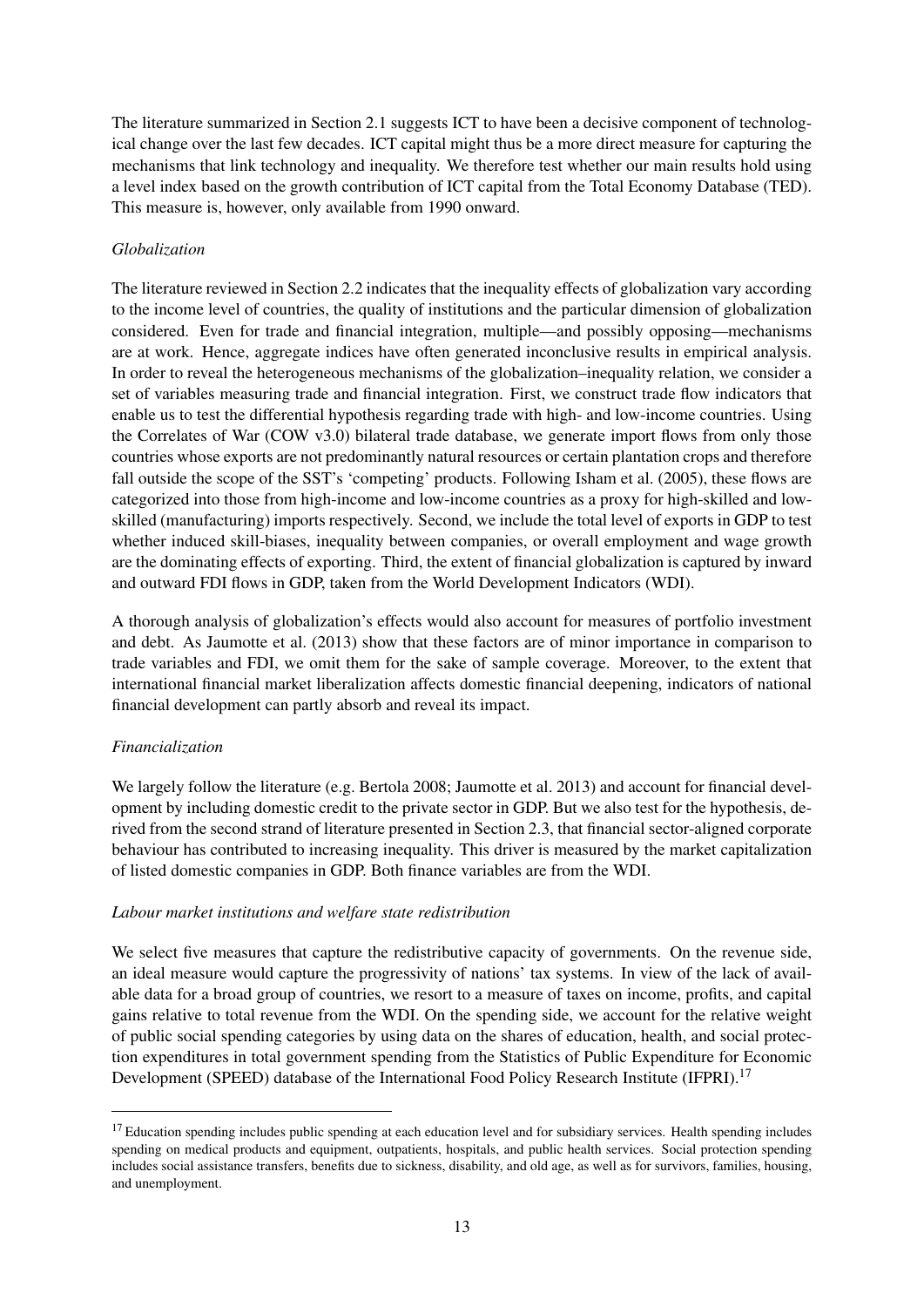Data on labour market institutions are only available for a relatively small group of countries in our global sample. Since the literature summarized in Section [2.5](#page-7-0) shows their relevance for distributional outcomes, we include measures of the ratio between minimum and median wages and the unemployment benefit coverage, taken from [Schindler](#page-37-15) [\(2011\)](#page-37-15), as well as trade union density as a percentage of paid employment, taken from the ILO's Industrial Relations Indicators, in separate specifications.

#### 3.4 Descriptive trends of covariates

Table [3](#page-15-0) provides summary statistics on the levels and time variation (measured by the within-country standard deviation) of all the variables we consider in our empirical analysis, separated by the most general regional splitting into high-income OECD and developing economies.

|                       |       | Hi OECD                |   |       | Developing |                           |
|-----------------------|-------|------------------------|---|-------|------------|---------------------------|
| Variable <sup>a</sup> | Mean  | Within SD <sup>b</sup> |   | Mean  | Within SD  |                           |
| L/Y                   | 60.68 | 2.64                   | ⇓ | 49.73 | 2.72       | ⇓                         |
| <b>TFP</b>            | 0.95  | 0.06                   | ⇑ | 0.97  | 0.08       | ⇑                         |
| ICT                   | 0.98  | 0.03                   | ⇑ | 0.99  | 0.03       | ⇑                         |
| $Imp^{high}$          | 23.76 | 4.37                   | ⇑ | 23.06 | 8.63       | ⇑                         |
| $Imp^{low}$           | 3.91  | 1.81                   | ⇑ | 6.53  | 3.89       | ⇑                         |
| Exp                   | 28.60 | 5.01                   | ⇑ | 29.32 | 7.92       | ⇑                         |
| <b>FDI</b> in         | 4.41  | 7.80                   | ⇑ | 8.17  | 23.91      |                           |
| <b>FDIout</b>         | 4.66  | 8.87                   | ⇑ | 2.91  | 15.05      |                           |
| $PS^{Educ}$           | 10.22 | 2.42                   | ⇑ | 13.59 | 3.03       | ⇑                         |
| PS <sup>Health</sup>  | 11.58 | 2.52                   | ⇑ | 6.65  | 3.41       |                           |
| $PS^{SP}$             | 34.41 | 3.96                   | 介 | 12.10 | 4.17       | ⇑                         |
| <b>TaxesREV</b>       | 31.36 | 3.35                   |   | 20.40 | 4.22       | ⇑                         |
| MinWage               | 43.68 | 22.11                  |   | 25.63 | 5.51       | $\Downarrow$ <sup>c</sup> |
| Unemp                 | 54.97 | 12.32                  | ⇑ | 15.51 | 6.00       | ⇓                         |
| <b>UDensity</b>       | 41.47 | 5.09                   | ⇓ | 48.44 | 32.49      | ⇓                         |
| <b>MCapit</b>         | 69.85 | 34.69                  | ⇑ | 31.12 | 13.96      | ⇑                         |
| Pdebt                 | 89.59 | 28.73                  | ⇑ | 44.39 | 16.39      | ⇑                         |
| $MYS_{15+}$           | 12.66 | 0.40                   | ⇑ | 9.17  | 0.53       | ⇑                         |
| $EducGini15+$         | 11.27 | 1.27                   | ⇓ | 23.85 | 2.37       | ⇓                         |
| $EducGini_{15+}^{E}$  | 9.63  | 0.80                   | ⇓ | 16.81 | 0.97       | ⇓                         |
| $e_{15+}^1$           | 1.87  | 0.75                   | ⇓ | 9.23  | 2.28       | ⇓                         |
| $e_{15+}^2$           | 15.97 | 2.89                   | ⇓ | 33.08 | 2.68       | ⇓                         |
| $e_{15+}^3$           | 60.95 | 2.20                   | ⇑ | 44.34 | 2.75       | ⇑                         |
| $e_{15+}^{4}$         | 21.20 | 2.70                   | ⇑ | 13.36 | 1.67       | ⇑                         |

<span id="page-15-0"></span>Table 3: Summary statistics and trends by region

Notes: <sup>a</sup> for an explanation of variable abbreviations, see Section [4.](#page-16-0) <sup>b</sup> Arrows indicate the direction of statistically significant time trends (at the 5 per cent significance level) from a fixed effects regression of inequality against time. This estimate is only based on 13 observations from two countries.

Source: authors' compilation.

In accordance with the literature, we find that the labour share in income declined significantly in both high-income and developing economies. TFP and the ICT capital index increased significantly. Furthermore, all trade variables show a significantly rising trend since the 1980s in both regions, but FDI flows only do so in high-income countries. The significantly increasing trends of private credit and the market capitalization of listed companies in conjunction with their relatively large within-country standard deviation indicates the expanding economic importance of finance in both regions.

On the public social spending side, all categories gained weight in total government spending in highincome OECD countries, but only education spending increased significantly in developing economies. The relative weight of taxes on income, profits, and capital gains remained constant in high-income countries. In developing economies, on the other hand, the income tax share increased. Due to the small sample size, the trends of labour market institutions can only be interpreted for high-income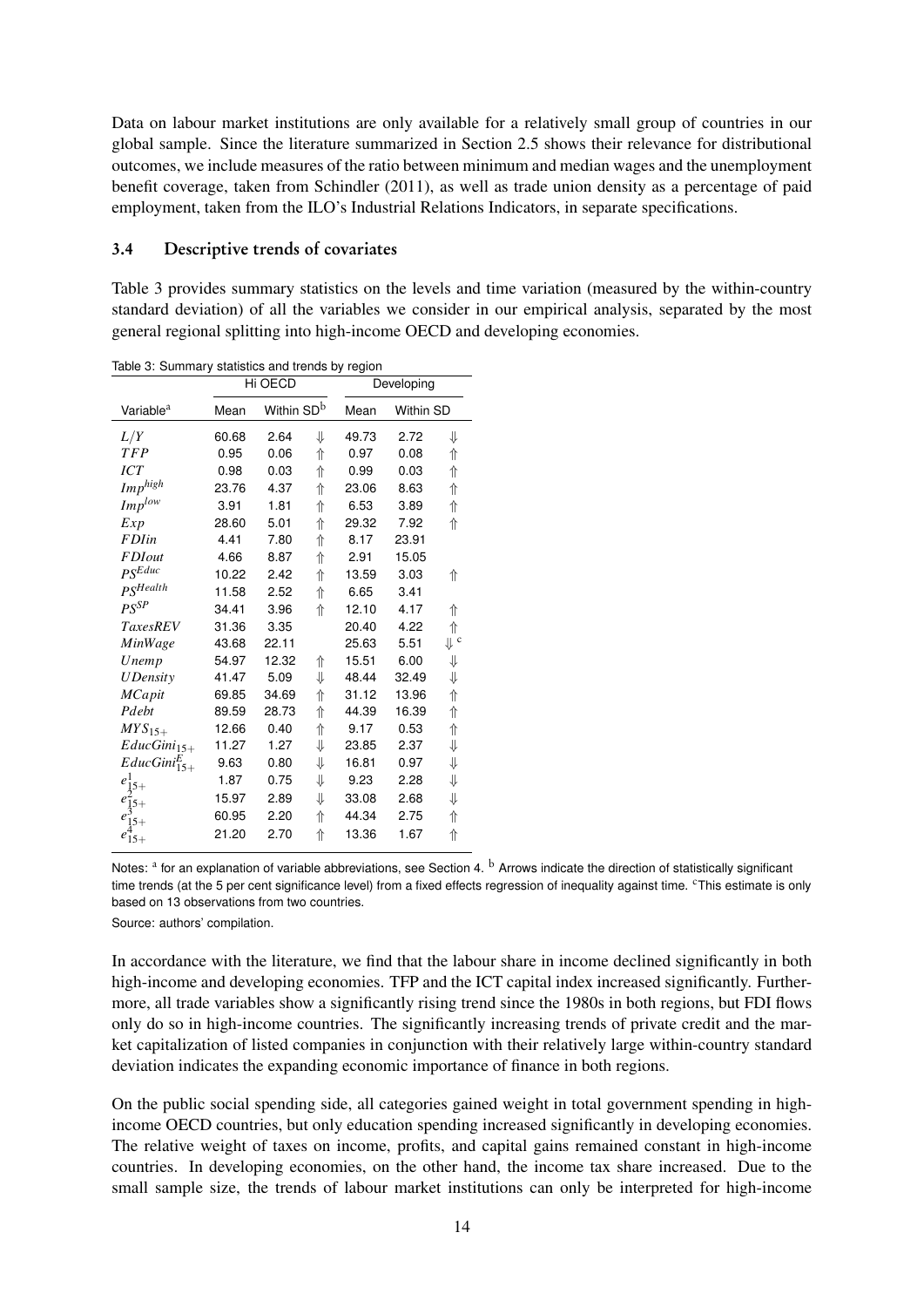OECD members. However, the size of this subsample is substantially reduced to 85 observations from nine countries. In line with existing findings, the declining trend of trade union density is visible for this group of countries. Moreover, unemployment benefit coverage has been extended while minimum wages did not change significantly.

As in [Sauer](#page-37-12) [\(2019\)](#page-37-12) and [Cuaresma et al.](#page-35-12) [\(2013\)](#page-35-12), we find the distribution of education to have become more equal as education expanded, that is as the mean years of schooling increased. This is true for both education Gini coefficients and for both world regions. The shares of unschooled or primaryeducated people declined significantly while the shares of people with secondary or tertiary education increased.

### <span id="page-16-0"></span>4 Estimation method

Our basic model specification is given by Equation [\(4\)](#page-16-1):

$$
INEQ_{t} = \gamma Year + \beta_1(\frac{L}{Y})_{i,t-1} + \beta_2 TFP_{i,t-1} + \beta_3 G_{i,t-1} + \beta_5 W_{i,t-1} + \beta_6 F_{i,t-1} + \beta_4 E_{i,t-1} + \alpha_i + \varepsilon_{i,t}
$$
(4)

where

<span id="page-16-1"></span>
$$
G = (Imp^{high}, Imp^{low}, Exp, FDlin, FDIout)
$$
  
\n
$$
W = (PS^{Educ}, PS^{Health}, PS^{SP}, IncTaxes)
$$
  
\n
$$
F = (MCapit, Pdebt)
$$
  
\n
$$
E = (EducGini_{15+}/MYS_{15+}/e_{15+}^{1}, EducGini_{15+}^{E}/e_{15+}^{2}, e_{15+}^{3}, e_{15+}^{4})
$$

where *INEQ<sup>t</sup>* represents the income inequality measures we use as dependent variables. *L*/*Y* is the labour income share and *T FP* stands for total factor productivity. Globalization variables, *G*, include imports from high-income (*ImpHigh*) and low-income (*ImpLow*) countries, total exports (*Exp*), and FDI in- and outflows. Measures of welfare state redistribution, *W*, are the three types of public social spending (*PS*) on education (*educ*), health, and social protection (*SP*), as well as income taxes in total revenue (*IncTaxes*). Market capitalization (*Mcapit*) and private debt (*Pdebt*) are the two finance variables. Finally, with regards to education, we include the overall education Gini coefficient (*EducGini*15+) in our main estimations, but estimate separate specifications that add one of the following: mean years of schooling ( $MYS^{15+}$ ), the education Gini coefficient for the educated population (*EducGini*<sup>*E*</sup><sub>15+</sub>) in combination with the unschooled population share  $(p_{15+}^1)$ , or the remaining three population shares of primary  $(p_{15+}^2)$ , secondary  $(p_{15+}^3)$ , and tertiary  $(p_{15+}^4)$  attainment.  $\alpha_i$  is the country-specific intercept and  $\varepsilon_{i,t}$  is the time-varying error. In order to account for reverse causality, all variables are included lagged one period. Finally, the time trend (*Year*) controls for global macroeconomic factors.

The most widely used econometric method in related empirical papers (Galbraith and Kum 2005; UNC-TAD 2012) is fixed-effect estimation. However, due to the complex error structure we find in our data, our preferred econometric method is a feasible general least squares (GLS) estimator. First, based on a modified Wald statistic, we reject the null hypothesis that the error variances are equal across panels. Second, we test for panel autocorrelation using a test proposed by Woolridge which is based on the coefficients of a regression of lagged residuals<sup>[18](#page-2-0)</sup> and strongly reject the null hypothesis of no serial correlation in each of our model specifications at the global and regional levels. Furthermore, the feasible GLS model calculates the common AR(1) coefficient to be 0.4 or higher in all model runs. It thus follows that we have to account for first-order autocorrelation (AR1) and groupwise (i.e. country-wise) heteroscedasticity in the errors. Both types of disturbances are likely, as the income Gini is a persistent,

<sup>&</sup>lt;sup>18</sup> This test is discussed and analysed by [Drukker](#page-35-16) [\(2003\)](#page-35-16) and implemented in STATA using the command xtserial.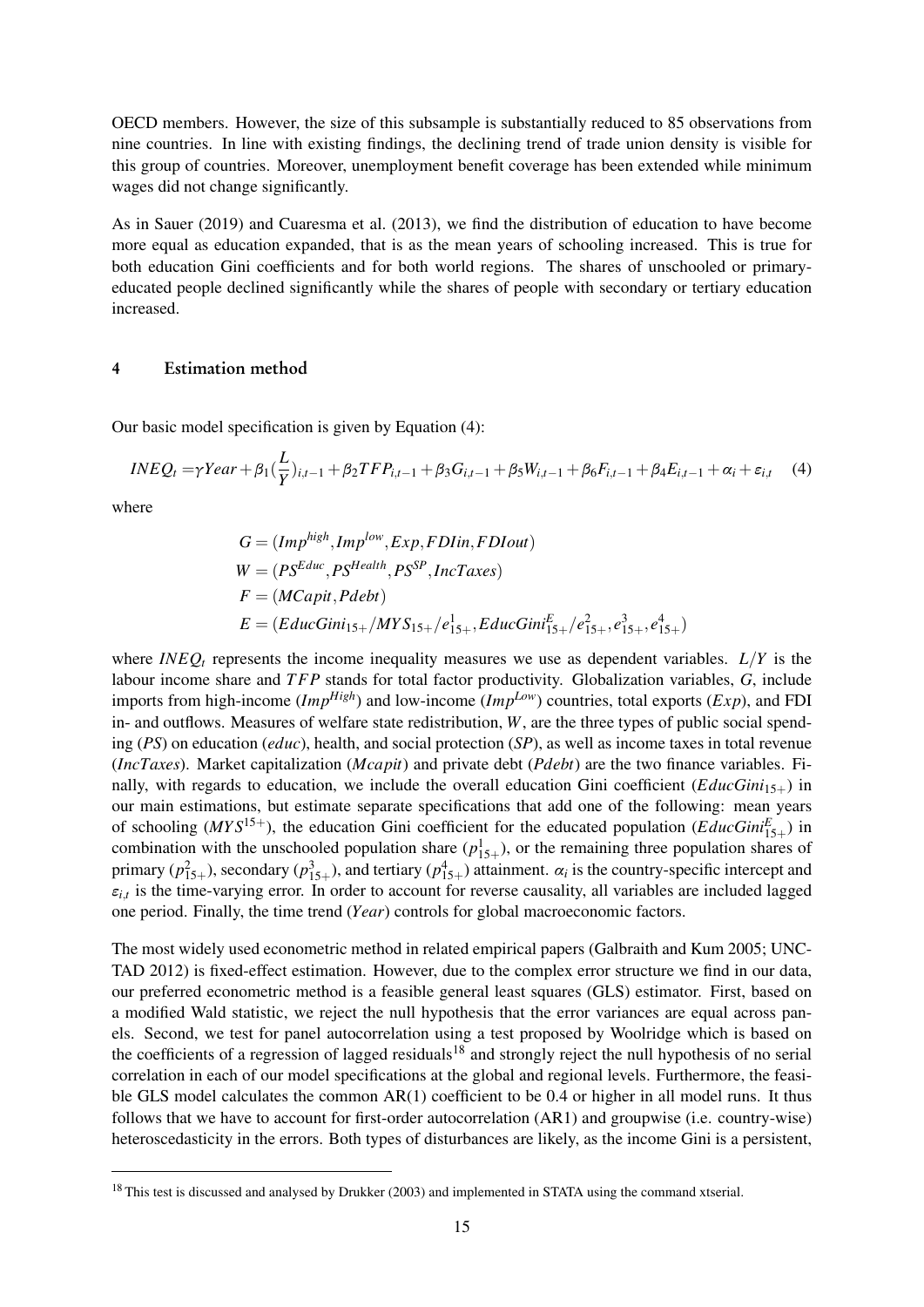path-dependent variable. Moreover, as some countries have more erratic Ginis than others, it is natural to expect the error variances to vary by country.

A typical approach to correct for autocorrelation while accounting for fixed effects is to include the lagged dependent variable and use the system GMM estimator. The lagged dependent variable eliminates AR(1) and the use of lags as instruments accounts for the induced endogeneity—that is, dynamic panel bias. However, system GMM is asymptotically efficient only for very large *N*. Furthermore, the need to generate instruments from multiple lags reduces the degrees of freedom significantly. A least-squares-dummy-variable approach that corrects for the bias in dynamic models is an alternative to system GMM [\(Meschi and Vivarelli](#page-36-1) [2009\)](#page-36-1), but offers no straightforward way to deal with groupwise heteroscedasticity [\(Bruno](#page-34-17) [2005\)](#page-34-17).

Estimation methods that correct for complex error structures include feasible GLS estimation or clustered standard errors in fixed effects models. For balanced panels that exhibit groupwise heteroscedasticity, [Reed and Ye](#page-37-16) [\(2011\)](#page-37-16) demonstrate that feasible GLS produces more efficient estimates than OLS in finite samples with  $N > T$ . Moreover, although cluster-robust standard errors can correct for serial correlation within panels, they can be less reliable than ordinary standard errors with unbalanced clusters [\(Kézdi](#page-36-18) [2004\)](#page-36-18). There is thus a trade-off between feasible GLS and fixed effects with robust standard errors. The former is more efficient but assumes knowledge of the error structure, while the latter is less efficient but does not put a structure on error terms. We select feasible GLS based on its finite sample efficiency properties and the particular error structure present in our data.<sup>[19](#page-2-0)</sup> However, we test the robustness of our results using fixed effects with clustered standard errors.

We apply a Fisher-type unit-root test based on Dickey–Fuller specifications on demeaned data for each panel. Doing so, we can reject the null hypothesis that all panels contain unit roots, for all variables except total exports and private debt. Also these covariates become stationary as soon as a time trend is accounted for. Thus, including a time trend or time dummies allows us to secure stationarity of the time series in Equation [4.](#page-16-1)

## <span id="page-17-0"></span>5 Results and discussion

The results we obtain from estimating Equation [4](#page-16-1) in an unbalanced panel of 73 countries from 1981 to 2010 have various dimensions; these differ according to the composition of regional subsamples, the inequality indicator used as a dependent variable, and the set of determinants used as independent variables. In order to identify the most robust drivers of income inequality, we start with a parsimonious specification and stepwise expand it to obtain our main model, which accounts for the broadest set of explanatory factors while still retaining a reasonable sample size. This specification accounts for education by adding the education Gini coefficient for the total population aged 15 and over. Even if this measure captures the distributional dimension of education directly, it still masks subjacent effects. We therefore subsequently analyse how unpacking the education distribution reveals its influence on income inequality. Moreover, we test for the robustness of our results to using a more consistent time series of the income Gini and investigate whether different sets of drivers are relevant to explain inequality at different parts of the income distribution. By analysing the results for the global sample and for high-income OECD and developing economies separately, we aim to reveal regional differences in the mechanisms that underlie income inequality trends. More insight into the heterogeneous group of developing economies is obtained by looking at smaller subsamples. Finally, in Appendix [A3,](#page-8-0) we test whether our main results are robust to the econometric method.

<sup>&</sup>lt;sup>19</sup> In particular, we implement FGLS using xtgls with the options corr(ar1) and panel(hetero).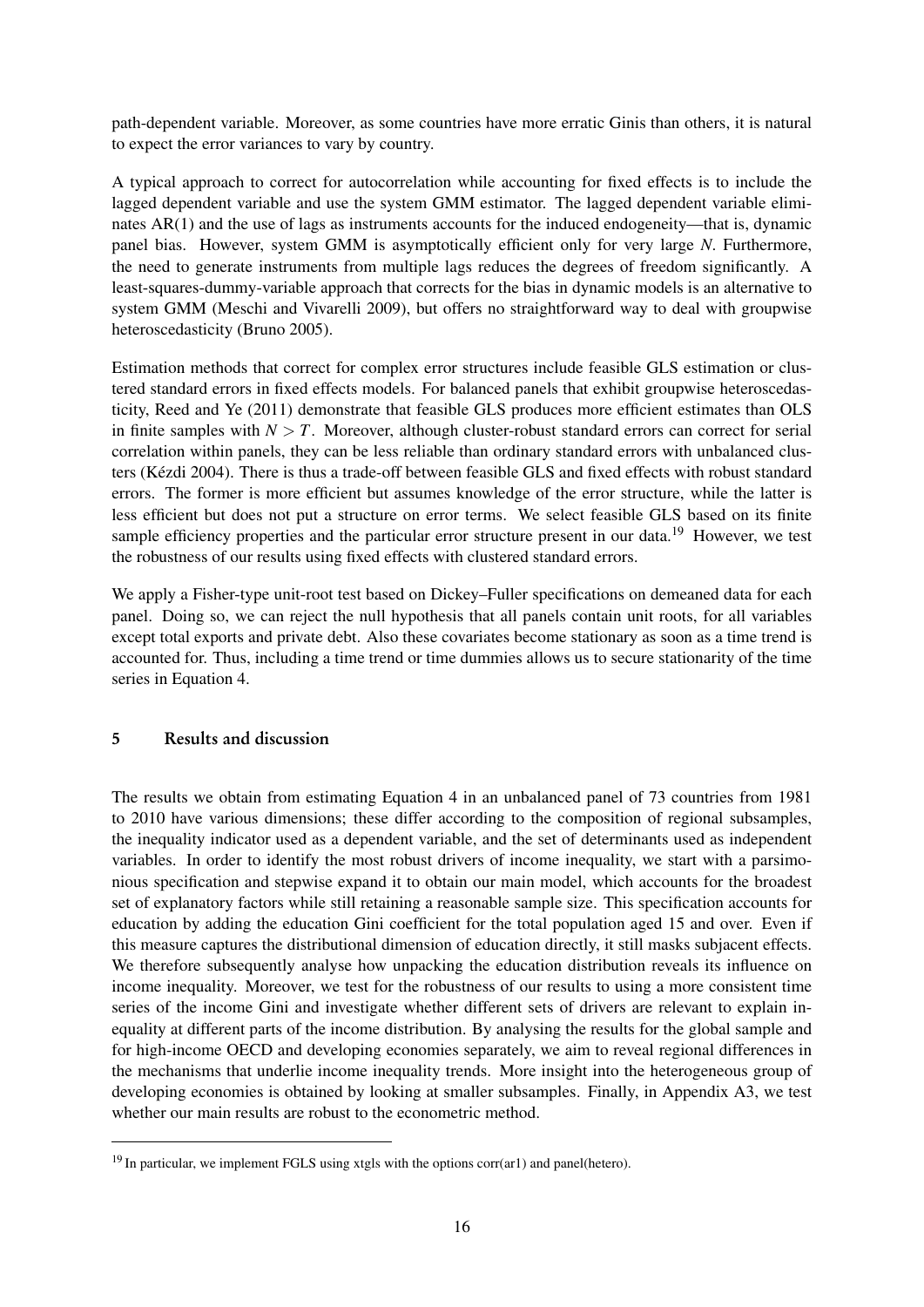## 5.1 Main results

Tables [4](#page-20-0)[–6](#page-22-0) present the results for the stepwise expansion of the most parsimonious model for the global sample, high-income OECD, and developing economies respectively. Column 1 of each table includes a time trend, the labour income share, TFP, variables of trade and financial globalization, the education Gini, and public social spending. Column 2 accounts for nations' tax systems while columns 3 and 4 test for the relevance of finance; column 5 adds ICT capital instead of TFP, and column 6 includes labour market institutions.

Results at the global level can be understood as the average effect across the two broad world regions. On the one hand, a significant relation thus stems from both regional effects pointing in the same direction. In high-income as well as in developing economies, a higher share of labour in total income significantly contributes to reducing the MS Gini coefficient. This is also true for increasing imports from low-income countries, FDI inflows, and income taxation. Imports from high-income countries and public education spending contribute to increasing income inequality, measured by the MS Gini, in both regions.<sup>[20](#page-2-0)</sup>

On the other hand, some variables show significant effects in the global sample that mask variations between the two regions. Due to its impact in high-income countries, TFP is significant in the global sample. The inequality-increasing effect of market capitalization and the inequality-reducing effect of exports are also driven by their effect in the high-income cluster. Reducing educational inequality and public spending on health, on the other hand, have a net effect of lowering income inequality in some model specifications in the global sample, but its influence is more robust for developing economies. Similarly, increasing private debt significantly contributes to increasing income inequality in developing economies, but does not have a significant effect in high-income countries. In contrast, the negative effects we obtain for minimum wages, unemployment benefit coverage, and trade union density are based on a small sample of nine high-income countries and are thus hard to generalize.

Regarding ICT capital, the net effect at the global level is insignificant since region-specific impacts point in opposite directions. For high-income OECD members, we find an unexpected negative relation to income inequality.[21](#page-2-0) Moreover, the effects of imports from low-income countries and public education spending become insignificant. Retaining TFP in a regression that restricts the sample period, beginning in 1990, reveals these estimator changes are likely due to the shorter time period covered by ICT capital.<sup>[22](#page-2-0)</sup> In developing economies, where TFP is not significant, ICT capital is positively related to the income Gini and its introduction leaves other effects unchanged.

We balance the trade-off between sample coverage and broadness of considered inequality determinants by choosing the model specification in column 5 of Tables [4–](#page-20-0)[6](#page-22-0) as the main model for further analysis. Besides the base set of variables, it includes the share of income taxes in total tax revenue and private debt. In order to assess the relative impact magnitude of the main set of drivers, Figure [2](#page-19-0) plots the effects of within-country-standard-deviation changes in each explanatory variable with the corresponding 95 per cent confidence interval for high-income and developing economies.

The multi-source Gini increased by 0.13 points each year within the sample period in high-income OECD economies. Accumulated over the average deviation from the mean time observation (6.5 years), this accounts for the largest impact—50 per cent—of the Gini's within-group standard deviation (equal to 1.7 in high-income OECD countries). TFP and imports from high-income countries equally add 16

 $20$  In the following we use the terms 'inequality' and '(dis)equalizing' interchangeably to refer to (changes in) the MS Gini, if not otherwise stated.

 $21$  In a specification that includes ICT together with total capital, we find this relation to be driven by a negative impact of the latter.

<sup>22</sup> These results are available from the authors upon request.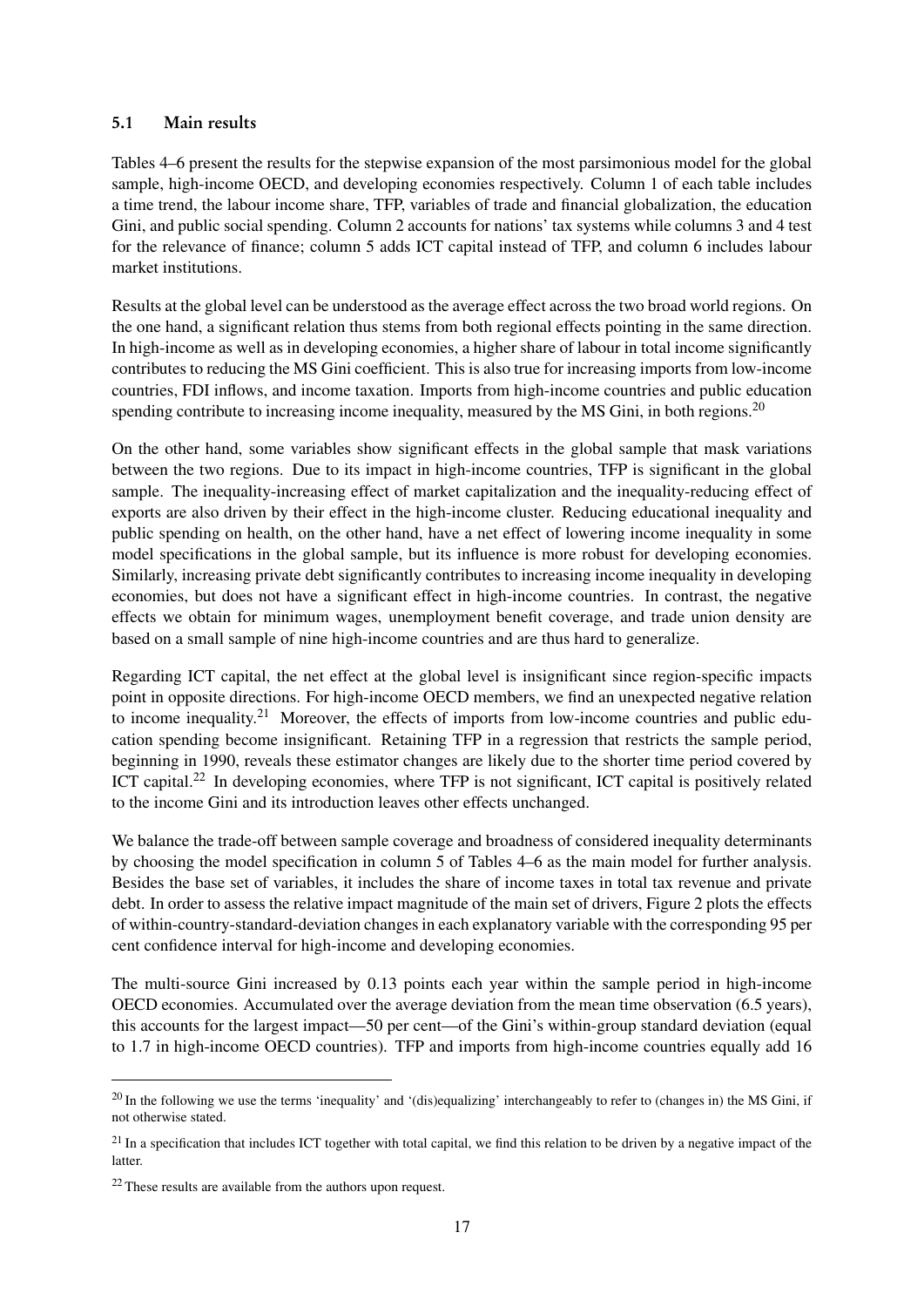per cent to the time variation of the income Gini. Considering its declining trend, the labour income share significantly contributed to rising income inequality over the sample period (14 per cent). We also find a positive impact (11 per cent) for increasing public spending on education (see Section [5.4\)](#page-26-0). The largest equalizing effects in high-income countries stem from increasing exports (14 per cent), imports from low-income countries (10 per cent), and income taxes (10 per cent), while the impact of FDI inflows (4 per cent) is relatively small.

<span id="page-19-0"></span>

Notes: the magnitude of effects is computed as *β<sup>i</sup>* ∗ *sd<sup>i</sup>* , where *βi* is the estimated effect obtained from column 4 in Tables [5](#page-21-0) and [6](#page-22-0) and *sd<sub>i</sub>* is the within-group standard deviation of the concerning explanatory variable obtained from Table [3.](#page-15-0) Parentheses indicate insignificance. EducGini 1 is the education Gini of the total population aged  $15+(EducGini<sub>15+</sub>)$ . Source: authors' compilation.

-1 -.75 -.5 -.25 0 .25 .5 .75 1

-1 -.75 -.5 -.25 0 .25 .5 .75 1

Even if neither the time trend nor increasing TFP contributes to increasing income inequality, the declining share of labour income (20 per cent) as well as imports from high-income countries (17 per cent) and public spending on education (21 per cent) equally exert significant disequalizing effects on the income distribution in developing economies (the average within-group standard deviation is equal to 2.43). Beyond these factors, the increasing share of private debt has a large positive impact on income inequality in these economies; it accounts for 17 per cent of the average time variation in the MS Gini. In contrast, the effects of FDI in- and outflows point in different directions and are relatively small. On the equalizing side, reducing the degree of inequality in the education distribution (33 per cent) and increasing imports from low-income countries (29 per cent) are the most important variables in developing economies. Moreover, even if public social protection transfers exert a regressive effect on the income distribution (7 per cent), a higher share of income taxes in total revenue (17 per cent) and spending on health (10 per cent) are significant factors in the achievement of a more equal distribution of disposable incomes and consumption expenditure.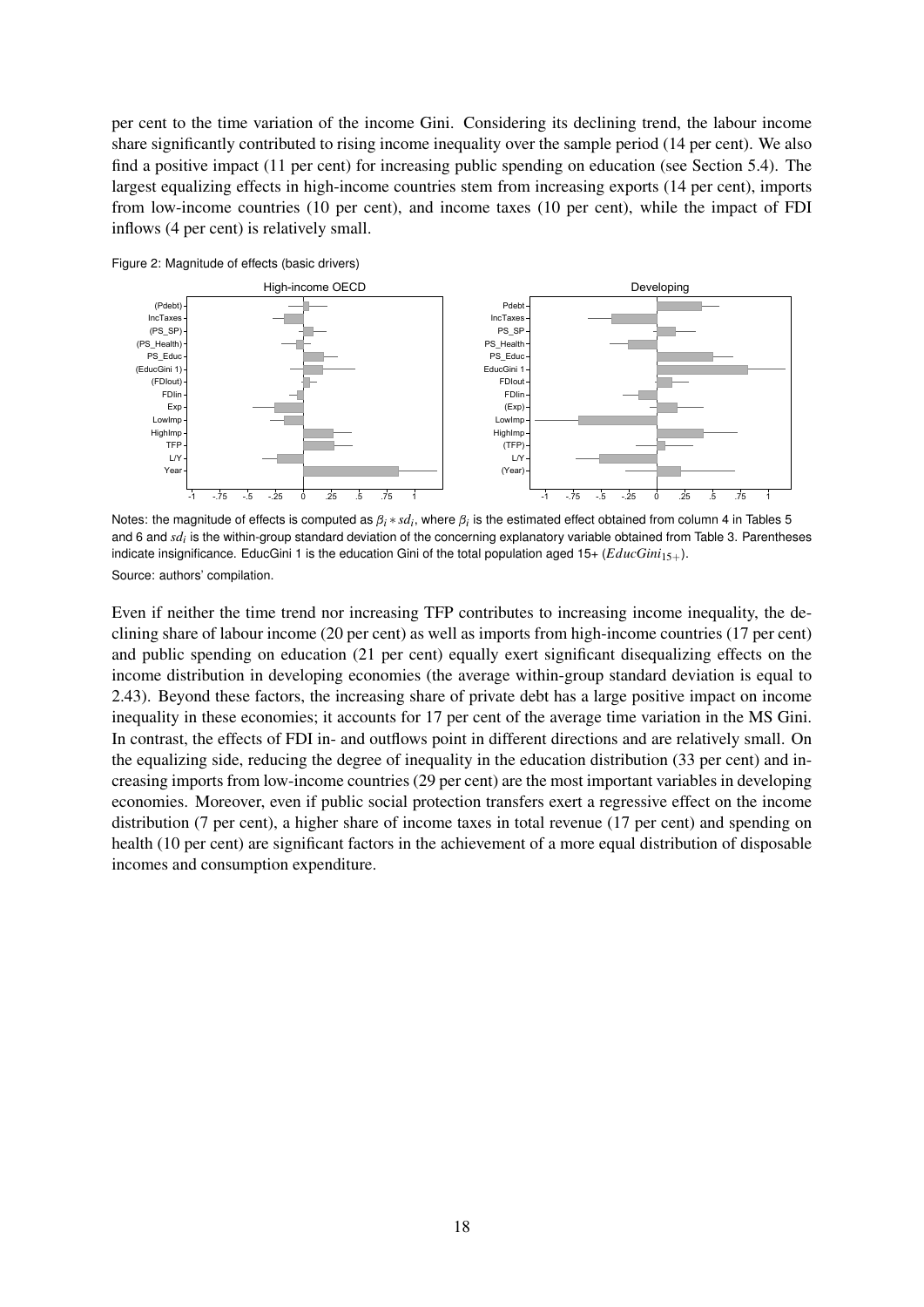<span id="page-20-0"></span>Table 4: Global sample: stepwise expansion

|                      |             |             |             | MS Gini     |             |             |
|----------------------|-------------|-------------|-------------|-------------|-------------|-------------|
| Year                 | $0.153***$  | $0.178***$  | $0.188***$  | $0.143***$  | $0.096**$   | $0.112**$   |
|                      | (0.017)     | (0.018)     | (0.023)     | (0.021)     | (0.043)     | (0.048)     |
| L/Y                  | $-0.143***$ | $-0.118***$ | $-0.069***$ | $-0.133***$ | $-0.140***$ | $-0.070$    |
|                      | (0.020)     | (0.020)     | (0.024)     | (0.020)     | (0.026)     | (0.074)     |
| <b>TFP</b>           | $1.715*$    | $1.941*$    | 3.027***    | 2.370**     |             | $-0.192$    |
|                      | (0.887)     | (1.005)     | (1.105)     | (1.031)     |             | (3.018)     |
| ICT                  |             |             |             |             | 5.424       |             |
|                      |             |             |             |             | (5.344)     |             |
| $Imp^{high}$         | $0.052***$  | $0.037***$  | $0.035**$   | $0.045***$  | $0.057***$  | 0.086       |
|                      | (0.010)     | (0.013)     | (0.016)     | (0.012)     | (0.013)     | (0.073)     |
| $Imp^{low}$          | $-0.168***$ | $-0.148***$ | $-0.174***$ | $-0.154***$ | $-0.113***$ | $-0.451***$ |
|                      | (0.023)     | (0.028)     | (0.030)     | (0.028)     | (0.031)     | (0.141)     |
| Exp                  | $-0.017*$   | $-0.018$    | $-0.029**$  | $-0.013$    | $-0.026**$  | 0.005       |
|                      | (0.010)     | (0.011)     | (0.014)     | (0.012)     | (0.012)     | (0.056)     |
| <b>FDI</b> in        | $-0.007***$ | $-0.006***$ | $-0.006***$ | $-0.006***$ | $-0.005***$ | 0.015       |
|                      | (0.002)     | (0.002)     | (0.001)     | (0.002)     | (0.001)     | (0.025)     |
| <b>FDIout</b>        | $0.007**$   | $0.007***$  | $0.011***$  | $0.007***$  | $0.010***$  | $-0.041$    |
|                      | (0.003)     | (0.002)     | (0.002)     | (0.002)     | (0.003)     | (0.038)     |
| $EducGini_{15+}$     | $0.227***$  | 0.373***    | $0.407***$  | 0.364***    | $0.340***$  | 0.069       |
|                      | (0.049)     | (0.056)     | (0.095)     | (0.056)     | (0.075)     | (0.193)     |
| $PS^{Educ}$          | $0.034*$    | 0.096***    | $0.098***$  | $0.106***$  | 0.099***    | $-0.028$    |
|                      | (0.019)     | (0.021)     | (0.025)     | (0.021)     | (0.026)     | (0.112)     |
| PS <sup>Health</sup> | $-0.058***$ | $-0.032*$   | $-0.029$    | $-0.037**$  | $-0.049**$  | 0.068       |
|                      | (0.015)     | (0.017)     | (0.020)     | (0.017)     | (0.019)     | (0.057)     |
| $PS^{SP}$            | $0.017**$   | 0.017       | $0.027**$   | $0.019*$    | $0.023**$   | 0.032       |
|                      | (0.009)     | (0.011)     | (0.013)     | (0.011)     | (0.011)     | (0.035)     |
| <b>IncTaxes</b>      |             | $-0.058***$ | $-0.057***$ | $-0.063***$ | $-0.050***$ |             |
|                      |             | (0.013)     | (0.012)     | (0.013)     | (0.014)     |             |
| <b>MCapit</b>        |             |             | $0.003*$    |             |             |             |
|                      |             |             | (0.002)     |             |             |             |
| Pdebt                |             |             |             | $0.008***$  | $0.005*$    | $0.012**$   |
|                      |             |             |             | (0.003)     | (0.003)     | (0.006)     |
| MinWage              |             |             |             |             |             | $-0.006**$  |
|                      |             |             |             |             |             | (0.002)     |
| Unemp                |             |             |             |             |             | $-0.022$    |
|                      |             |             |             |             |             | (0.014)     |
| <b>UDensity</b>      |             |             |             |             |             | $-0.043$    |
|                      |             |             |             |             |             | (0.039)     |
| Obs.                 | 771         | 667         | 478         | 645         | 534         | 88          |
| Ν                    | 73          | 64          | 47          | 64          | 57          | 10          |

Notes: standard errors in parentheses. \*\*\* *p* < 0.01, \*\* *p* < 0.05, \* *p* < 0.1.

Source: authors' compilation.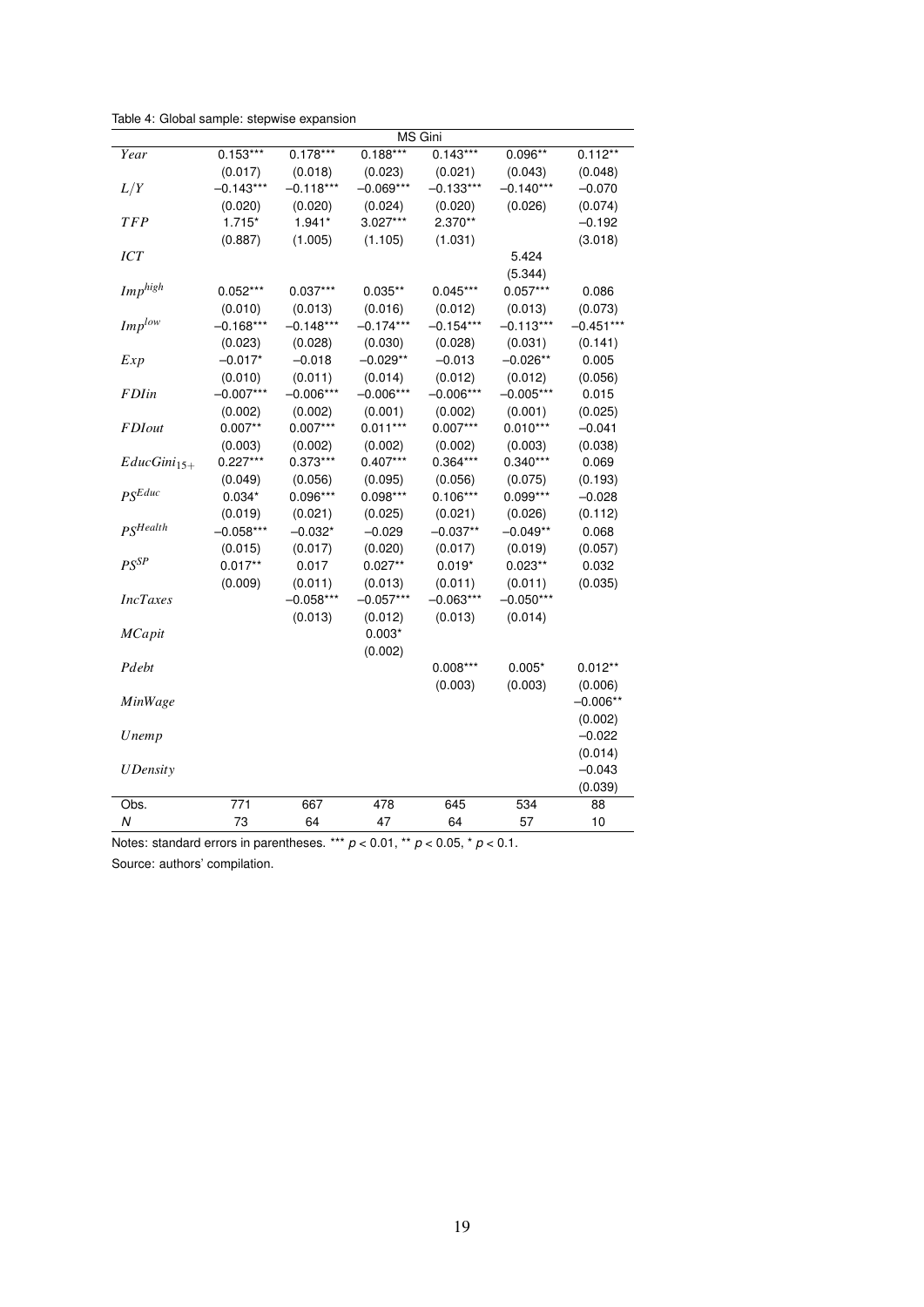<span id="page-21-0"></span>Table 5: High-income OECD: stepwise expansion

|                      |             |             |             | MS Gini     |             |             |
|----------------------|-------------|-------------|-------------|-------------|-------------|-------------|
| Year                 | $0.167***$  | $0.147***$  | $0.133***$  | $0.132***$  | $0.236***$  | $0.103**$   |
|                      | (0.027)     | (0.025)     | (0.027)     | (0.028)     | (0.053)     | (0.049)     |
| L/Y                  | $-0.075***$ | $-0.087***$ | $-0.050**$  | $-0.093***$ | $-0.104***$ | $-0.087$    |
|                      | (0.025)     | (0.024)     | (0.024)     | (0.026)     | (0.033)     | (0.075)     |
| <b>TFP</b>           | $3.452**$   | 4.296***    | 5.518***    | 4.732***    |             | $-0.458$    |
|                      | (1.515)     | (1.522)     | (1.648)     | (1.552)     |             | (3.060)     |
| <b>ICT</b>           |             |             |             |             | –12.699**   |             |
|                      |             |             |             |             | (6.429)     |             |
| $Imp^{high}$         | $0.051***$  | $0.050***$  | 0.020       | $0.059***$  | $0.059***$  | 0.093       |
|                      | (0.019)     | (0.019)     | (0.020)     | (0.019)     | (0.020)     | (0.072)     |
| $Imp^{low}$          | $-0.119***$ | $-0.104***$ | $-0.138***$ | $-0.095***$ | $-0.016$    | $-0.463***$ |
|                      | (0.038)     | (0.036)     | (0.037)     | (0.036)     | (0.043)     | (0.141)     |
| Exp                  | $-0.050**$  | $-0.053***$ | $-0.037*$   | $-0.053***$ | $-0.039*$   | $-0.007$    |
|                      | (0.020)     | (0.020)     | (0.021)     | (0.020)     | (0.021)     | (0.055)     |
| <b>FDI</b> in        | $-0.007*$   | $-0.007*$   | $-0.016***$ | $-0.008*$   | $-0.009*$   | 0.022       |
|                      | (0.004)     | (0.004)     | (0.004)     | (0.005)     | (0.005)     | (0.024)     |
| <b>FDIout</b>        | $0.007*$    | $0.007*$    | 0.006       | 0.006       | 0.003       | $-0.048$    |
|                      | (0.004)     | (0.004)     | (0.004)     | (0.004)     | (0.005)     | (0.038)     |
| $EducGini15+$        | $0.194*$    | 0.164       | 0.054       | 0.129       | 0.220       | 0.035       |
|                      | (0.108)     | (0.112)     | (0.122)     | (0.112)     | (0.155)     | (0.197)     |
| $PS^{Educ}$          | $0.061**$   | $0.074**$   | $0.052*$    | $0.082***$  | 0.045       | 0.128       |
|                      | (0.027)     | (0.029)     | (0.029)     | (0.030)     | (0.033)     | (0.158)     |
| PS <sup>Health</sup> | $-0.054***$ | $-0.026$    | $-0.030$    | $-0.024$    | $-0.046*$   | 0.054       |
|                      | (0.021)     | (0.024)     | (0.024)     | (0.025)     | (0.024)     | (0.059)     |
| $PS^{SP}$            | $0.032**$   | 0.021       | 0.017       | 0.020       | 0.019       | 0.048       |
|                      | (0.013)     | (0.015)     | (0.015)     | (0.015)     | (0.015)     | (0.036)     |
| <b>IncTaxes</b>      |             | $-0.049***$ | $-0.050***$ | $-0.049***$ | $-0.045***$ |             |
|                      |             | (0.015)     | (0.014)     | (0.015)     | (0.017)     |             |
| MCapit               |             |             | $0.004**$   |             |             |             |
|                      |             |             | (0.002)     |             |             |             |
| Pdebt                |             |             |             | 0.001       | $-0.003$    | $0.012**$   |
|                      |             |             |             | (0.003)     | (0.003)     | (0.006)     |
| MinWage              |             |             |             |             |             | $-0.006***$ |
|                      |             |             |             |             |             | (0.002)     |
| Unemp                |             |             |             |             |             | $-0.025*$   |
|                      |             |             |             |             |             | (0.014)     |
| <b>UDensity</b>      |             |             |             |             |             | $-0.068*$   |
|                      |             |             |             |             |             | (0.041)     |
| Obs.                 | 444         | 420         | 362         | 401         | 340         | 85          |
| Ν                    | 30          | 30          | 28          | 30          | 29          | 9           |

Notes: standard errors in parentheses. \*\*\* *p* < 0.01, \*\* *p* < 0.05, \* *p* < 0.1.

Source: authors' compilation.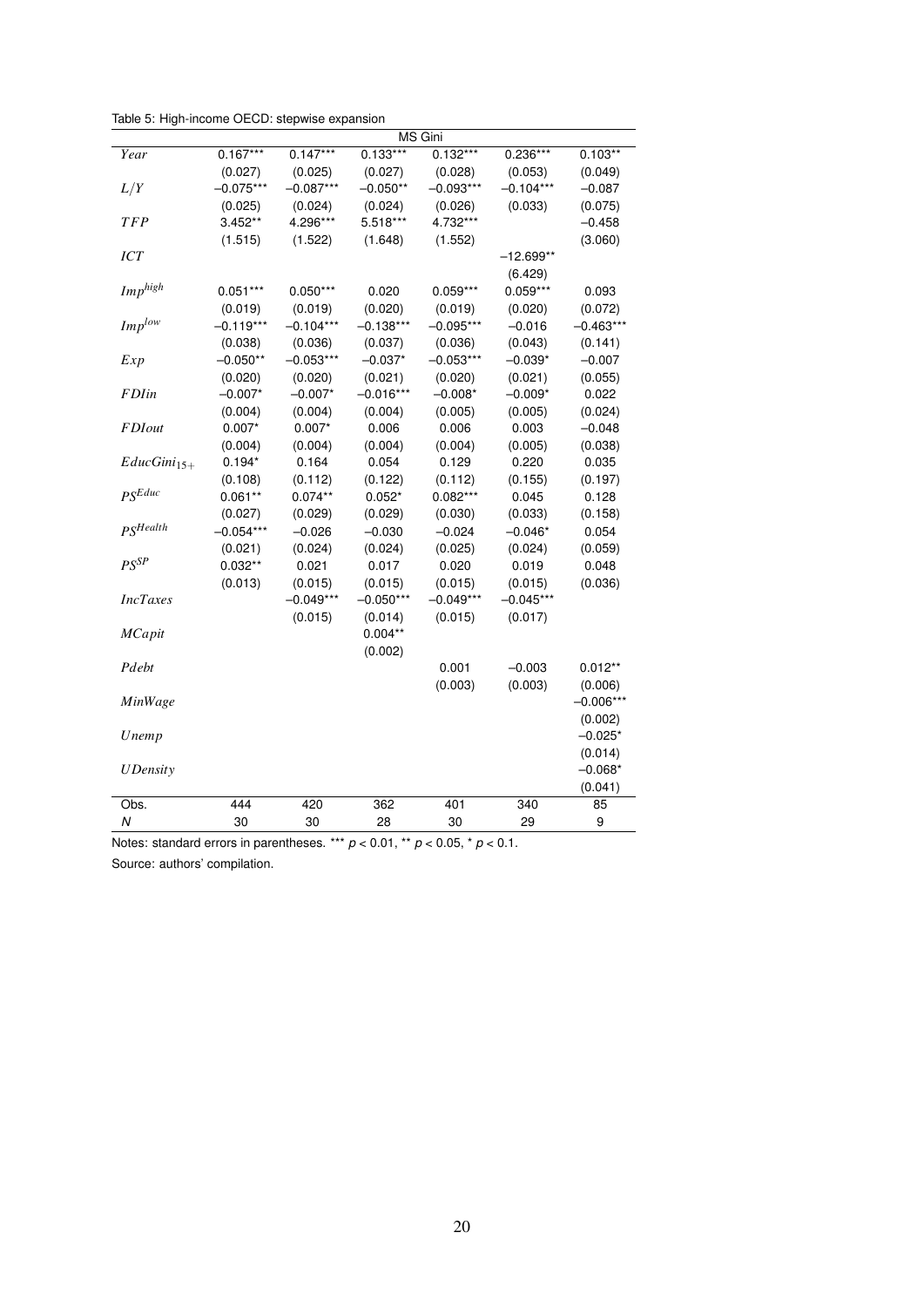<span id="page-22-0"></span>Table 6: Developing economies: stepwise expansion

|                      |             |             | <b>MS Gini</b> |             |             |
|----------------------|-------------|-------------|----------------|-------------|-------------|
| Year                 | $-0.035$    | $0.150***$  | $-0.018$       | 0.042       | $-0.173**$  |
|                      | (0.047)     | (0.048)     | (0.089)        | (0.050)     | (0.079)     |
| L/Y                  | $-0.207***$ | $-0.176***$ | $-0.108$       | $-0.175***$ | $-0.207***$ |
|                      | (0.025)     | (0.038)     | (0.081)        | (0.037)     | (0.048)     |
| <b>TFP</b>           | 3.379***    | 1.824       | $-2.789$       | 0.847       |             |
|                      | (0.877)     | (1.549)     | (3.839)        | (1.544)     |             |
| ICT                  |             |             |                |             | 35.920***   |
|                      |             |             |                |             | (10.034)    |
| $Imp^{high}$         | $0.067***$  | $0.041**$   | 0.014          | $0.048**$   | $0.075***$  |
|                      | (0.014)     | (0.019)     | (0.038)        | (0.019)     | (0.025)     |
| $Imp^{low}$          | $-0.188***$ | $-0.231***$ | $-0.055$       | $-0.183***$ | $-0.200***$ |
|                      | (0.034)     | (0.052)     | (0.085)        | (0.052)     | (0.057)     |
| Exp                  | 0.018       | 0.010       | 0.019          | 0.023       | $-0.009$    |
|                      | (0.013)     | (0.016)     | (0.024)        | (0.015)     | (0.018)     |
| <b>FDI</b> in        | $-0.009***$ | $-0.007*$   | $-0.007**$     | $-0.007**$  | $-0.007***$ |
|                      | (0.002)     | (0.004)     | (0.003)        | (0.003)     | (0.002)     |
| <b>FDI</b> out       | $0.017***$  | 0.010       | $0.019***$     | $0.011*$    | $0.015***$  |
|                      | (0.005)     | (0.008)     | (0.007)        | (0.007)     | (0.004)     |
| $EducGini_{15+}$     | 0.077       | $0.453***$  | $0.559***$     | 0.338***    | $0.251***$  |
|                      | (0.081)     | (0.073)     | (0.186)        | (0.073)     | (0.090)     |
| $PSE$ duc            | 0.043       | $0.146***$  | $0.275***$     | $0.158***$  | $0.153***$  |
|                      | (0.029)     | (0.030)     | (0.044)        | (0.029)     | (0.039)     |
| PS <sup>Health</sup> | $-0.113***$ | $-0.061**$  | $-0.074$       | $-0.070***$ | $-0.080***$ |
|                      | (0.026)     | (0.024)     | (0.045)        | (0.023)     | (0.029)     |
| $PS^{SP}$            | $0.024*$    | 0.015       | 0.045          | $0.025*$    | $0.029**$   |
|                      | (0.015)     | (0.016)     | (0.028)        | (0.015)     | (0.015)     |
| <b>IncTaxes</b>      |             | $-0.059**$  | $-0.070**$     | $-0.097***$ | $-0.054*$   |
|                      |             | (0.026)     | (0.029)        | (0.025)     | (0.028)     |
| MCapit               |             |             | $-0.015**$     |             |             |
|                      |             |             | (0.006)        |             |             |
| Pdebt                |             |             |                | $0.025***$  | $0.022***$  |
|                      |             |             |                | (0.005)     | (0.007)     |
| Obs.                 | 327         | 247         | 116            | 244         | 194         |
| Ν                    | 43          | 34          | 19             | 34          | 28          |

Notes: standard errors in parentheses. \*\*\* *p* < 0.01, \*\* *p* < 0.05, \* *p* < 0.1. Source: authors' compilation.

## 5.2 Discussion: theory and empirical evidence

A robust driver across different sample compositions and specifications turns out to be the labour income share. This implies that the mechanisms via which technological change, globalization, financialization, and labour market institutions alter the relative bargaining power of capital and labour and affect the functional income distribution are relevant for explaining overall inequality trends in countries. Beyond that, according to [Checchi and Penalosa](#page-34-0) [\(2010\)](#page-34-0), this finding indicates that the gap between capital and non-capital owners dominates inequality within the group of wage earners. Moreover, it suggests that the three conditions for generating a relationship between functional and personal income inequality put forward by [Milanovic](#page-36-12) [\(2016\)](#page-36-12)—that is, the high impact of capital income on total income, high savings taken out of capital, and relatively high inequality in the distribution of capital incomes, are equally fulfilled in high-income OECD economies as well as in the Global South.

After controlling for its effect through the labour income share, our results only provide some indication for the presumed disequalizing influence of technological change. To the extent that TFP and ICT capital adequately measure the intended mechanisms, the skill-biasedness of technological change seems to have only contributed to increasing income inequality until the 1990s in high-income countries. This contradicts the findings of contributions arguing that particularly more recent advances in technology that have enabled the digitalization of production significantly increase skill premiums and thus exert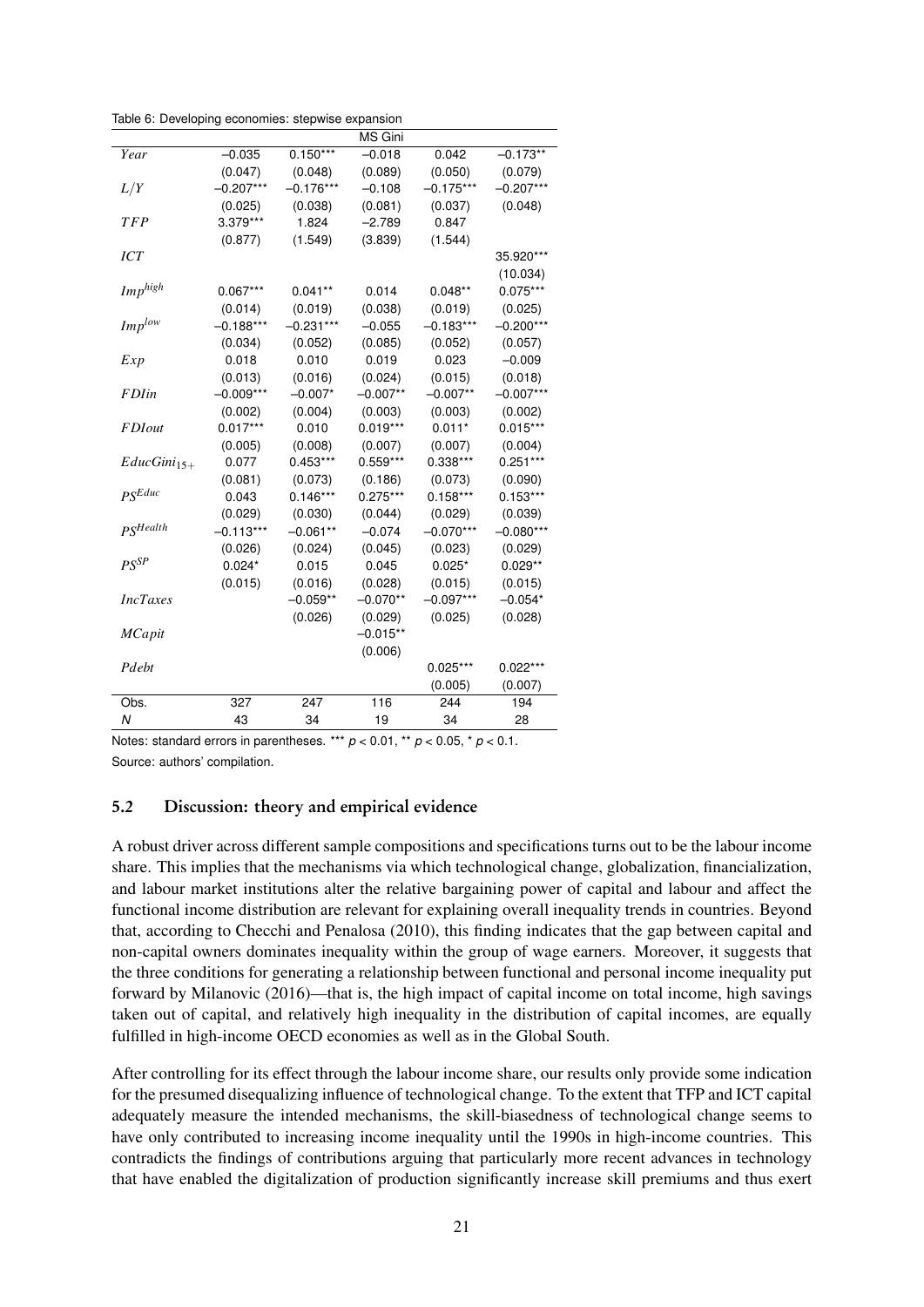disequalizing effects (e.g. [Autor](#page-33-8) [2014\)](#page-33-8). In developing countries, the diverging results we obtain from using different technology measures suggest that the estimated effect of TFP is biased downwards due to the equalizing impact of institutional change [\(Hall and Jones](#page-35-14) [1999\)](#page-35-14). ICT capital, on the other hand, exerts a disequalizing impact that goes beyond its effect on functional income inequality.

The evidence concerning trade integration indicates that factors not captured in the theoretical framework of the Heckscher–Ohlin model affect the relationship between trade and income inequality. On the one hand, we find that trade between similar economies affects income inequality. On the other hand, we observe inequality-increasing impacts of imports from high-income countries in developing economies. While the former is not captured by the comparative advantage framework, the latter results are counter to its predictions. As discussed in the literature overview, alternative theories account for additional factors that make these results plausible. For example, assuming that imports from other high-income countries compete with high-skilled sectors in these economies, they can provide incentives for innovation activities and increase the skill premium. Technology embedded in imports from high-income countries, on the other hand, is able to explain increasing inequality in developing economies. The significantly negative impact of exports in high-income OECD countries indicates that, after controlling for the adverse distributional consequences of skill-intensive imports, the equalizing effects of wage and employment growth dominate the emergence of skill premiums in exporting sectors. Furthermore, the negative effect of imports from low-income countries in industrialized economies can be due to labour incomes benefiting from lower costs of intermediate imports. The [OECD](#page-37-0) [\(2011\)](#page-37-0) obtain a similar result and show that imports from low-income countries reduce the wage dispersion in countries with stronger employment protection legislation, but widen it in countries with a weaker regulatory framework.

The negative impact of FDI flows to developing countries counters theoretical predictions and existing findings. However, separating the effects of lower-income and Latin American countries reveals the presumed positive impact of FDI inflows in these subgroups (see Section [5.5\)](#page-29-0). The small negative effect thus seems driven by the few higher-income countries in the developing cluster. While we do not find the presumed positive relation between FDI outflows and income inequality in high-income countries using the MS Gini, replacing it with the single-source Gini provides evidence that FDI outflows capture the disequalizing effects of outsourcing (see Section [5.3\)](#page-24-0). The positive effect of FDI outflows in developing economies could, on the other hand, be due to the adverse effects of capital flight.

The theories reviewed in Section [2.3](#page-5-0) predict that the equalizing effects of growth-enhancing financial deepening result from more access to private credit in developing economies. However, the positive impact of private debt indicates the dominance of disequalizing mechanisms related to higher risk, eco-nomic instability, and the quality of institutions.<sup>[23](#page-2-0)</sup>

The results concerning educational attainment and spending are discussed in detail in Section [2.4.](#page-6-0) The inequality effects of public spending on health and social protection are not significantly different from zero in high-income OECD countries, suggesting that progressive and regressive effects even each other out. In developing countries, on the other hand, health spending is equalizing while the regressive effect of social protection dominates. Social protection spending is an aggregate measure composed of social security transfers such as pensions, sickness, disability and unemployment benefits, universal transfers paid based on, for example, family status, and social assistance targeted to the poor. Different types of social protection transfers have been shown to affect the secondary distribution of income differently. [Causa and Hermansen](#page-34-11) [\(2018\)](#page-34-11) provide evidence that social security transfers have become less redistributive since the mid-1990s in high-income countries, while the redistributive effect of social assistance increased. Yet, the size of the former is substantially larger, which possibly outweighs the

<sup>&</sup>lt;sup>23</sup> Private debt is only relevant in the reduced sample of nine countries in column 6 of Table [5.](#page-21-0) An interesting aspect to note is that this group predominantly consists of liberal welfare states (USA, Canada, UK, Ireland, Australia, New Zealand, Japan, Chile) where private debt substantially increased in the years before the financial crises.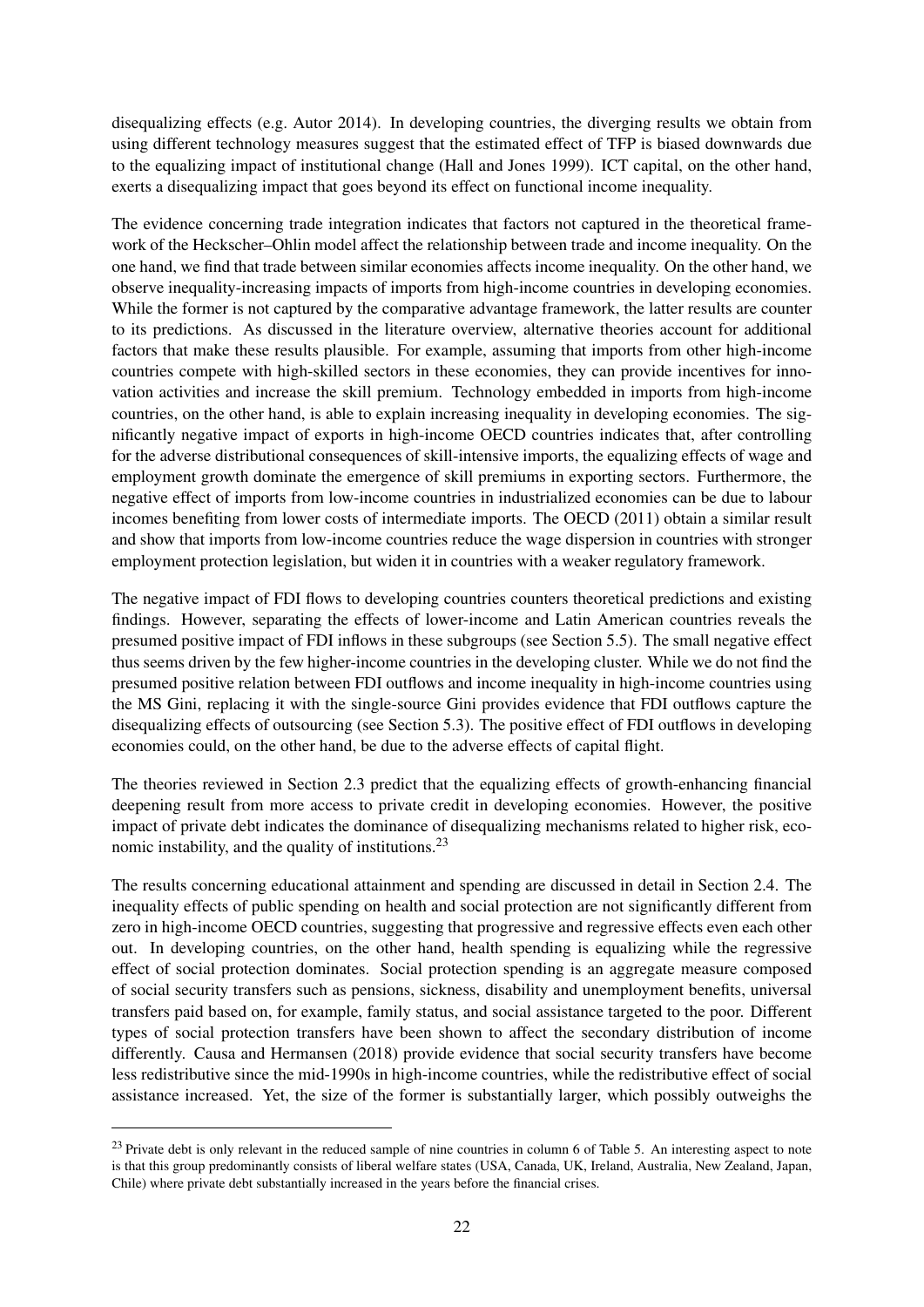equalizing impact of the latter. [Huber et al.](#page-35-2) [\(2006\)](#page-35-2) argue that social security spending, which can make up more than 80 per cent of social protection spending, is regressive in Latin American countries. This is due to payment hinging on participation in the formal sector, being tied to income, and privileges existing for social and occupational groups. Moreover, using the same social protection measure as ours, they find a significant equalizing effect only in established democracies.

## <span id="page-24-0"></span>5.3 Heterogeneity across the income distribution

Tables [7](#page-25-0) and [8](#page-26-1) present the results we obtain from substituting the dependent variable. Column 1 replaces the MS Gini with the Gini series that is restricted to being based on a single source. For high-income OECD countries this significantly reduces the time dimension, but leaves the number of countries and the sample period unchanged. Although our results in the high-income sample are largely robust, the estimated impacts of TFP and outward FDI change; while TFP becomes insignificant, outward FDI turns out to be significantly positive.<sup>[24](#page-2-0)</sup> Thus, as it has been highlighted in the related literature (see Section [3.1\)](#page-9-0), differing underlying sources can have substantial effects on results obtained from income inequality analyses using secondary data. In developing economies, on the other hand, changes in the Gini series which predominantly alter the cross-sectional dimension do not affect our results.

The Gini coefficient is particularly sensitive to changes in the middle and thus can mask changes in other segments of the income distribution (e.g. [Palma](#page-37-4) [2011\)](#page-37-4). Section [3.2](#page-10-1) shows significant trends in the gaps between the middle and the tails, and between the extremes, which need not be consistent with the trend in the income Gini and differ across world regions. This suggests that also the influence of income inequality drivers differs across the income distribution.

Rising income inequality in high-income OECD countries is mainly driven by movements at the top of the income distribution. Declining labour income shares have significantly contributed to this trend by affecting both the ninth-to-fifth decile ratio and the top 5 per cent income share. Rising TFP does not affect the very top, but magnifies gaps between the other analysed segments of the income distribution. In contrast, exporting and outward FDI are particularly relevant to explain the rising income share of the top 5 per cent. However, exporting also improves the relative position of the middle to the top, and thus exerts an overall equalizing impact on the income Gini. The counter-intuitive finding that declining educational inequality significantly contributes to rising top-income shares can be explained by tertiary educational expansion being the main driver of compositional effects in high-income countries (see Section [2.4\)](#page-6-0). The regressive impact of public education spending is relevant at all examined segments of the income distribution. While spending on social protection significantly increases inequality at the top, public spending on health exerts significant countervailing effects. Finally, increasing the weight of taxes on income, profits, and capital gains in total revenue significantly contributes to declining income inequality across the distribution, but leaves the income share of the top 5 per cent unchanged.

In developing economies, income inequality trends at different segments of the distribution are more mixed. Our findings reveal that inequality at the top, which is relevant in the Middle East and North Africa, significantly increases due to declining labour income shares, imports from high-income countries, public spending on education and social protection, and rising private-debt-to-GDP ratios. Conversely, rising imports from low-income countries, exporting, public spending on health, income taxation, and a more equal distribution of education significantly improve the relative position of the fifth to the ninth decile. The relative position of the bottom is, on the other hand, the critical factor in other world regions. We find that TFP exerts a significant equalizing impact on both the ninth-to-first and the fifth-to-first decile ratio, while increasing private debt significantly contributes to rising inequality at the extremes. The results for the top 5 per cent income share only apply to a small sample of Eu-

<sup>&</sup>lt;sup>24</sup> Changes for other variables such as public spending on social protection and health are relatively small and hard to interpret as they happen only at the 10 per cent significance level.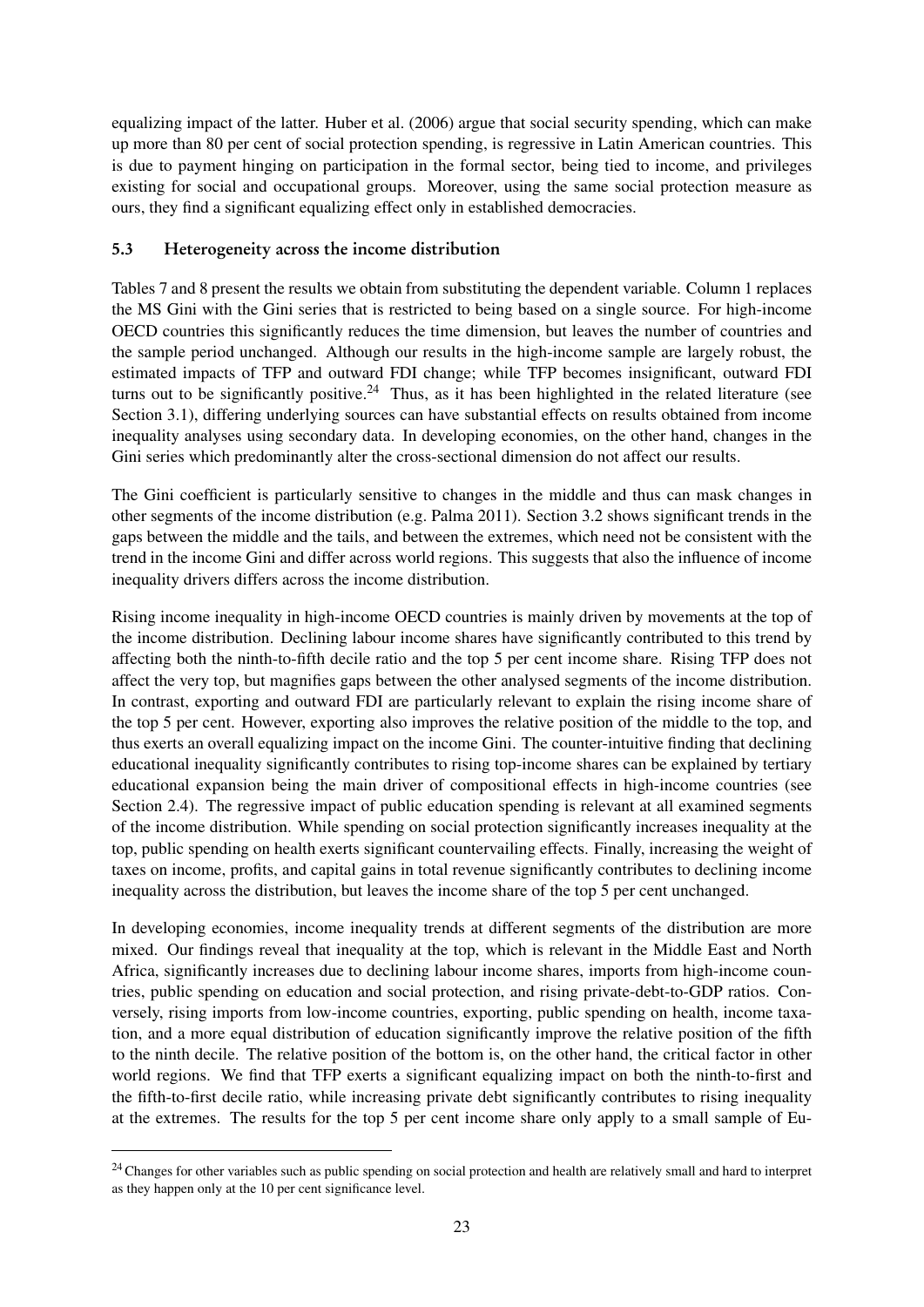rope and Central Asia, where the share declined over the observed period. In this group of countries, TFP, imports from high-income countries, FDI outflows, and income taxation have significantly contributed to this trend, whereas significant disequalizing forces are imports from low-income countries and exporting.

| rable 7. High-income OECD, dependent variable |             |             |            |             |             |  |  |  |  |  |
|-----------------------------------------------|-------------|-------------|------------|-------------|-------------|--|--|--|--|--|
|                                               | SS Gini     | D9/D1       | D5/D1      | D9/D5       | T5 per cent |  |  |  |  |  |
| Year                                          | $0.108***$  | 0.008       | 0.003      | 0.001       | $-0.038$    |  |  |  |  |  |
|                                               | (0.033)     | (0.012)     | (0.006)    | (0.001)     | (0.029)     |  |  |  |  |  |
| L/Y                                           | $-0.101***$ | $-0.007$    | 0.001      | $-0.003***$ | $-0.129***$ |  |  |  |  |  |
|                                               | (0.028)     | (0.008)     | (0.004)    | (0.001)     | (0.023)     |  |  |  |  |  |
| <b>TFP</b>                                    | 2.806       | $1.125*$    | $0.702**$  | $0.156**$   | $-3.253$    |  |  |  |  |  |
|                                               | (1.770)     | (0.657)     | (0.299)    | (0.068)     | (1.978)     |  |  |  |  |  |
| $Imp^{high}$                                  | $0.054***$  | 0.008       | 0.000      | $0.002**$   | $-0.013$    |  |  |  |  |  |
|                                               | (0.021)     | (0.007)     | (0.003)    | (0.001)     | (0.016)     |  |  |  |  |  |
| $Imp^{low}$                                   | $-0.096**$  | $-0.006$    | $-0.002$   | $-0.002$    | $-0.062$    |  |  |  |  |  |
|                                               | (0.048)     | (0.013)     | (0.006)    | (0.002)     | (0.039)     |  |  |  |  |  |
| Exp                                           | $-0.040*$   | $-0.005$    | 0.001      | $-0.002**$  | $0.055***$  |  |  |  |  |  |
|                                               | (0.021)     | (0.007)     | (0.003)    | (0.001)     | (0.021)     |  |  |  |  |  |
| <b>FDI</b> in                                 | $-0.004$    | $-0.002$    | $-0.001$   | $-0.000$    | 0.001       |  |  |  |  |  |
|                                               | (0.005)     | (0.002)     | (0.001)    | (0.000)     | (0.004)     |  |  |  |  |  |
| <b>FDIout</b>                                 | $0.009**$   | $-0.001$    | $-0.001$   | 0.000       | $0.008**$   |  |  |  |  |  |
|                                               | (0.004)     | (0.002)     | (0.001)    | (0.000)     | (0.004)     |  |  |  |  |  |
| $EducGini_{15+}$                              | $-0.094$    | $-0.006$    | 0.012      | $-0.008*$   | $-0.270***$ |  |  |  |  |  |
|                                               | (0.132)     | (0.041)     | (0.020)    | (0.005)     | (0.089)     |  |  |  |  |  |
| $PS^{Educ}$                                   | $0.076**$   | $0.056***$  | $0.023***$ | $0.004***$  | $0.153***$  |  |  |  |  |  |
|                                               | (0.038)     | (0.013)     | (0.006)    | (0.001)     | (0.051)     |  |  |  |  |  |
| $PS$ <i>Health</i>                            | $-0.054*$   | $-0.012$    | 0.001      | $-0.006***$ | 0.053       |  |  |  |  |  |
|                                               | (0.029)     | (0.013)     | (0.006)    | (0.001)     | (0.081)     |  |  |  |  |  |
| $PS^{SP}$                                     | $0.030*$    | 0.000       | $-0.003$   | $0.002***$  | $-0.017$    |  |  |  |  |  |
|                                               | (0.017)     | (0.007)     | (0.003)    | (0.001)     | (0.033)     |  |  |  |  |  |
| <b>IncTaxes</b>                               | $-0.037**$  | $-0.021***$ | $-0.008**$ | $-0.002**$  | 0.015       |  |  |  |  |  |
|                                               | (0.017)     | (0.008)     | (0.003)    | (0.001)     | (0.026)     |  |  |  |  |  |
| Pdebt                                         | 0.004       | 0.001       | 0.001      | $-0.000$    | 0.006       |  |  |  |  |  |
|                                               | (0.003)     | (0.002)     | (0.001)    | (0.000)     | (0.004)     |  |  |  |  |  |
| Obs.                                          | 310         | 227         | 227        | 227         | 111         |  |  |  |  |  |
| Ν                                             | 29          | 23          | 23         | 23          | 18          |  |  |  |  |  |
|                                               |             |             |            |             |             |  |  |  |  |  |

<span id="page-25-0"></span>Table 7: High-income OECD: dependent variable

Notes: standard errors in parentheses. \*\*\*  $p < 0.01$ , \*\*  $p < 0.05$ , \*  $p < 0.1$ .

Source: authors' compilation.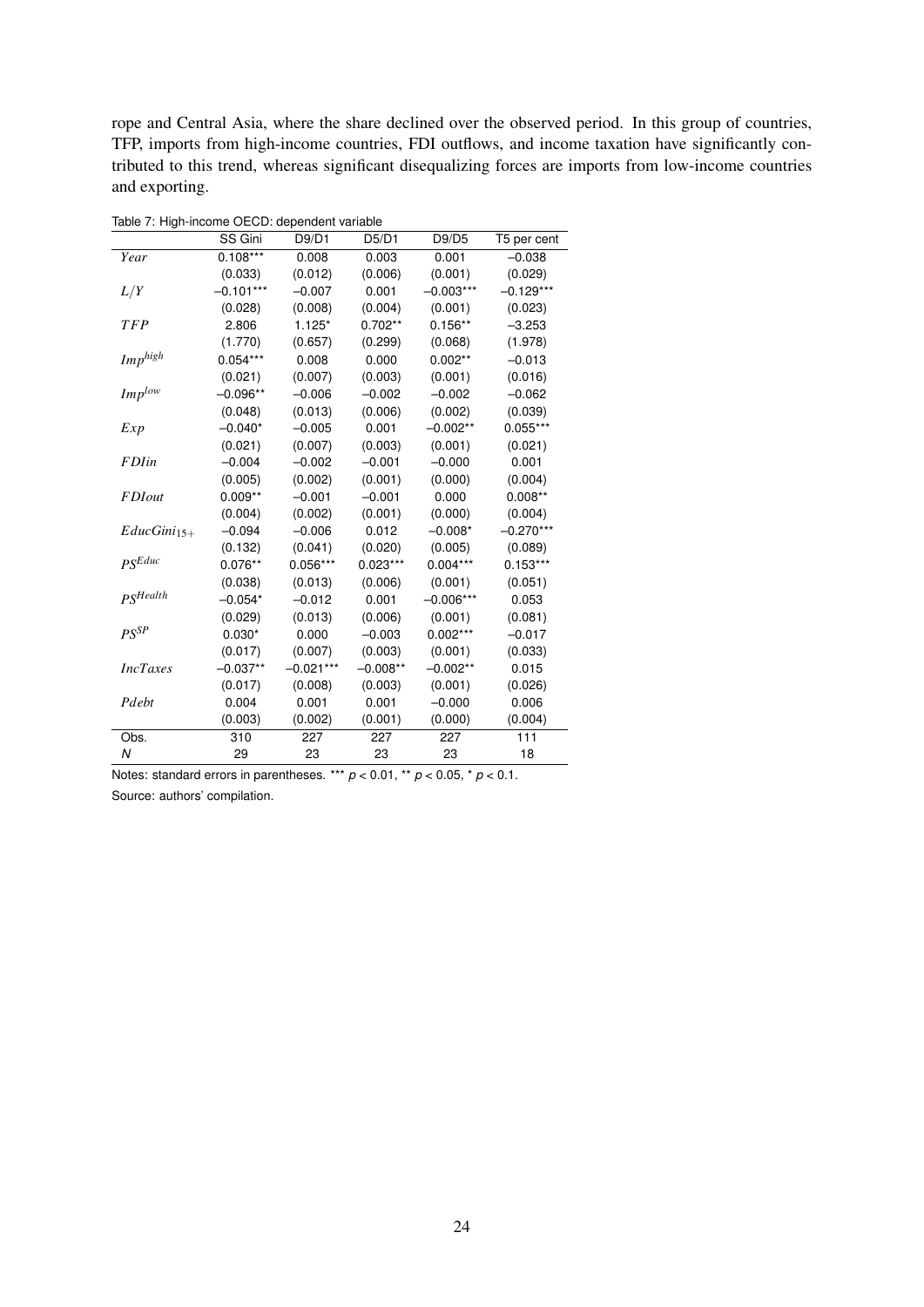<span id="page-26-1"></span>Table 8: Developing economies: dependent variable

|                      | SS Gini     | D9/D1      | D5/D1      | D9/D5       | T5 per cent  |
|----------------------|-------------|------------|------------|-------------|--------------|
| Year                 | $-0.019$    | $-0.082$   | $-0.028$   | 0.003       | $-0.505$     |
|                      | (0.046)     | (0.058)    | (0.017)    | (0.003)     | (0.355)      |
| L/Y                  | $-0.153***$ | 0.020      | 0.002      | $-0.009***$ | $-0.005$     |
|                      | (0.040)     | (0.031)    | (0.010)    | (0.002)     | (0.127)      |
| <b>TFP</b>           | $-2.584$    | $-3.326**$ | $-1.095**$ | $-0.127$    | $-14.738***$ |
|                      | (1.690)     | (1.643)    | (0.487)    | (0.082)     | (4.124)      |
| $Imp^{high}$         | $0.071***$  | 0.032      | 0.001      | $0.006***$  | $-0.123***$  |
|                      | (0.020)     | (0.022)    | (0.006)    | (0.001)     | (0.037)      |
| $Imp^{low}$          | $-0.281***$ | $-0.055$   | 0.021      | $-0.011***$ | 0.385***     |
|                      | (0.058)     | (0.053)    | (0.016)    | (0.003)     | (0.091)      |
| Exp                  | 0.009       | 0.008      | $-0.002$   | $-0.002**$  | $0.092**$    |
|                      | (0.018)     | (0.016)    | (0.005)    | (0.001)     | (0.044)      |
| <b>FDI</b> in        | $-0.006**$  | $-0.001$   | $-0.001$   | $-0.000$    | 0.003        |
|                      | (0.003)     | (0.004)    | (0.001)    | (0.000)     | (0.003)      |
| <b>FDIout</b>        | $0.011*$    | 0.005      | 0.003      | $-0.000$    | $-0.015**$   |
|                      | (0.006)     | (0.009)    | (0.003)    | (0.000)     | (0.008)      |
| $EducGini_{15+}$     | 0.262***    | $-0.003$   | $-0.036$   | $0.016***$  | $-2.635**$   |
|                      | (0.068)     | (0.078)    | (0.025)    | (0.004)     | (1.266)      |
| $PS^{Educ}$          | $0.199***$  | 0.019      | 0.005      | $0.010***$  | 0.009        |
|                      | (0.030)     | (0.032)    | (0.010)    | (0.002)     | (0.115)      |
| PS <sup>Health</sup> | $-0.103***$ | $-0.025$   | $-0.000$   | $-0.005***$ | $-0.131$     |
|                      | (0.026)     | (0.022)    | (0.006)    | (0.001)     | (0.091)      |
| $PS^{SP}$            | $0.038**$   | 0.025      | $-0.000$   | $0.002**$   | 0.019        |
|                      | (0.015)     | (0.016)    | (0.005)    | (0.001)     | (0.027)      |
| <b>IncTaxes</b>      | $-0.130***$ | $-0.002$   | $-0.012*$  | $-0.004***$ | $-0.270***$  |
|                      | (0.022)     | (0.017)    | (0.006)    | (0.001)     | (0.068)      |
| Pdebt                | $0.033***$  | $0.015**$  | 0.001      | $0.002***$  | $0.035*$     |
|                      | (0.005)     | (0.006)    | (0.002)    | (0.000)     | (0.019)      |
| Obs.                 | 211         | 210        | 210        | 210         | 28           |
| Ν                    | 33          | 28         | 28         | 28          | 6            |

Notes: standard errors in parentheses. \*\*\* *p* < 0.01, \*\* *p* < 0.05, \* *p* < 0.1. Source: authors' compilation.

#### <span id="page-26-0"></span>5.4 Education and income inequality

We present our analysis of the distributional impact of education using four specifications. Besides the overall education Gini coefficient for the total population aged 15 and over, we include mean years of schooling to compare our results against the existing literature, decompose the education Gini into the share of unschooled people and the Gini coefficient of the educated population, and add the population shares for each education level separately. The results using the MS Gini as the dependent variable are presented in columns 1–3 of Tables [9](#page-28-0) and [10.](#page-29-1) Using the three population shares, columns 4–7 show how educational attainment affects various segments of the income distribution differently. For each world region, Figure [3](#page-27-0) plots the estimated change in the MS Gini due to a one within-country-standarddeviation change in the concerned education variable, and the corresponding 95 per cent confidence interval.

Education is almost perfectly equally distributed in high-income countries since a large share of the population attains at least secondary education, and tertiary attainment is increasing [\(Cuaresma et al.](#page-35-12) [2013\)](#page-35-12). At this stage, further reduction in education inequality can imply that tertiary education does not expand further, which turns out to have adverse effects on income inequality in the high-income sample. The two education Gini coefficients are insignificant, but mean years of schooling and each education attainment population share—primary, secondary, and tertiary—significantly contribute to reduce the income Gini coefficient. The largest impact stems from higher population shares with tertiary education that accounts for 69 per cent of the MS Gini's within-group standard deviation. However, the estimated equalizing effect of education is limited to using the Gini coefficient as the dependent variable and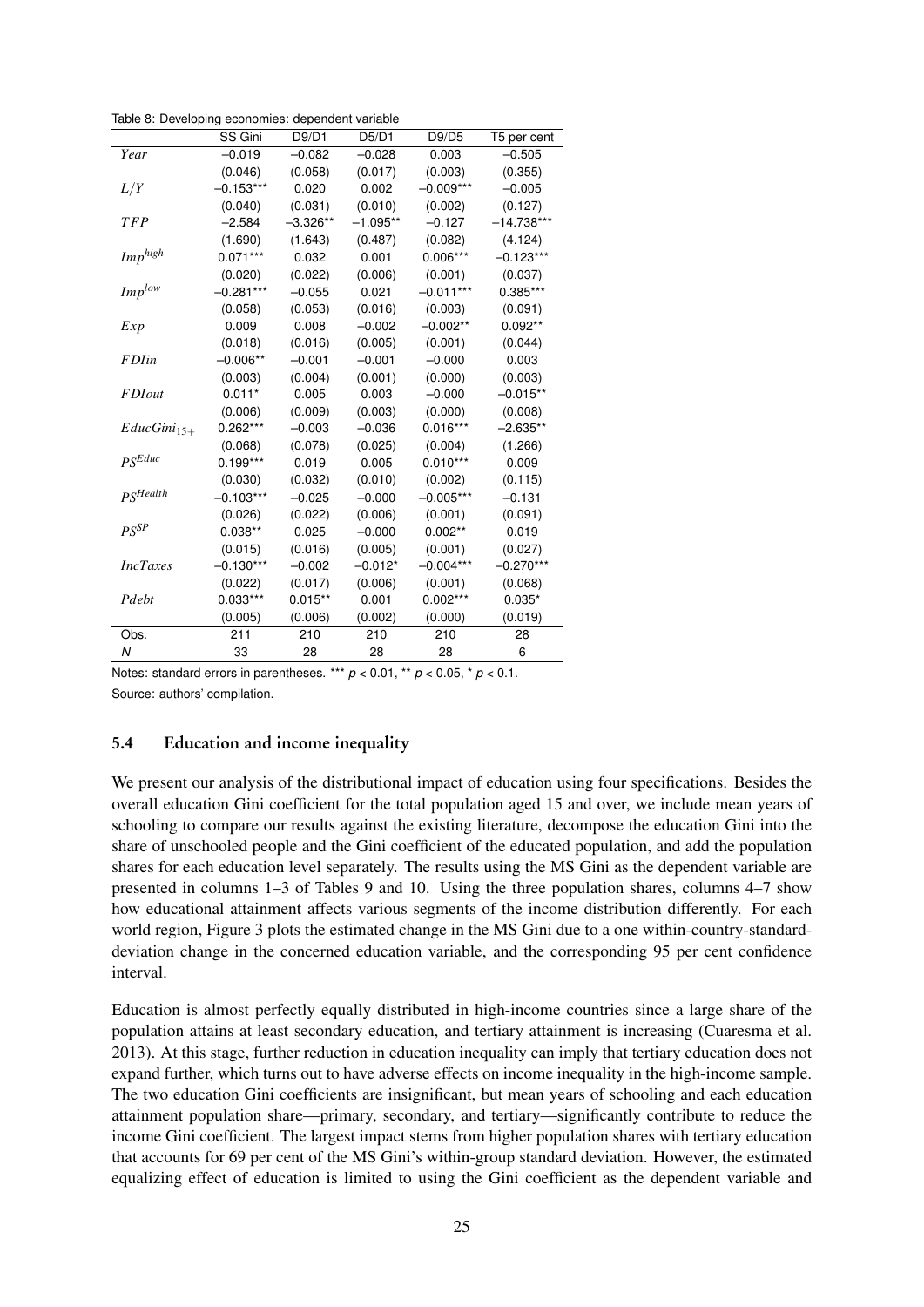seems to be due to its sensitivity to changes at the middle of the income distribution. We find equalizing effects of primary, secondary, and tertiary education on the fifth-to-first decile ratio (column 5 of Table [9\)](#page-28-0), but no significant impacts on the extremes and inequality at the top. In contrast, regressing the top 5 per cent income share on education levels (column 7 of Table [9\)](#page-28-0) reveals significantly positive effects for each level of educational attainment. This indicates that it is particularly the top in high-income countries benefiting from an upward shift of the educational structure to a segment where wages are more dispersed.

<span id="page-27-0"></span>Figure 3: Magnitude of effects (education variables)



Notes: the effects stem from estimating the different model specifications presented in Tables [9](#page-28-0) and [10](#page-29-1) (columns 1–3). The magnitude of effects is computed as  $β_i * sd_i$ , where  $β_i$  is the estimated effect and *sd<sub>i</sub>* is the within-group standard deviation of the concerning explanatory variable obtained from Table [3.](#page-15-0) Parentheses indicate insignificance. EducGini 2 is the education Gini of the *educated* population aged 15+ ( $EducGini_{15+}^E$ ). Educ 1–4 are the population shares with no, primary, secondary, and tertiary education, respectively.

Source: authors' compilation based on data.

For developing economies, mean years of schooling is the only education variable for which results are consistent with those of high-income OECD members. Both variants of the education Gini coefficient are significantly positive, implying that a more equal distribution of education reduces income inequality. The equalizing impact of increasing population shares with secondary attainment on education and income distributions turns out to drive the effects of aggregate measures; the impact amounts to 25 per cent of the MS Gini's average time variation and is particularly due to its effect on inequality at the top. At the same time, higher population shares with both primary (15 per cent) and tertiary (39 per cent) education increase income inequality. Rising primary education attainment increases the supply of low-skilled workers, thereby reducing their relative wages. This effect is thus particularly relevant to explain inequality at the bottom and the extremes (columns 5 and 6 of Table [10\)](#page-29-1). From this it follows that the declining trend of primary attainment has contributed to reducing income inequality in developing economies by improving the relative position of the bottom. Increasing educational attainment at the tertiary level exerts a relatively large disequalizing effect, particularly by improving the position of the top and the middle, relative to the bottom. This is in line with the evidence provided by [Bourguignon et al.](#page-34-8) [\(2005\)](#page-34-8), which shows that in the majority of low- and middle-income countries, reductions in educational inequality have not been sufficiently large to offset the increasing spread of returns to education. In the six mostly Eastern European countries (see Appendix [A2.1\)](#page-3-1) for which information on top 5 per cent incomes is available, expanding education at all levels significantly contributes to reducing the income share.

In both world regions, we find evidence that public education spending significantly contributes to increasing income inequality. In high-income OECD countries this is true for all segments of the income distribution. In developing economies, where this effect is additional to the disequalizing impact of higher attainment levels, public education spending particularly improves the relative position of the ninth decile. Public education spending increases the average level of education if it enables more people to study, the inequality effects of which are controlled for by including quantity-based measures of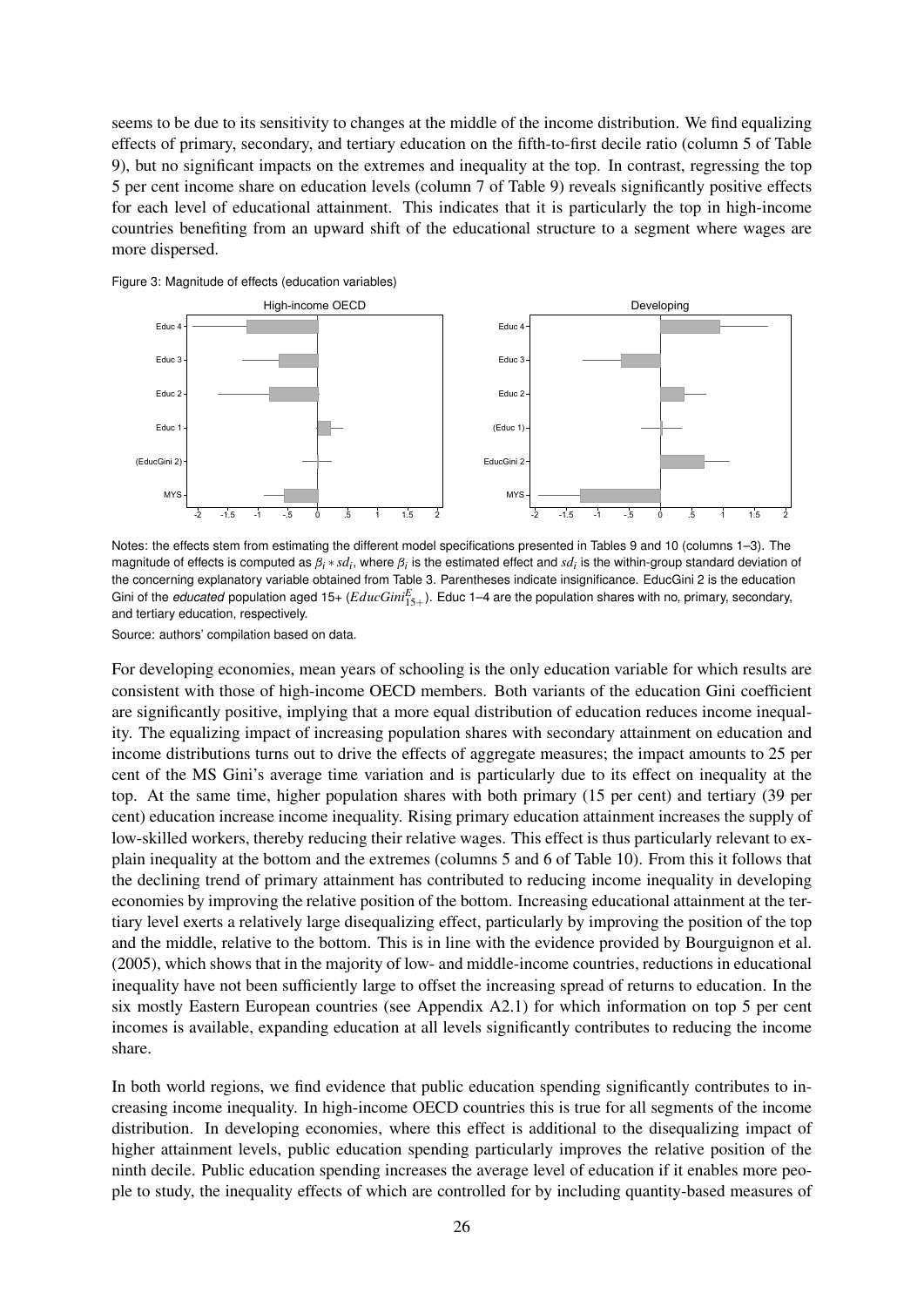education, such as the education Gini and population shares. However, the overall effect on the income distribution also depends on the relative quality of educational institutions. If public means are allocated unequally among institutions, they can intensify quality differentials even within primary, secondary, or tertiary education levels and affect the distribution of returns to education. For example, according to [Carnoy](#page-34-9) [\(2011\)](#page-34-9), tertiary education expansion in Asia and Latin America has resulted in increasing segmentation between mass and elite universities, which contributes to diverging wages within the higher education segment.

| rable 5. Fight income OLOD. cuttoation |             | MS Gini     |             | D9/D1      | D5/D1      | D9/D5       | T5 per cent |
|----------------------------------------|-------------|-------------|-------------|------------|------------|-------------|-------------|
| Year                                   | $0.182***$  | $0.135***$  | $0.201***$  | 0.019      | 0.004      | $0.005***$  | $-0.029$    |
|                                        | (0.030)     | (0.027)     | (0.042)     | (0.016)    | (0.007)    | (0.002)     | (0.041)     |
| L/Y                                    | $-0.096***$ | $-0.090***$ | $-0.088***$ | $-0.002$   | 0.004      | $-0.003***$ | $-0.135***$ |
|                                        | (0.025)     | (0.026)     | (0.025)     | (0.009)    | (0.004)    | (0.001)     | (0.025)     |
| <b>TFP</b>                             | 4.159***    | 5.191***    | 4.681***    | 1.534**    | $0.927***$ | $0.186**$   | $-3.831*$   |
|                                        | (1.537)     | (1.595)     | (1.615)     | (0.670)    | (0.294)    | (0.076)     | (2.085)     |
| $Imp^{high}$                           | $0.063***$  | $0.057***$  | $0.055***$  | 0.003      | $-0.001$   | 0.001       | $-0.010$    |
|                                        | (0.019)     | (0.019)     | (0.019)     | (0.007)    | (0.003)    | (0.001)     | (0.016)     |
| $Imp^{low}$                            | $-0.078**$  | $-0.116***$ | $-0.123***$ | $-0.021$   | $-0.009$   | $-0.004***$ | $-0.053$    |
|                                        | (0.036)     | (0.039)     | (0.038)     | (0.015)    | (0.007)    | (0.002)     | (0.039)     |
| Exp                                    | $-0.051***$ | $-0.052***$ | $-0.046**$  | $-0.002$   | 0.001      | $-0.001$    | $0.051**$   |
|                                        | (0.020)     | (0.020)     | (0.020)     | (0.008)    | (0.003)    | (0.001)     | (0.022)     |
| <b>FDI</b> in                          | $-0.006$    | $-0.009**$  | $-0.009**$  | $-0.003$   | $-0.001$   | $-0.000$    | 0.002       |
|                                        | (0.004)     | (0.005)     | (0.004)     | (0.002)    | (0.001)    | (0.000)     | (0.004)     |
| <b>FDIout</b>                          | $0.007*$    | 0.005       | 0.005       | $-0.002$   | $-0.001$   | 0.000       | $0.009**$   |
|                                        | (0.004)     | (0.004)     | (0.004)     | (0.002)    | (0.001)    | (0.000)     | (0.004)     |
| $PS^{Educ}$                            | $0.090***$  | $0.088***$  | $0.091***$  | $0.044***$ | $0.017***$ | $0.004***$  | $0.135***$  |
|                                        | (0.030)     | (0.030)     | (0.030)     | (0.014)    | (0.006)    | (0.001)     | (0.055)     |
| PSHealth                               | $-0.024$    | $-0.028$    | $-0.031$    | $-0.009$   | 0.003      | $-0.004***$ | 0.075       |
|                                        | (0.024)     | (0.025)     | (0.025)     | (0.014)    | (0.007)    | (0.001)     | (0.087)     |
| $PS^{SP}$                              | 0.024       | 0.021       | 0.018       | $-0.005$   | $-0.004$   | 0.001       | $-0.013$    |
|                                        | (0.015)     | (0.015)     | (0.015)     | (0.008)    | (0.003)    | (0.001)     | (0.033)     |
| <b>IncTaxes</b>                        | $-0.047***$ | $-0.050***$ | $-0.053***$ | $-0.018**$ | $-0.007*$  | $-0.001$    | 0.006       |
|                                        | (0.015)     | (0.015)     | (0.015)     | (0.008)    | (0.004)    | (0.001)     | (0.026)     |
| Pdebt                                  | 0.002       | 0.001       | 0.001       | $-0.000$   | $-0.001$   | $-0.000$    | 0.006       |
|                                        | (0.003)     | (0.003)     | (0.003)     | (0.002)    | (0.001)    | (0.000)     | (0.005)     |
| $MYS_{15+}$                            | $-1.342***$ |             |             |            |            |             |             |
|                                        | (0.408)     |             |             |            |            |             |             |
| $e_{15+}^1$                            |             | $0.250*$    |             |            |            |             |             |
|                                        |             | (0.143)     |             |            |            |             |             |
| $EducGini_{15+}^{E}$                   |             | $-0.010$    |             |            |            |             |             |
|                                        |             | (0.154)     |             |            |            |             |             |
| $e_{15+}^2$                            |             |             | $-0.274*$   | $-0.077$   | $-0.067**$ | 0.005       | $0.369**$   |
|                                        |             |             | (0.146)     | (0.053)    | (0.028)    | (0.007)     | (0.157)     |
| $e_{15+}^3$                            |             |             | $-0.288**$  | $-0.036$   | $-0.052*$  | 0.012       | $0.395***$  |
|                                        |             |             | (0.141)     | (0.053)    | (0.028)    | (0.007)     | (0.136)     |
| $e_{15+}^4$                            |             |             | $-0.435***$ | $-0.084$   | $-0.055*$  | $-0.010$    | $0.381**$   |
|                                        |             |             | (0.169)     | (0.063)    | (0.033)    | (0.007)     | (0.181)     |
| Obs.                                   | 401         | 401         | 401         | 227        | 227        | 227         | 111         |
| Ν                                      | 30          | 30          | 30          | 23         | 23         | 23          | 18          |
|                                        |             |             |             |            |            |             |             |

<span id="page-28-0"></span>Table 9: High-income OECD: education

Notes: standard errors in parentheses. \*\*\* *p* < 0.01, \*\* *p* < 0.05, \* *p* < 0.1.

Source: authors' compilation.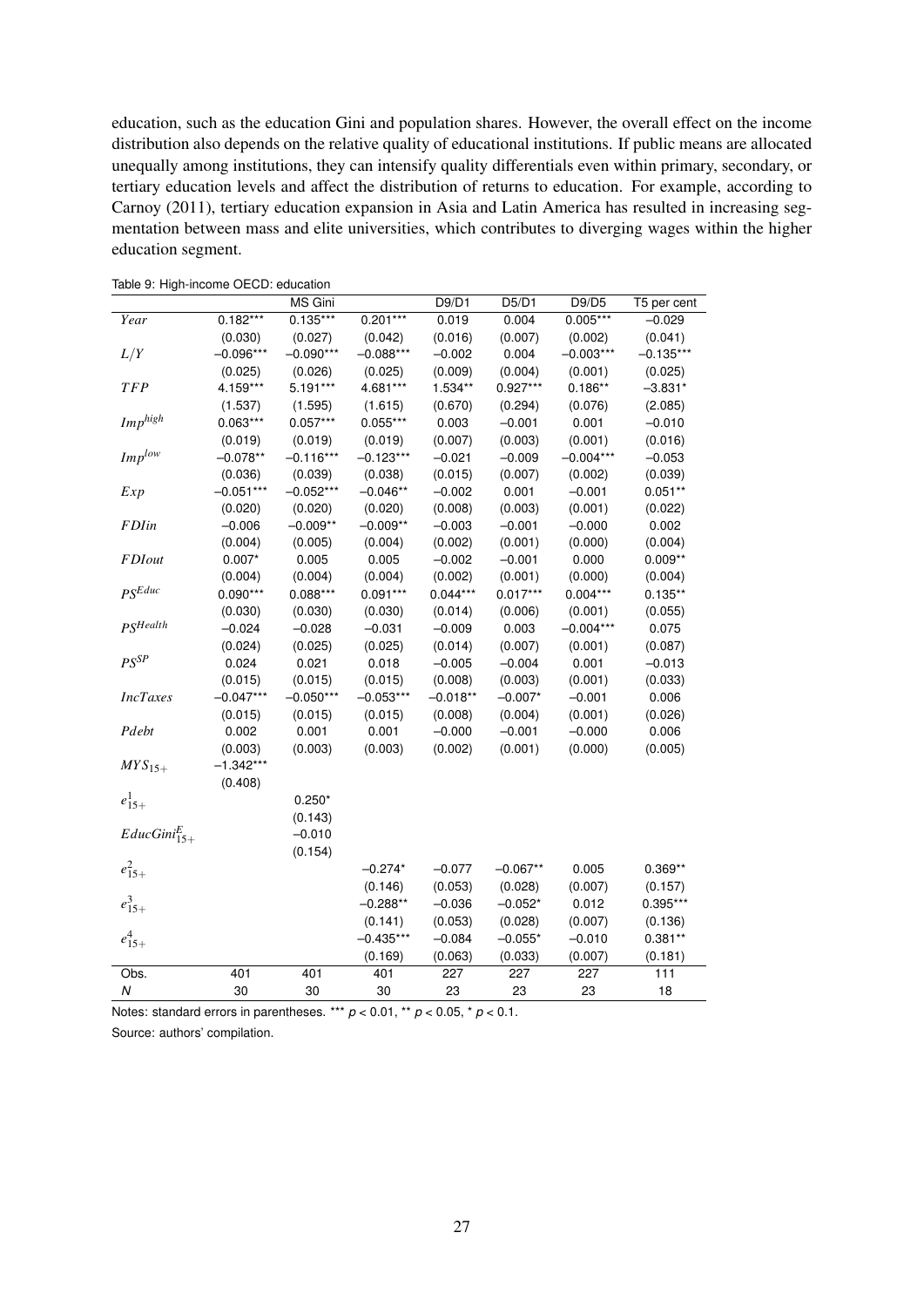|                      |             | MS Gini     |             | D9/D1       | D5/D1      | D9/D5       | T5 per cent  |
|----------------------|-------------|-------------|-------------|-------------|------------|-------------|--------------|
| Year                 | $0.154**$   | 0.025       | $-0.110$    | $-0.343***$ | $-0.068**$ | $-0.003$    | $1.283***$   |
|                      | (0.072)     | (0.051)     | (0.100)     | (0.115)     | (0.031)    | (0.006)     | (0.388)      |
| L/Y                  | $-0.160***$ | $-0.143***$ | $-0.136***$ | $-0.013$    | $-0.001$   | $-0.007***$ | $-0.455***$  |
|                      | (0.038)     | (0.039)     | (0.037)     | (0.034)     | (0.011)    | (0.002)     | (0.135)      |
| <b>TFP</b>           | 0.018       | 1.443       | $-0.520$    | $-3.659**$  | $-1.240**$ | $-0.100$    | $-21.119***$ |
|                      | (1.471)     | (1.606)     | (1.441)     | (1.864)     | (0.535)    | (0.082)     | (4.086)      |
| $Imp^{high}$         | $0.049***$  | $0.055***$  | $0.070***$  | $0.042*$    | 0.003      | $0.006***$  | $-0.075*$    |
|                      | (0.019)     | (0.019)     | (0.019)     | (0.023)     | (0.007)    | (0.001)     | (0.043)      |
| $Imp^{low}$          | $-0.142***$ | $-0.190***$ | $-0.111**$  | 0.017       | 0.021      | $-0.009***$ | $0.474***$   |
|                      | (0.050)     | (0.052)     | (0.050)     | (0.061)     | (0.018)    | (0.003)     | (0.064)      |
| Exp                  | $0.043***$  | 0.011       | $0.043***$  | $-0.008$    | $-0.006$   | $-0.000$    | 0.036        |
|                      | (0.016)     | (0.017)     | (0.016)     | (0.018)     | (0.005)    | (0.001)     | (0.057)      |
| <b>FDI</b> in        | $-0.008***$ | $-0.007***$ | $-0.007***$ | $-0.001$    | $-0.001$   | $-0.000$    | 0.003        |
|                      | (0.003)     | (0.003)     | (0.003)     | (0.005)     | (0.001)    | (0.000)     | (0.002)      |
| <b>FDIout</b>        | $0.018***$  | $0.014**$   | $0.012*$    | $-0.001$    | 0.001      | $-0.000$    | $-0.029***$  |
|                      | (0.006)     | (0.006)     | (0.007)     | (0.011)     | (0.003)    | (0.000)     | (0.010)      |
| $PS^{Educ}$          | $0.130***$  | $0.154***$  | $0.135***$  | $0.076**$   | 0.009      | $0.009***$  | 0.039        |
|                      | (0.030)     | (0.029)     | (0.030)     | (0.035)     | (0.011)    | (0.002)     | (0.116)      |
| PS <sup>Health</sup> | $-0.059**$  | $-0.072***$ | $-0.054**$  | $-0.017$    | $-0.000$   | $-0.004***$ | 0.042        |
|                      | (0.024)     | (0.023)     | (0.025)     | (0.025)     | (0.007)    | (0.001)     | (0.110)      |
| $PS^{SP}$            | $0.033**$   | $0.039***$  | $0.035***$  | 0.013       | 0.000      | 0.001       | $-0.105***$  |
|                      | (0.015)     | (0.015)     | (0.014)     | (0.016)     | (0.005)    | (0.001)     | (0.038)      |
| <b>IncTaxes</b>      | $-0.091***$ | $-0.116***$ | $-0.070***$ | $-0.040*$   | $-0.013*$  | $-0.003**$  | $-0.220***$  |
|                      | (0.025)     | (0.025)     | (0.025)     | (0.021)     | (0.007)    | (0.001)     | (0.050)      |
| Pdebt                | $0.031***$  | $0.027***$  | $0.021***$  | 0.007       | 0.000      | $0.002***$  | $-0.006$     |
|                      | (0.005)     | (0.005)     | (0.006)     | (0.007)     | (0.002)    | (0.000)     | (0.020)      |
| $MYS_{15+}$          | $-2.400***$ |             |             |             |            |             |              |
|                      | (0.642)     |             |             |             |            |             |              |
| $e_{15+}^1$          |             | 0.009       |             |             |            |             |              |
|                      |             | (0.071)     |             |             |            |             |              |
| $EducGini_{15+}^{E}$ |             | $0.717***$  |             |             |            |             |              |
|                      |             | (0.214)     |             |             |            |             |              |
| $e_{15+}^2$          |             |             | $0.137*$    | $0.207***$  | $0.043**$  | $0.008*$    | $-9.699***$  |
|                      |             |             | (0.071)     | (0.080)     | (0.021)    | (0.005)     | (2.861)      |
| $e_{15+}^3$          |             |             | $-0.224**$  | 0.140       | $0.062*$   | $-0.022***$ | $-10.760***$ |
|                      |             |             | (0.113)     | (0.134)     | (0.037)    | (0.006)     | (2.856)      |
| $e_{15+}^4$          |             |             | $0.572**$   | $1.031***$  | $0.176**$  | $0.044**$   | $-8.850***$  |
|                      |             |             | (0.239)     | (0.287)     | (0.078)    | (0.018)     | (3.142)      |
| Obs.                 | 244         | 244         | 244         | 210         | 210        | 210         | 28           |
| $\boldsymbol{N}$     | 34          | 34          | 34          | 28          | 28         | 28          | 6            |

<span id="page-29-1"></span>Table 10: Developing economies: education

Notes: standard errors in parentheses. \*\*\*  $p < 0.01$ , \*\*  $p < 0.05$ , \*  $p < 0.1$ . Source: authors' compilation.

## <span id="page-29-0"></span>5.5 Regional heterogeneity

The subsample of developing economies is a heterogeneous group. For instance, it consists of countries the World Bank classifies as high-income but which are not OECD members,<sup>[25](#page-2-0)</sup> middle-income countries in Latin America that experienced declining income inequality, and sub-Saharan low-income countries. In order to reveal whether our estimation results are driven by particular groups of countries, we cause each explanatory variable to interact with dummy variables indicating different subgroups of the developing economies sample. The estimates provided in Table [11](#page-31-0) are based on the developing economies sample (upper panel) and separate the effects of the low- and lower-middle (LLM) income cluster and Latin America, respectively (lower panel).

<sup>25</sup> Croatia, Cyprus, Latvia, Lithuania, Russia, and Venezuela.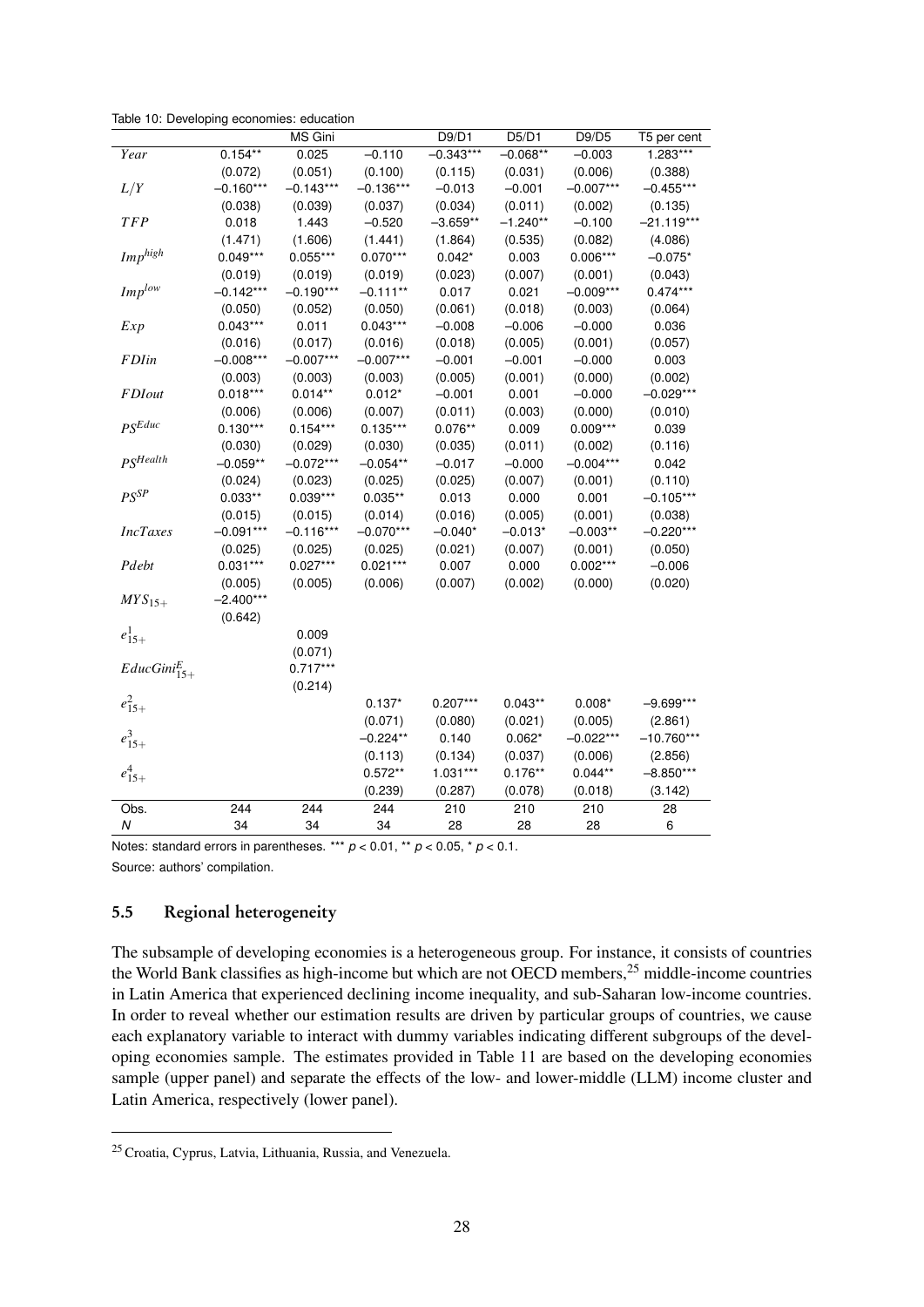Significantly positive time trends indicate that income inequality increased due to factors we do not observe in our model. Among other things, this is true for political aspects not captured in our public policy measures, labour market institutions, and the relevance of informal markets in developing economies. Concerning inequality at the bottom and between the extremes, the time trend is stronger in LLM countries as opposed to the remaining developing economies cluster. In contrast, the relative position of the first decile significantly improved in Latin America. At the same time, the ninth decile gained relative to the median, so that overall inequality as measured by the MS Gini increased. This finding provides support for the argument by [Palma](#page-37-4) [\(2011\)](#page-37-4) that political and institutional factors have helped Latin American elites to continue to appropriate a significant share of income growth.

While the labour income share is equally relevant in Latin America as in the rest of the developing sample, it is more important to explain movements at the bottom and the extremes in LLM countries. TFP has equalizing effects along the income distribution in both subsamples, but the estimated effect with respect to the income Gini is particularly large in Latin America. Assuming that TFP is a reliable measure of technological change, an explanation for its equalizing effect can be found in the literature on the relation between inequality, social mobility, and income growth (e.g. [Galor and Tsiddon](#page-35-17) [1997\)](#page-35-17). Accordingly, technological change increases social mobility and reduces inequality as it provides incentives for people to become educated. In contrast, following [Hall and Jones](#page-35-14) [\(1999\)](#page-35-14), the negative effect can be interpreted as revealing improvement in institutional quality.

Concerning trade in goods and services, estimated effects are relatively homogeneous across the developing economies sample. Cross-border investment flows have a more heterogeneous impact on income inequality. The expected disequalizing effect of inward FDI flows is revealed in both subsamples we consider. This is true with respect to the income Gini as well as to the relative position of the first decile, suggesting that the middle and top benefit from FDI inflows equally, leaving gaps at the top unchanged. As opposed to other developing economies, FDI outflows significantly reduce inequality at the bottom and between the extremes in LLM countries, and deteriorate the relative position of the ninth decile in Latin America. Accounting for heterogeneity within the developing cluster also shows that the inequality-increasing effect of private debt is mainly driven by its impact in Latin America, where the increasing incidence of private sector borrowing significantly deteriorates the relative position of the bottom. In contrast, private debt exerts a small equalizing effect on overall income inequality, measured by the MS Gini, in LLM countries.

In accordance with our findings in Section [5.4,](#page-26-0) separating the effects of LLM countries and Latin America reveals that a more equal distribution of education need not be associated with smaller disparities along the income distribution. While lower education inequality significantly reduces income inequality at the bottom and between the extremes in LLM countries, it contributes to increased inequality at the bottom in Latin America, which seems to drive the positive effect on the income Gini in the developing cluster. Public spending on education is almost equally regressive across the developing sample, but it is able to reduce gaps between the ninth and the fifth decile in LLM countries.

Among the public spending policies we consider in our model, spending on health has the strongest equalizing effects in developing economies. This is true for different subsamples; only in LLM countries public health spending turns out to be regressive with respect to the income Gini. On the other hand, social protection spending is particularly regressive in both LLM and Latin American countries. Yet, in Latin America it significantly reduces inequality at the top while it contributes to deteriorate the relative position of the bottom. This is in line with the discussion in [Huber et al.](#page-35-2) [\(2006\)](#page-35-2) and can imply that social security transfers particularly benefit the (upper) middle class in the formal segment of the labour market and improve their position relative to the top.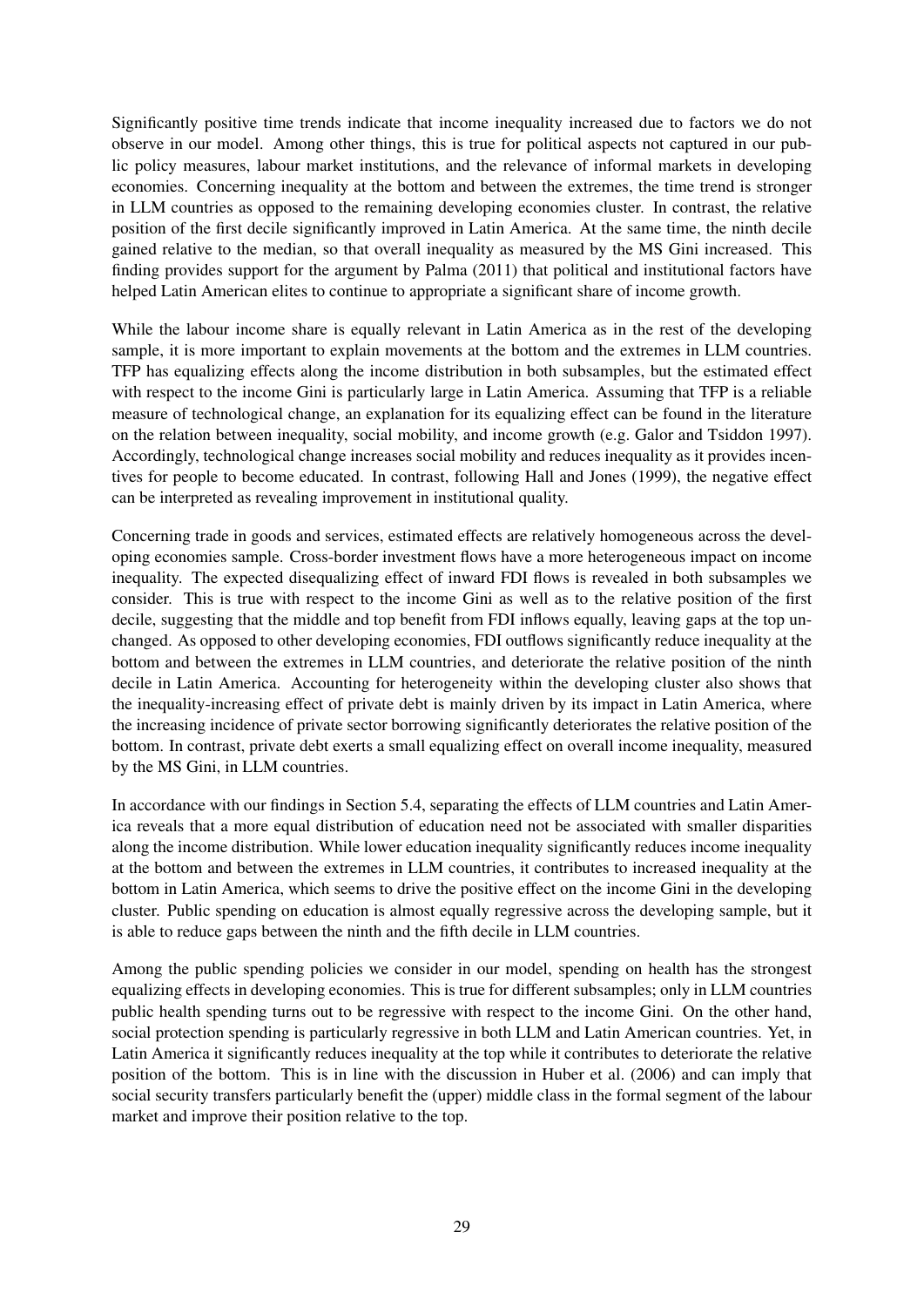|  |  | Table 11: Regional heterogeneity |
|--|--|----------------------------------|
|--|--|----------------------------------|

<span id="page-31-0"></span>

|                      | Low- and lower-middle income |                       |                        |                       | Latin America        |                        |                        |                       |  |  |
|----------------------|------------------------------|-----------------------|------------------------|-----------------------|----------------------|------------------------|------------------------|-----------------------|--|--|
|                      | MS Gini                      | D9/D1                 | D5/D1                  | D9/D5                 | MS Gini              | D9/D1                  | D5/D1                  | D9/D5                 |  |  |
| Year                 | 0.020                        | $-0.040$              | $-0.016**$             | 0.002                 | 0.014                | $0.034**$              | $0.018***$             | $-0.001$              |  |  |
|                      | (0.048)                      | (0.026)               | (0.007)                | (0.003)               | (0.066)              | (0.017)                | (0.006)                | (0.003)               |  |  |
| L/Y                  | $-0.174***$                  | $-0.046**$            | $-0.001$               | $-0.011***$           | $-0.204***$          | $-0.026*$              | $-0.002$               | $-0.011***$           |  |  |
|                      | (0.038)                      | (0.018)               | (0.005)                | (0.002)               | (0.041)              | (0.015)                | (0.005)                | (0.002)               |  |  |
| <b>TFP</b>           | 0.623                        | $-2.109***$           | $-1.125***$            | $-0.017$              | 1.107                | $-2.359***$            | $-0.881***$            | $-0.084$              |  |  |
|                      | (1.536)                      | (0.779)               | (0.211)                | (0.099)               | (1.882)              | (0.479)                | (0.182)                | (0.081)               |  |  |
| $Imp^{high}$         | $0.039**$                    | $0.018*$              | $-0.001$               | $0.005***$            | 0.030                | $0.020***$             | 0.002                  | $0.006***$            |  |  |
|                      | (0.019)                      | (0.009)               | (0.003)                | (0.001)               | (0.023)              | (0.007)                | (0.002)                | (0.001)               |  |  |
| $Imp^{low}$          | $-0.205***$                  | 0.006                 | $0.023***$             | $-0.013***$           | $-0.192***$          | $-0.006$               | 0.007                  | $-0.009***$           |  |  |
|                      | (0.049)                      | (0.023)               | (0.005)                | (0.003)               |                      | (0.014)                | (0.005)                | (0.002)               |  |  |
|                      | $0.041***$                   | $-0.010$              |                        | $-0.002*$             | (0.055)<br>0.029     | $-0.018***$            | $-0.003**$             | $-0.003***$           |  |  |
| Exp                  |                              |                       | $-0.003$               |                       |                      |                        |                        |                       |  |  |
| FDI <sup>in</sup>    | (0.015)                      | (0.007)               | (0.002)                | (0.001)               | (0.020)              | (0.005)                | (0.002)                | (0.001)               |  |  |
|                      | $-0.007**$                   | $-0.002$              | $-0.001***$            | 0.000                 | $-0.007*$            | $-0.001$               | $-0.001*$              | $-0.000$              |  |  |
| $FDI^{out}$          | (0.003)                      | (0.001)               | (0.000)                | (0.000)               | (0.004)              | (0.001)                | (0.000)                | (0.000)               |  |  |
|                      | $0.011*$                     | $0.006**$             | $0.003***$             | $-0.000$              | 0.009                | $0.003*$               | $0.002**$              | 0.000                 |  |  |
|                      | (0.006)                      | (0.003)               | (0.001)<br>$-0.025***$ | (0.000)<br>$0.015***$ | (0.008)              | (0.002)                | (0.001)                | (0.000)               |  |  |
| $EducGini_{15+}$     | $0.355***$                   | $-0.014$              |                        |                       | $0.213**$            | $0.041*$               | $0.014*$               | $0.009**$             |  |  |
| $PS^{Educ}$          | (0.071)                      | (0.029)               | (0.008)                | (0.005)               | (0.096)              | (0.021)                | (0.007)                | (0.004)               |  |  |
|                      | $0.185***$                   | $0.104***$            | $0.020***$             | $0.013***$            | 0.070                | $0.046*$               | $0.021***$             | 0.006                 |  |  |
| PSHealth             | (0.028)                      | (0.019)               | (0.006)                | (0.002)               | (0.084)              | (0.024)                | (0.007)                | (0.004)               |  |  |
|                      | $-0.070***$                  | $-0.016$              | 0.003                  | $-0.006***$           | $-0.059$             | $-0.055**$             | $-0.030***$            | $-0.001$              |  |  |
| $PS^{SP}$            | (0.023)                      | (0.015)               | (0.004)                | (0.001)               | (0.069)              | (0.025)                | (0.009)                | (0.003)               |  |  |
|                      | $0.032**$                    | $-0.005$              | $-0.004**$             | $0.003**$             | $0.046*$             | 0.002                  | $-0.002$               | $0.004***$            |  |  |
|                      | (0.014)                      | (0.008)               | (0.002)                | (0.001)               | (0.024)              | (0.006)                | (0.003)                | (0.001)               |  |  |
| <b>IncTaxes</b>      | $-0.139***$                  | $-0.051***$           | $-0.015***$            | $-0.008***$           | $-0.109***$          | $-0.039***$            | $-0.012***$            | $-0.004***$           |  |  |
| Pdebt                | (0.024)                      | (0.011)               | (0.002)                | (0.001)               | (0.029)              | (0.007)                | (0.003)                | (0.001)               |  |  |
|                      | $0.030***$                   | $0.008***$            | 0.001                  | $0.002***$            | $0.021***$           | $0.003*$               | $-0.001$               | $0.002***$            |  |  |
| Year                 | (0.005)<br>0.120             | (0.002)<br>1.330***   | (0.001)<br>$0.381***$  | (0.000)<br>0.002      | (0.006)<br>$0.278**$ | (0.002)<br>$-0.684***$ | (0.001)<br>$-0.271***$ | (0.000)<br>$0.029***$ |  |  |
|                      | (0.210)                      |                       |                        |                       |                      | (0.258)                |                        |                       |  |  |
| L/Y                  | 0.007                        | (0.402)<br>$-0.618**$ | (0.107)<br>$-0.187***$ | (0.013)<br>$0.016**$  | (0.139)<br>0.044     | $-0.091$               | (0.073)<br>$-0.011$    | (0.010)<br>$-0.004$   |  |  |
|                      | (0.125)                      | (0.258)               | (0.068)                | (0.008)               | (0.095)              | (0.176)                | (0.049)                | (0.007)               |  |  |
| <b>TFP</b>           | $-3.964$                     | $-14.294$             | $-3.380$               | $-0.624***$           | $-24.689***$         | $-12.636$              | $-1.643$               | $-1.371***$           |  |  |
|                      | (3.835)                      | (9.459)               | (2.453)                | (0.242)               | (5.979)              | (9.811)                | (2.763)                | (0.423)               |  |  |
| $Imp^{high}$         | 0.028                        | 0.287                 | $0.089*$               | $-0.001$              | $-0.048$             | 0.054                  | 0.017                  | $-0.005*$             |  |  |
|                      | (0.090)                      | (0.204)               | (0.053)                | (0.005)               | (0.043)              | (0.071)                | (0.020)                | (0.003)               |  |  |
| $Imp^{low}$          | $-0.234$                     | $-0.772*$             | $-0.227**$             | 0.012                 | 0.394                | $-0.157$               | $-0.065$               | 0.016                 |  |  |
|                      | (0.170)                      | (0.394)               | (0.104)                | (0.011)               | (0.240)              | (0.414)                | (0.118)                | (0.018)               |  |  |
| Exp                  | -0.003                       | $-0.118$              | $-0.031$               | 0.001                 | -0.053               | -0.002                 | 0.003                  | 0.002                 |  |  |
|                      | (0.046)                      | (0.079)               | (0.021)                | (0.003)               | (0.036)              | (0.061)                | (0.017)                | (0.002)               |  |  |
| FDI <sup>in</sup>    | $0.406**$                    | $1.130**$             | $0.277**$              | $-0.003$              | $0.260**$            | $0.546**$              | 0.113                  | 0.013                 |  |  |
|                      | (0.188)                      | (0.441)               | (0.117)                | (0.011)               | (0.103)              | (0.244)                | (0.069)                | (0.010)               |  |  |
| $FDI^{out}$          | $-0.005$                     | $-1.245***$           | $-0.316**$             | $-0.013$              | $-0.078$             | $-0.673**$             | $-0.120$               | $-0.037**$            |  |  |
|                      | (0.256)                      | (0.458)               | (0.124)                | (0.020)               | (0.200)              | (0.342)                | (0.102)                | (0.018)               |  |  |
| $EducGini15+$        | $-0.255$                     | 2.175***              | $0.633***$             | 0.006                 | $0.897***$           | $-0.994*$              | $-0.484***$            | $0.078***$            |  |  |
|                      | (0.300)                      | (0.633)               | (0.166)                | (0.017)               | (0.282)              | (0.599)                | (0.170)                | (0.024)               |  |  |
| $PS^{Educ}$          | 0.007                        | $-0.558$              | $-0.124$               | $-0.036***$           | $0.176*$             | 0.049                  | $-0.016$               | 0.010                 |  |  |
|                      | (0.220)                      | (0.352)               | (0.095)                | (0.012)               | (0.098)              | (0.105)                | (0.029)                | (0.006)               |  |  |
| PS <sup>Health</sup> | $0.340**$                    | 0.630                 | 0.174                  | 0.035                 | $-0.004$             | $-0.029$               | 0.010                  | $-0.003$              |  |  |
|                      | (0.141)                      | (0.417)               | (0.117)                | (0.023)               | (0.075)              | (0.050)                | (0.015)                | (0.004)               |  |  |
| $PS^{SP}$            | 0.024                        | $0.403**$             | $0.132***$             | $-0.005$              | $-0.042$             | $0.188***$             | $0.061***$             | $-0.006**$            |  |  |
|                      | (0.090)                      | (0.171)               | (0.046)                | (0.005)               | (0.038)              | (0.066)                | (0.018)                | (0.003)               |  |  |
| <b>IncTaxes</b>      | $0.241***$                   | $-0.222$              | $-0.091**$             | $0.025***$            | $-0.083$             | $-0.159$               | $-0.011$               | $-0.015***$           |  |  |
|                      | (0.083)                      | (0.166)               | (0.046)                | (0.005)               | (0.066)              | (0.110)                | (0.031)                | (0.006)               |  |  |
| Pdebt                | $-0.055**$                   | 0.014                 | 0.006                  | $-0.001$              | $-0.027$             | $0.163***$             | $0.054***$             | $-0.002$              |  |  |
|                      | (0.023)                      | (0.042)               | (0.011)                | (0.001)               | (0.026)              | (0.059)                | (0.016)                | (0.003)               |  |  |
| Obs.                 | 244                          | 210                   | 210                    | 210                   | 244                  | 210                    | 210                    | 210                   |  |  |
|                      |                              |                       |                        |                       |                      |                        |                        |                       |  |  |

Notes: standard errors in parentheses. \*\*\*  $p < 0.01$ , \*\*  $p < 0.05$ , \*  $p < 0.1$ .

Source: authors' compilation.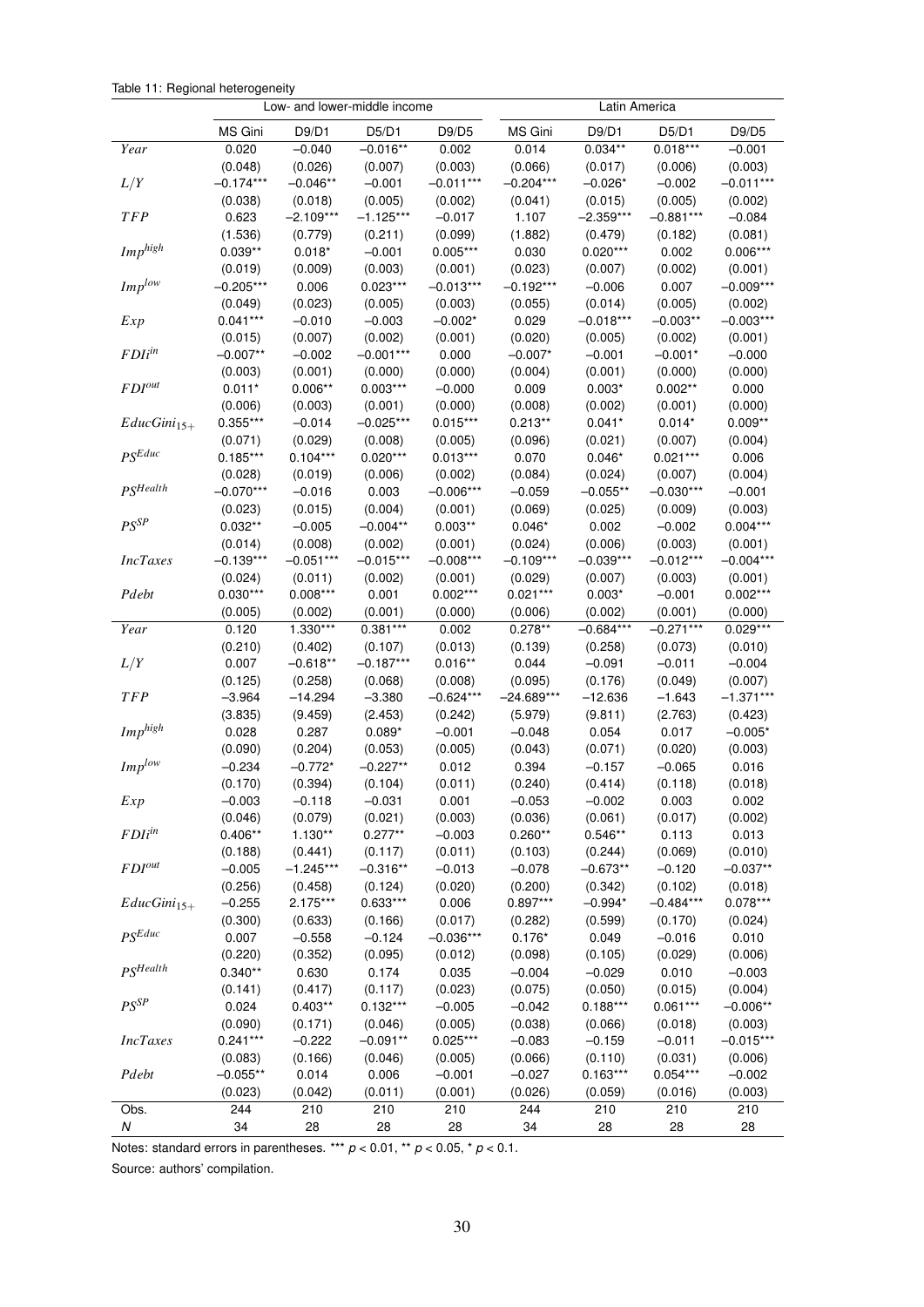### <span id="page-32-0"></span>6 Summary and conclusions

The aim of our empirical analysis has been to provide a comprehensive picture of how drivers at the global, broad regional, and national levels interact to influence within-country income inequality. In answer to the research question, our findings indicate that national income inequality trends can only to a small degree be explained by similar underlying mechanisms, but are better understood in their variability across world regions. Uncovering regional heterogeneity and variation along the income distribution has proven to provide valuable insights regarding the causes of income inequality trends around the globe.

The most robust factor across different sample compositions and specifications contributing to rising income inequality is declining labour income shares. This implies that besides their direct impact on personal income inequality, technological change, globalization, financialization, and labour market institutions—as measured in our model—also exert an indirect influence via their effect on the functional distribution of income. Following [Milanovic](#page-36-12) [\(2016\)](#page-36-12), the low-, middle-, and high-income countries we observe thus share the characteristics of *new capitalist* economies. While increasing imports from highincome countries contributes to rising income inequality around the globe, imports from low-income countries and income taxation are significant factors on the equalizing side. The evidence concerning trade integration suggests the relevance of factors not captured by the comparative advantage framework, but by more recent theories that focus on firm heterogeneity, the interaction between technology and trade, and the increasing bargaining power and concentration of capital.

By splitting the sample into high-income OECD and developing economies, we find technological change, as measured by TFP and ICT capital, to exert the presumed direct disequalizing impact only in the former group of countries, and only until the 1990s. Increasing borrowing to the private sector reduces income inequality in low-income countries, but increases it in the middle-income sample. This indicates the dominance of disequalizing mechanisms related to higher risk, economic instability, and the quality of institutions in this group, consisting particularly of Latin American, Eastern European, and Central Asian countries. Furthermore, the theoretically predicted disequalizing impact of FDI inflows is revealed for the two subgroups of the developing cluster we consider—that is, low- and lowermiddle income and Latin American countries. Government redistribution via public health spending is significantly less effective in high- and low-income countries, than it is in middle-income countries. Social protection spending is regressive in all compositions of the developing cluster, which, following the discussion in [Huber et al.](#page-35-2) [\(2006\)](#page-35-2), is presumably due to the relative importance of social security benefits.

Mostly, our results are robust to changing the underlying sources of income Ginis, but looking at different segments of the income distribution reveals heterogeneous effects that are masked by composite indices. In accordance with the recent literature, we find movements at the top to be relevant for explaining income inequality dynamics in high-income countries, and so are the major factors that contribute to this trend, such as labour income shares and imports from high-income countries. In developing economies, income inequality trends are more mixed, with inequality at the top being relevant in the Middle East and North Africa, while the relative position of the first decile is the decisive factor in the other countries of the sample.

Within the broad set of determinants, we have been particularly interested in the relation between education and inequality. Thus, we have examined the distributional dimension of education by using two variants of education Gini coefficients, allowed for the effects of separate education levels, and included a measure of public education spending. We find that higher education levels significantly reduce income inequality in high-income countries. Our results suggest that increasing tertiary educational attainment countervails the adverse distributional consequences of technological change and globalization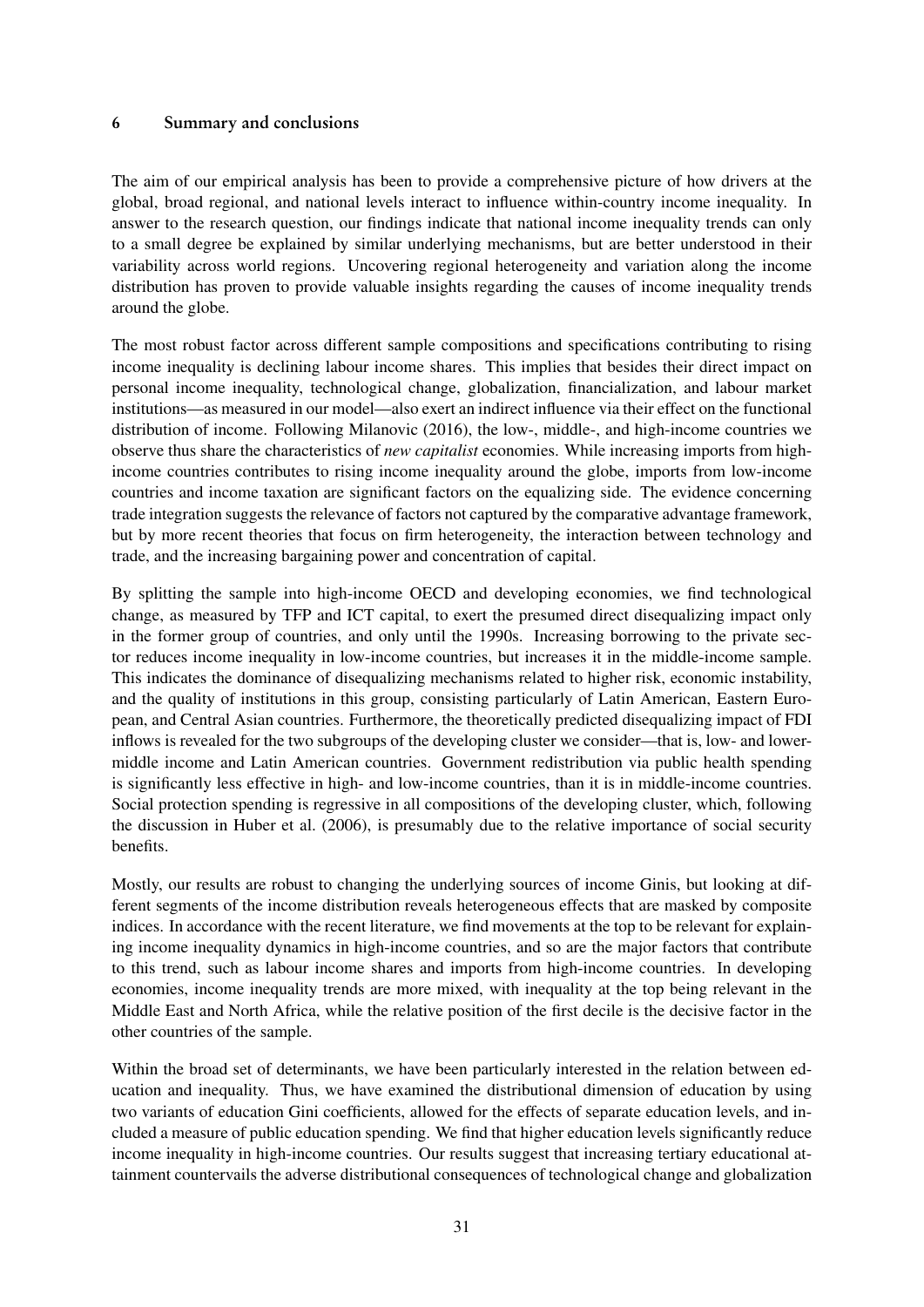in high-income countries. However, tertiary education expansion also increases the income share of the top 5 per cent, indicating a shift towards a steeper segment of the wage function [\(Bourguignon et al.](#page-34-8) [2005\)](#page-34-8). The relevant factor in developing economies is equality in the education distribution, while increasing attainment at the primary as well as the tertiary level increases income inequality. Beyond that, the finding that public education spending is significantly regressive in both world regions suggests that education inequalities that result, for example, from quality differentials between education institutions affect the distribution of returns on education and income inequality. Our findings point to the complexity of the education–inequality relationship. The interaction between education policy, the distribution of the quantity and quality of education, and income inequality thus merits further research.

Our results suggest that an analysis of income inequality should transcend explanations based on the market forces of supply and demand, which rely on productivity differentials between factors of production and across workers with different skills, and acknowledge the contextual variability across world regions, and the relevance of power relations, political factors, and institutional settings for income inequality levels and trends. However, a detailed analysis of these factors goes beyond the scope of this paper, and is restricted by its methodological approach. We have accounted for endogeneity by including explanatory variables lagged one, two, or five time periods. Our main results have also been robust to using different measures of income inequality as dependent variables and various sets of determinants as independent variables. However, some measures might not capture the intended mechanisms adequately (e.g. TFP) or might have been omitted entirely (e.g migration flows, labour market institutions, and informal markets in developing economies). Moreover, a caveat of an empirical investigation at the aggregate level is that it is descriptive in nature, so it is not possible to infer causal effects. Nevertheless, our results show correlations that reveal new insights that should inform further theoretical reasoning as well as empirical investigation at the country level and based on different, more refined regional splittings.

#### References

- <span id="page-33-2"></span>Acemoglu, D. (2002). 'Technical Change, Inequality, and the Labor Market'. *Journal of Economic Literature*, 40(1): 7–72.
- <span id="page-33-1"></span>Acemoglu, D. (2003). 'Patterns of Skill Premia'. *Review of Economic Studies*, 70: 199–230.
- <span id="page-33-7"></span>Alvaredo, F., A.B. Atkinson, T. Piketty, E. Saez, and G. Zucman (2016). 'The World Wealth and Income Database'. Available at: [www.wid.world.](www.wid.world)
- <span id="page-33-0"></span>Alvaredo, F., and L. Gasparini (2015). 'Recent Trends in Inequality and Poverty in Developing Countries'. In A. Atkinson and F. Bourguignon (eds), *Handbook of Income Distribution*, volume 2A. New York: Elsevier.
- <span id="page-33-4"></span>Amable, B., E. Ernst, and S. Palombarini (2005). 'How Do Financial Markets Affect Industrial Relations: An Institutional Complementarity Approach'. *Socio-Economic Review*, 2005: 311–30.
- <span id="page-33-5"></span>Angeles, L. (2007). 'Income Inequality and Colonialism'. *European Economic Review*, 51(5): 1155–76.
- <span id="page-33-3"></span>Atkinson, A.B. (2015). *Inequality: What Can Be Done*. Cambridge, MA: Harvard University Press.
- <span id="page-33-6"></span>Atkinson, A.B., and A. Brandolini (2001). 'Promise and Pitfalls in the Use of "Secondary" Data-Sets: Income Inequality in OECD Countries as a Case Study'. *Journal of Economic Literature*, 39(3): 771– 99.
- <span id="page-33-8"></span>Autor, D.H. (2014). 'Skills, Education, and the Rise of Earnings Inequality among the "Other 99 Percent"'. *Science*, 344(6186): 843–51.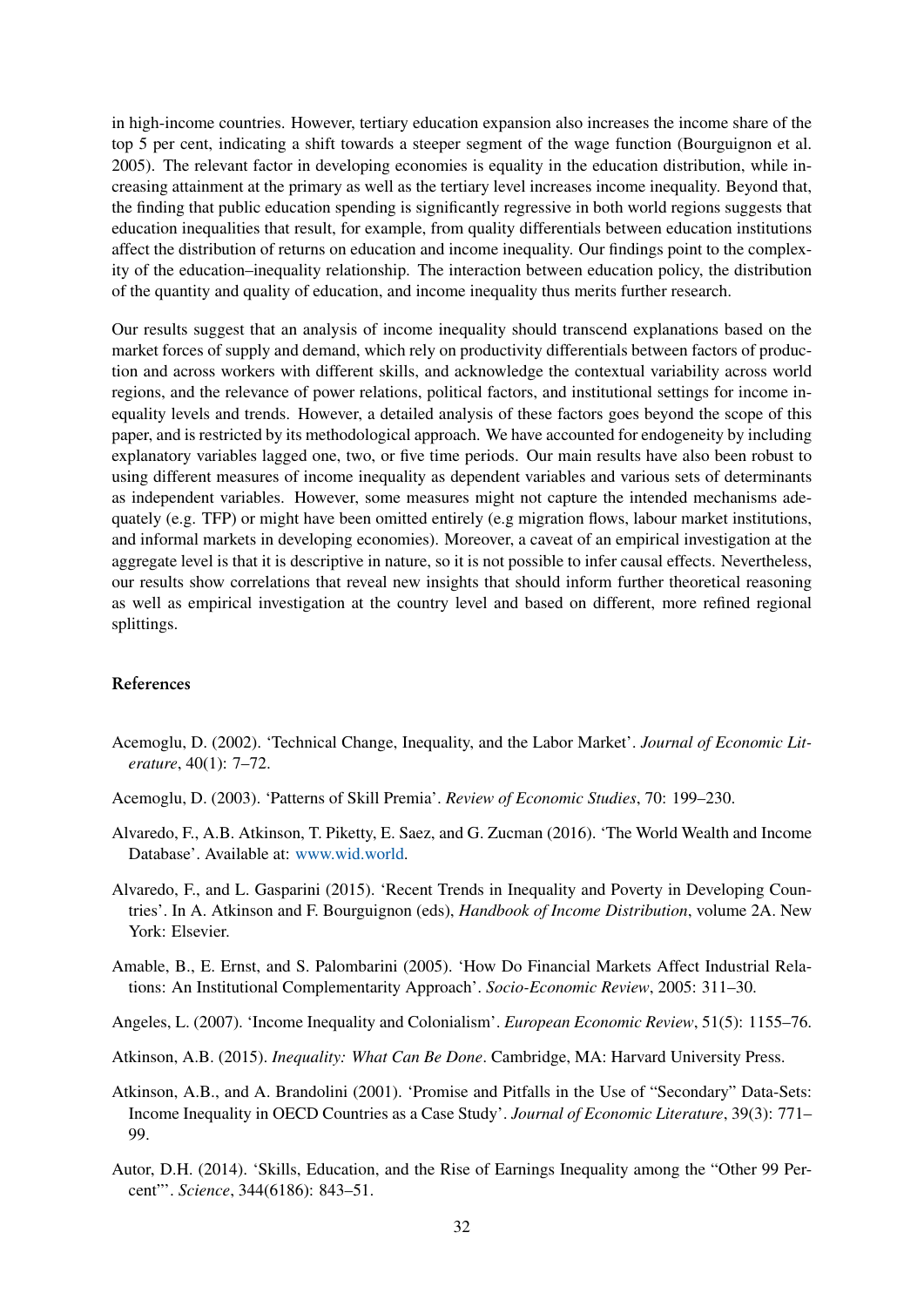- <span id="page-34-2"></span>Autor, D.H., D. Dorn, L.F. Katz, C. Patterson, and J.V. Reenen (2017a). 'Concentrating on the Fall of the Labor Share'. Working Paper 23108. Cambridge, MA: NBER.
- <span id="page-34-3"></span>Autor, D.H., D. Dorn, L.F. Katz, C. Patterson, and J.V. Reenen (2017b). 'The Fall of the Labor Share and the Rise of Superstar Firms'. Available at: [https://economics.mit.edu/files/12979.](https://economics.mit.edu/files/12979)
- <span id="page-34-6"></span>Becker, G.S. (1964). *Human Capital: A Theoretical and Empirical Analysis with Special Reference to Education*. Chicago, IL: University of Chicago Press.
- <span id="page-34-7"></span>Becker, G.S., and B.R. Chiswick (1966). 'Education and the Distribution of Earnings'. *American Economic Review*, 56(1/2): 358–69.
- <span id="page-34-13"></span>Bengtsson, E., and D. Waldenstroem (2017). 'Capital Shares and Income Inequality: Evidence from the Long Run'. Available at: [www.uueconomics.se/danielw/Research\\_files/BengtssonWaldenstrom\\_](www.uueconomics.se/danielw/Research_files/BengtssonWaldenstrom_Capitalshares_long.pdf) [Capitalshares\\_long.pdf.](www.uueconomics.se/danielw/Research_files/BengtssonWaldenstrom_Capitalshares_long.pdf)
- <span id="page-34-4"></span>Bertola, G. (2008). 'Inequality, Globalization, and Financial Development'. Presented at the EUI Max Weber Programme Conference on Globalization and Inequality, San Dominico, 11–12 June.
- <span id="page-34-15"></span>Blanchet, T., I. Flores, and M. Morgan (2018). 'The Weight of the Rich Improving Surveys Using Tax Data'. WID.world Working Paper 2018/12. Paris: World Inequality Lab.
- <span id="page-34-8"></span>Bourguignon, F., F.H. Ferreira, and N. Lustig (2005). 'A Synthesis of Results'. In F. Bourguignon, F.H. Ferreira, and N. Lustig (eds), *The Microeconomics of Income Distribution Dynamics in East Asia and Latin America*. Oxford: Oxford University Press.
- <span id="page-34-17"></span>Bruno, G.S. (2005). 'Approximating the Bias of the LSDV Estimator for Dynamic Unbalanced Panel Data Models'. *Economics Letters*, 87: 361–66.
- <span id="page-34-16"></span>Burkhauser, R.V., Hrault, N., S.P. Jenkins, and R. Wilkins (2018). 'Survey Under-Coverage of Top Incomes and Estimation of Inequality: What Is the Role of the UK's SPI Adjustment'. *Fiscal Studies*, 2: 213–40.
- <span id="page-34-10"></span>Calderón, C., A. Chong, and R. Valdés (2005). 'Labor Market Regulations and Income Inequality: Evidence for a Panel of Countries'. *Labor Markets and Institutions (Central Bank of Chile)*, 4: 221– 79.
- <span id="page-34-9"></span>Carnoy, M. (2011). 'As Higher Education Expands, Is It Contributing to Greater Inequality?' *National Institute Economic Review*, 215: R34–R47.
- <span id="page-34-1"></span>Castelló-Climent, A., and R. Doménech (2014). 'Human Capital and Income Inequality: Some Facts and Some Puzzles'. Research Working Paper 12/28. Madrid: BBVA.
- <span id="page-34-11"></span>Causa, O., and M. Hermansen (2018). 'Income Redistribution Through Taxes and Transfers across OECD Countries'. Working Paper 729. Paris: OECD Publishing.
- <span id="page-34-12"></span>Chakravorty, S. (2006). *Fragments of Inequality: Social, Spatial, and Evolutionary Analyses of Income Distribution*. London: Routledge.
- <span id="page-34-0"></span>Checchi, D., and C.G. Penalosa (2010). 'Labour Market Institutions and the Personal Distribution of Income in the OECD'. *Economica*, 77: 413–50.
- <span id="page-34-14"></span>Chen, S., and M. Ravallion (2004). 'How Have the World's Poorest Fared since the Early 1980s?' *World Bank Research Observer*, 19(2): 141–69.
- <span id="page-34-5"></span>Claessens, S., and E. Perotti (2007). 'Finance and Inequality: Channels and Evidence'. *Journal of Comparative Economics*, 35: 748–73.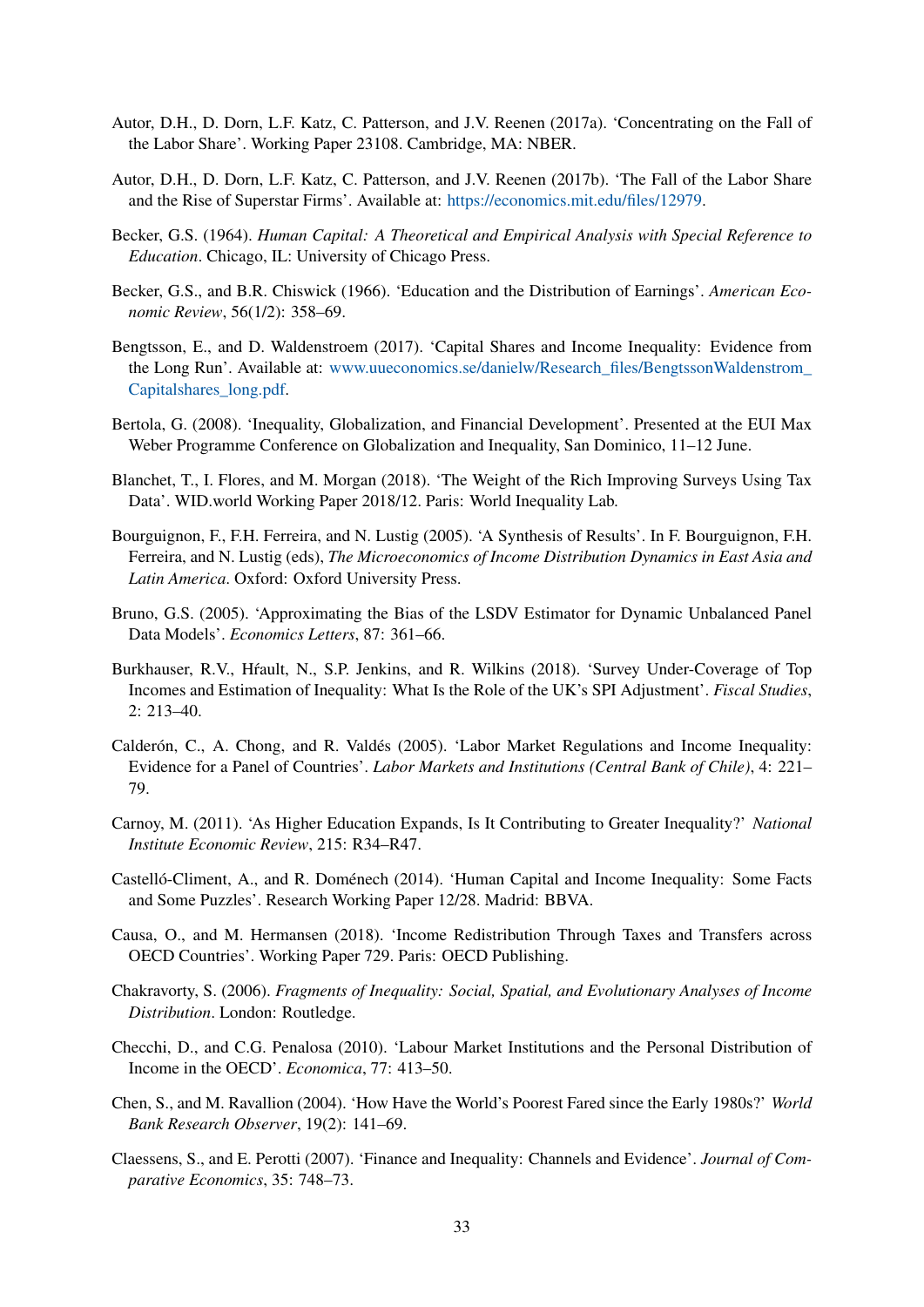- <span id="page-35-12"></span>Cuaresma, J.C., S. KC, and P. Sauer (2013). 'Age-Specific Education Inequality, Education Mobility and Income Growth'. Working Paper 6. Wien: WWWforEurope
- <span id="page-35-7"></span>Daudey, E., and C. García-Penalosa (2007). 'The Personal and the Factor Distributions of Income in a Cross-Section of Countries'. *Journal of Development Studies*, 43(5): 812–29.
- <span id="page-35-9"></span>Deininger, K., and L. Squire (1996). 'A New Dataset Measuring Income Inequality'. *World Bank Economic Review*, 10(3): 565–91.
- <span id="page-35-16"></span>Drukker, D.M. (2003). 'Testing for Serial Correlation in Linear Panel-Data Models'. *Stata Journal*, 3(2): 168–77.
- <span id="page-35-4"></span>Evans, T. (2016). 'The Impact of the Financial Sector on Inequality: A Comparison of the USA, Brazil, Germany and India'. In A. Gallas, H. Herr, F. Hoffer, and C. Scherrer (eds), *Combating Inequality: The Global North and South*. London: Routledge.
- <span id="page-35-6"></span>Foerster, M.F., and Tóth, I.G. (2015). 'Cross-Country Evidence of the Multiple Causes of Inequality Changes in the OECD Area'. In A. Atkinson and F. Bourguignon (eds), *Handbook of Income Distribution*, volume 2B. New York: Elsevier.
- <span id="page-35-8"></span>Francese, M., and C. Mulas-Granados (2015). 'Functional Income Distribution and Its Role in Explaining Inequality'. Working Paper 15/244. Washington, DC: IMF.
- <span id="page-35-10"></span>Galbraith, J.K., B. Halbach, A. Malinowska, A. Shams, and W. Zhang (2014). 'The UTIP Global Inequality Data Sets 1963–2008'. UTIP Working Paper 68. Austin, TX: University of Texas.
- <span id="page-35-11"></span>Galbraith, J.K., and H. Kum (2005). 'Estimating the Inequality of Household Incomes: A Statistical Approach to the Creation of a Dense and Consistent Global Dataset'. *Review of Income and Wealth*, 51(1): 115–43.
- <span id="page-35-17"></span>Galor, O., and D. Tsiddon (1997). 'The Distribution of Human Capital and Economic Growth'. *Journal of Economic Growth*, 2: 93–124.
- <span id="page-35-1"></span>Goldberg, P.K., and N. Pavcnik (2007). 'Distributional Effects of Globalization in Developing Countries'. Working Paper 12885. Cambridge, MA: NBER.
- <span id="page-35-5"></span>Goldin, C., and L.F. Katz (2010). *The Race between Education and Technology*. Cambridge, MA: Belknap Press.
- <span id="page-35-3"></span>Gross, T., F. Hoffer, and P. Laliberté (2016). 'The Rise of Inequality across the Globe: Drivers, Impacts and Policies for Change'. In A. Gallas, H. Herr, F. Hoffer, and C. Scherrer (eds), *Combating Inequality: The Global North and South*. London: Routledge.
- <span id="page-35-14"></span>Hall, R.E., and C.I. Jones (1999). 'Why Do Some Countries Produce so Much More Output Per Worker than Others?' *Quarterly Journal of Economics*, 114(1): 83–116.
- <span id="page-35-2"></span>Huber, E., F. Nielsen, J. Pribble, and J.D. Stephens (2006). 'Politics and Inequality in Latin America and the Caribbean'. *American Sociological Review*, 71: 943–63.
- <span id="page-35-0"></span>ILO (2008). *World of Work Report 2008: Income Inequalities in the Age of Financial Globalization*. Geneva: ILO.
- <span id="page-35-13"></span>Inklaar, R., and M.P. Timmer (2013). 'Capital, Labor and TFP in PWT 8.0: PWT8.0 Documentation'. Available at: [www.rug.nl/research/ggdc/data/penn-world-table.](www.rug.nl/research/ggdc/data/penn-world-table)
- <span id="page-35-15"></span>Isham, J., M. Woolcock, L. Pritchett, and G. Busby (2005). 'The Varieties of Resource Experience: Natural Resource Export Structures and the Political Economy of Economic Growth'. *World Bank Economic Review*, 19(2): 141–74.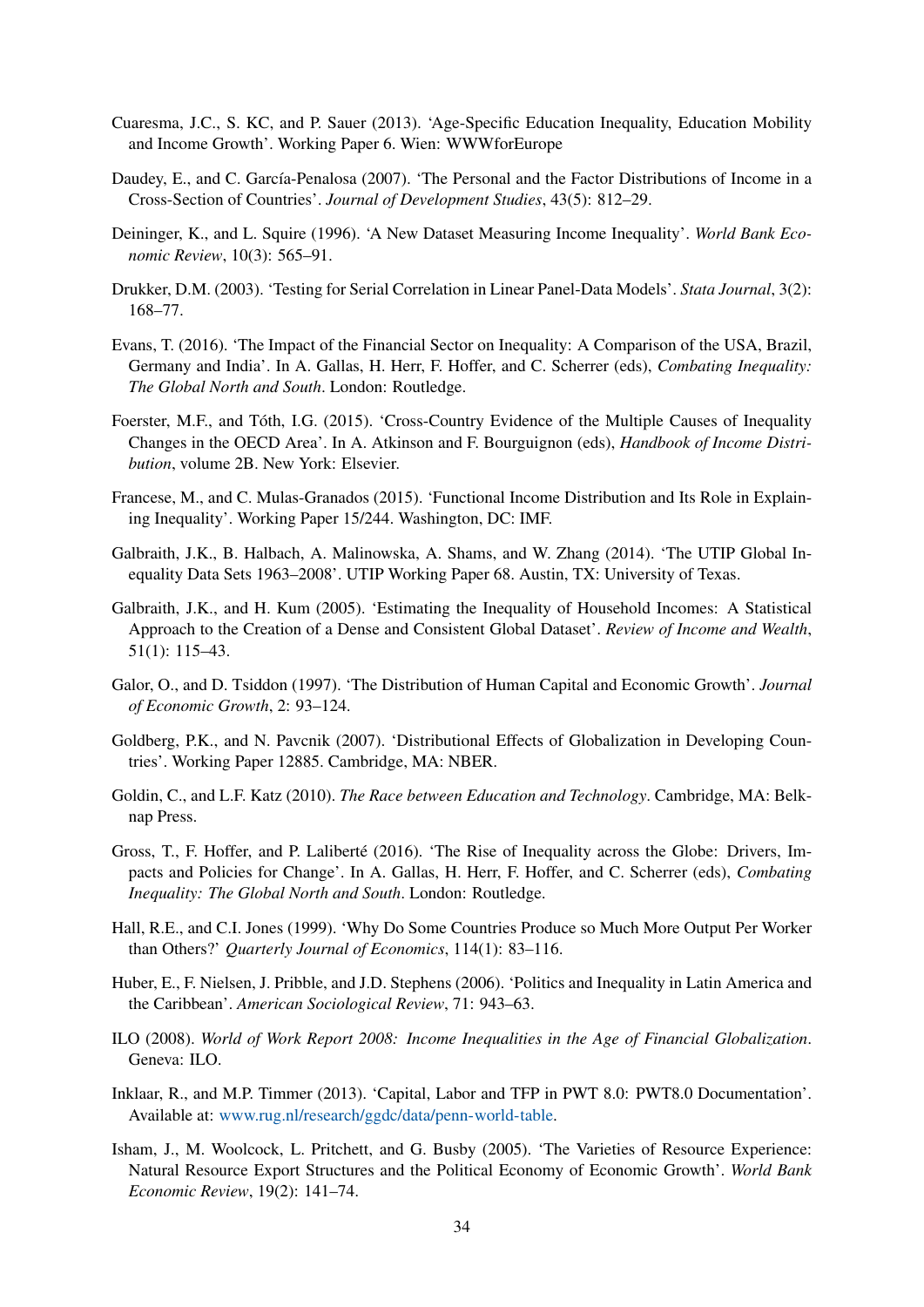- <span id="page-36-3"></span>Jaumotte, F., S. Lall, and C. Papageorgiou (2013). 'Rising Income Inequality: Technology, or Trade and Financial Globalization?' *IMF Economic Review*, 61: 271–309.
- <span id="page-36-14"></span>Jenkins, S.P. (2015). 'World Income Inequality Databases: An Assessment of WIID and SWIID'. *Journal of Economic Inequality*, 13: 629–71.
- <span id="page-36-9"></span>Kanbur, R. (2015). 'Globalization and Inequality'. In A. Atkinson and F. Bourguignon (eds), *Handbook of Income Distribution*, volume 2B. New York: Elsevier.
- <span id="page-36-6"></span>Karabarbounis, L., and B. Neiman (2014). 'The Global Decline of the Labor Share'. *Quarterly Journal of Economics*, 129: 61–103.
- <span id="page-36-15"></span>KC, S., B. Barakat, A. Goujon, V. Skirbekk, W. Sanderson, and W. Lutz (2010). 'Projection of Populations by Level of Educational Attainment, Age, and Sex for 120 Countries for 2005–2050'. *Demographic Research*, 22: 383–472.
- <span id="page-36-18"></span>Kézdi, G. (2004). 'Robust Standard Error Estimation in Fixed-Effects Panel Models'. *Hungarian Statistical Review*, 9: 95–116.
- <span id="page-36-7"></span>Kim, H.H., and E. Brynjolfsson (2009). 'CEO Compensation and Information Technology'. *ICIS 2009 Proceedings*, Paper 38. Available at: [http://aisel.aisnet.org/icis2009/38.](http://aisel.aisnet.org/icis2009/38)
- <span id="page-36-11"></span>Koeninger, W., M. Leonardi, and L. Nunziata (2007). 'Labor Market Institutions and Wage Inequality'. *Industrial and Labor Relations Review*, 60(3): 340–56.
- <span id="page-36-10"></span>Kumhof, M., and Ranciére, R. (2010). 'Inequality, Leverage and Crises'. *American Economic Review*, 105: 1217–45.
- <span id="page-36-4"></span>Kuznets, S. (1955). 'Economic Growth and Income Inequality'. *American Economic Review*, 45(1): 1–28.
- <span id="page-36-5"></span>Leigh, A. (2015). 'Top Incomes'. In B. Nolan, W. Salverda, and T.M. Smeeding (eds), *Oxford Handbook of Economic Inequality*. Oxford: Oxford University Press.
- <span id="page-36-2"></span>Lustig, N., L.F. Lopez-Calva, and E. Ortiz-Juarez (2013). 'Declining Inequality in Latin America in the 2000s: The Cases of Argentina, Brazil, and Mexico'. *World Development*, 44: 129–41.
- <span id="page-36-16"></span>Lutz, W., and KC, S. (2011). 'Global Human Capital: Integrating Education and Population'. *Science*, 333: 587–92.
- <span id="page-36-8"></span>Melitz, M.J. (2003). 'The Impact of Trade on Intra-Industry Reallocations and Aggregate Industry Productivity'. *Econometrica*, 71(5): 1695–725.
- <span id="page-36-1"></span>Meschi, E., and M. Vivarelli (2009). 'Trade and Income Inequality in Developing Countries'. *World Development*, 37: 287–302.
- <span id="page-36-13"></span>Milanovic, B. (2014). 'Description of *All the Ginis* Dataset'. Available at: [www.worldbank.org/en/](www.worldbank.org/en/research/brief/all-the-ginis) [research/brief/all-the-ginis.](www.worldbank.org/en/research/brief/all-the-ginis)
- <span id="page-36-12"></span>Milanovic, B. (2016). 'Increasing Capital Income Share and Its Effect on Personal Income Inequality'. LIS Working Paper 663. Luxembourg: Luxembourg Income Study.
- <span id="page-36-0"></span>Morelli, S., T. Smeeding, and J. Thompson (2015). 'Post-1970 Trends in Within-Country Inequality and Poverty: Rich and Middle-Income Countries'. In A. Atkinson and F. Bourguignon (eds), *Handbook of Income Distribution*, volume 2A. New York: Elsevier.
- <span id="page-36-17"></span>Morrisson, C., and F. Murtin (2013). 'The Kuznets Curve of Human Capital Inequality: 1870–2010'. *Journal of Economic Inequality*, 11(3): 238–301.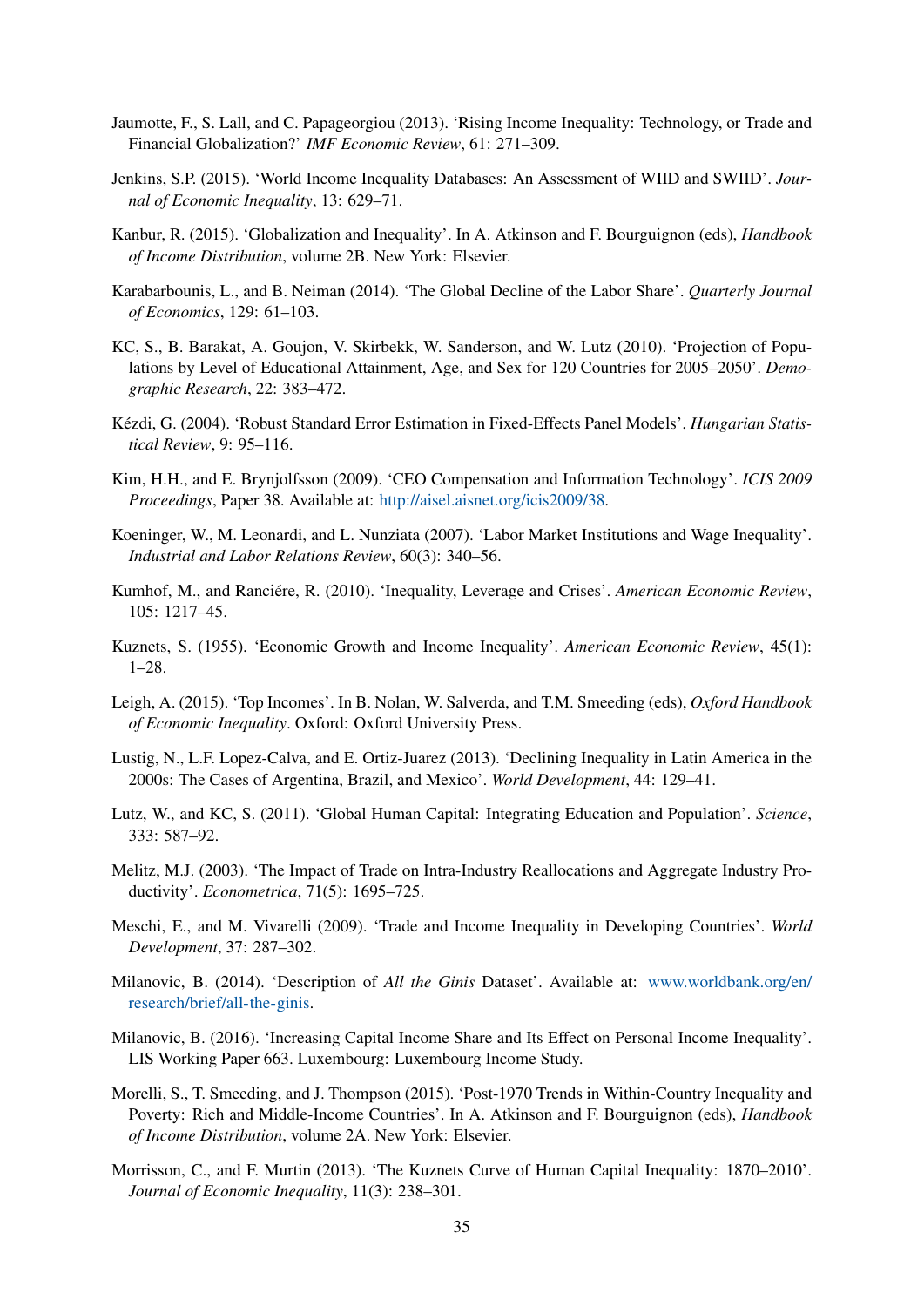<span id="page-37-0"></span>OECD (2011). *Divided We Stand: Why Inequality Keeps Rising*. Paris: OECD Publishing.

- <span id="page-37-13"></span>Palley, T.I. (2007). 'Financialization: What It Is and Why It Matters'. Working Paper 525. Annandaleon-Hudson, NY: Levy Economics Institute.
- <span id="page-37-4"></span>Palma, J.G. (2011). 'Homogeneous Middles vs. Heterogeneous Tails, and the End of the 'Inverted-U': It's All About the Share of the Rich'. *Development and Change*, 42(1): 87–153.
- <span id="page-37-5"></span>Palma, J.G. (2014). 'Has the Income Share of the Middle and Upper-Middle Been Stable Around the "50/50 Rule", or Has It Converged Towards that Level? The "Palma Ratio" Revisited'. *Development and Change*, 45(6): 1416–48.
- <span id="page-37-2"></span>Palma, J.G. (2019a). 'Why Is Inequality so Unequal Across the World? Part 1'. Cambridge Working Papers in Economics 1999. Cambridge: Cambridge University.
- <span id="page-37-3"></span>Palma, J.G. (2019b). 'Why Is Inequality so Unequal Across the World? Part 2'. Cambridge Working Papers in Economics 19100. Cambridge: Cambridge University.
- <span id="page-37-11"></span>Peracchi, F. (2006). 'Educational Wage Premia and the Distribution of Earnings: An International Perspective'. In E.A. Hanushek and F. Welch (eds), *Handbook of the Economics of Education*, volume 1. New York: Elsevier.
- <span id="page-37-6"></span>Piketty, T., and E. Saez (2013). 'Top Incomes and the Great Recession: Recent Evolutions and Policy Implications'. *IMF Economic Review*, 61(3): 456–78.
- <span id="page-37-14"></span>Psacharopoulos, G. (1994). 'Returns to Investment in Education: A Global Update'. *World Development*, 22(9): 1325–43.
- <span id="page-37-9"></span>Rajan, R.G. (2010). *Fault Lines: How Hidden Fractures Still Threaten the World Economy*. Princeton, NJ: Princeton University Press.
- Rao, N, P. Sauer, and S. Pachauri (2016). 'Explaining Income Inequality Trends in Countries: An Integrated Approach'. INEQ Working Paper 2. Vienna: INEQ.
- <span id="page-37-16"></span>Reed, R.W., and H. Ye (2011). 'Which Panel Data Estimator Should I Use?'. *Applied Economics*, 43: 985–1000.
- <span id="page-37-8"></span>Rodrik, D. (1997). *Has Globalization Gone Too Far?*. Washington, DC: Institute of International Economics.
- <span id="page-37-1"></span>Roser, M., and J.C. Cuaresma (2016). 'Why Is Income Inequality Increasing in the Developed World?' *Review of Income and Wealth*, 62(1): 1–27.
- <span id="page-37-12"></span>Sauer, P. (2019). 'The Role of Age and Gender in Education Expansion: The South Asian Experience in the Global Context.' *Review of Income and Wealth*, 65: S153–81.
- Sauer, P., N. Rao, and S. Pachauri (2016). 'Explaining Income Inequality Trends in Countries: An Integrated Approach'. Presented at the IARIW General Conference, Dresden, August.
- <span id="page-37-15"></span>Schindler, M.A.M. (2011). 'Labor Market Regulations in Low-, Middle- and High-Income Countries: A New Panel Database'. Working Paper 11/154. Washington, DC: IMF.
- <span id="page-37-7"></span>Stolper, W.F., and P.A. Samuelson (1941). 'Protection and Real Wages'. *The Review of Economic Studies*, 9(1): 58–73.
- <span id="page-37-10"></span>Tinbergen, J. (1974). 'Substitution of Graduate by Other Labour'. *Kyklos*, 27 (2): 217–26.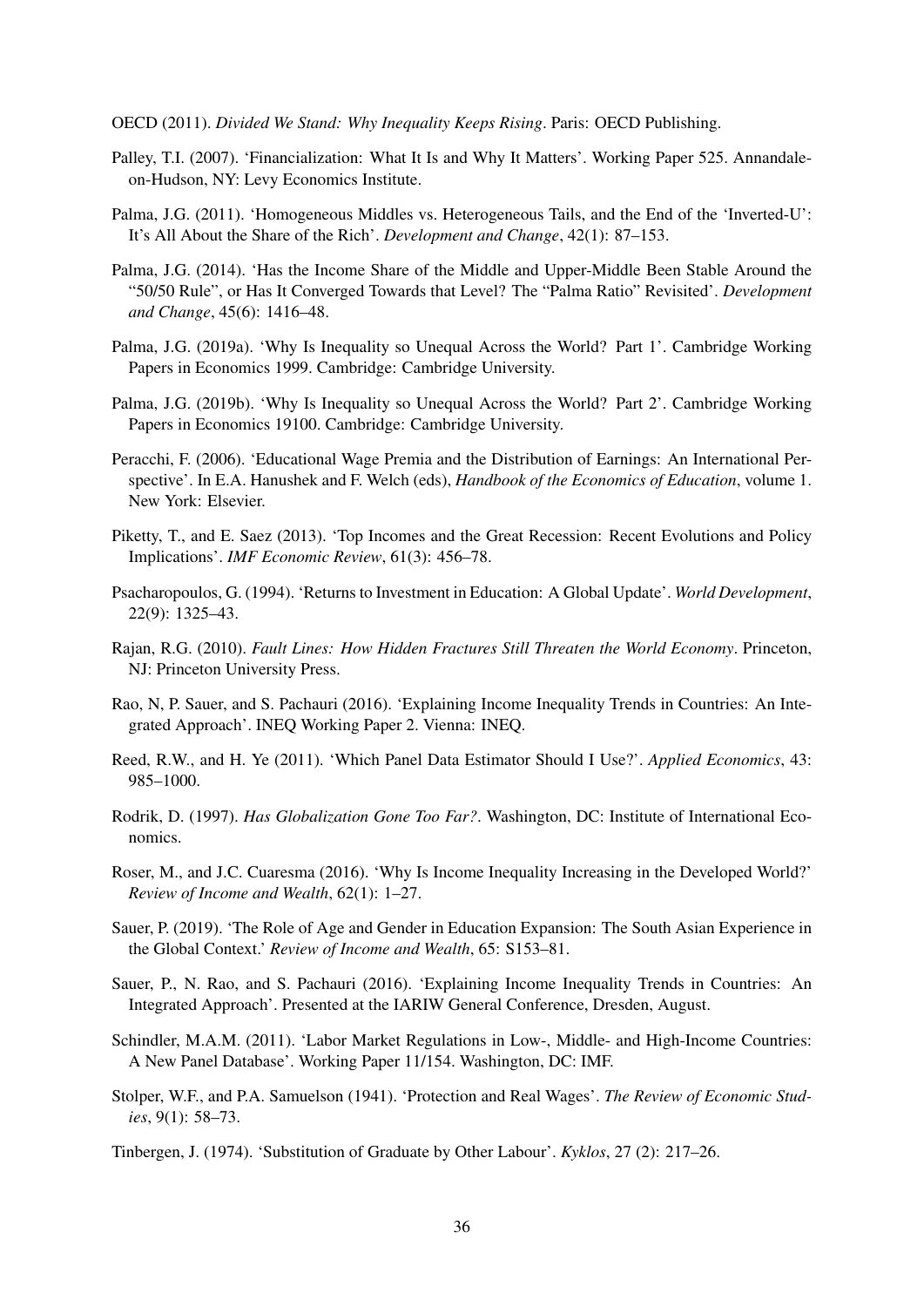- <span id="page-38-1"></span>Tyson, L., and M. Spence (2017). 'Exploring the Effects of Technology on Income and Wealth Inequality'. In H. Boushey, J.B. DeLong, and M. Steinbaum (eds), *After Piketty: The Agenda for Economics and Inequality*. Cambridge, MA: Harvard University Press.
- UNCTAD (2012). *Trade and Development Report*. New York: United Nations.
- <span id="page-38-4"></span>UNU-WIDER (n.d.). 'World Income Inequality Database, Version 3.4 (WIID3.4)'. Helsinki: United Nations University World Institute for Development Economics Research. Available at: [https://www.](https://www.wider.unu.edu/database/world-income-inequality-database-wiid34) [wider.unu.edu/database/world-income-inequality-database-wiid34.](https://www.wider.unu.edu/database/world-income-inequality-database-wiid34)
- <span id="page-38-3"></span>van Treeck, T., and S. Sturn (2012). 'Income Inequality as a Cause of the Great Recession? A Survey of Current Debates'. ILO Conditions of Work and Employment 39. Geneva: ILO.
- <span id="page-38-2"></span>Verhoogen, E.A. (2008). 'Trade, Quality Upgrading and Wage Inequality in the Mexican Manufacturing Sector'. *Quarterly Journal of Economics*, 123(2): 489–530.
- <span id="page-38-0"></span>Zilian, S., M.U. Timon Scheuer, W. Polt, and W. Altzinger (2016). 'Technologischer Wandel und Ungleichheit. Zum Stand der Empirischen Forschung [Technological Change and Inequality. A Survey of Empirical Evidence]'. *Wirtschaft und Gesellschaft*, 42(4): 591–615.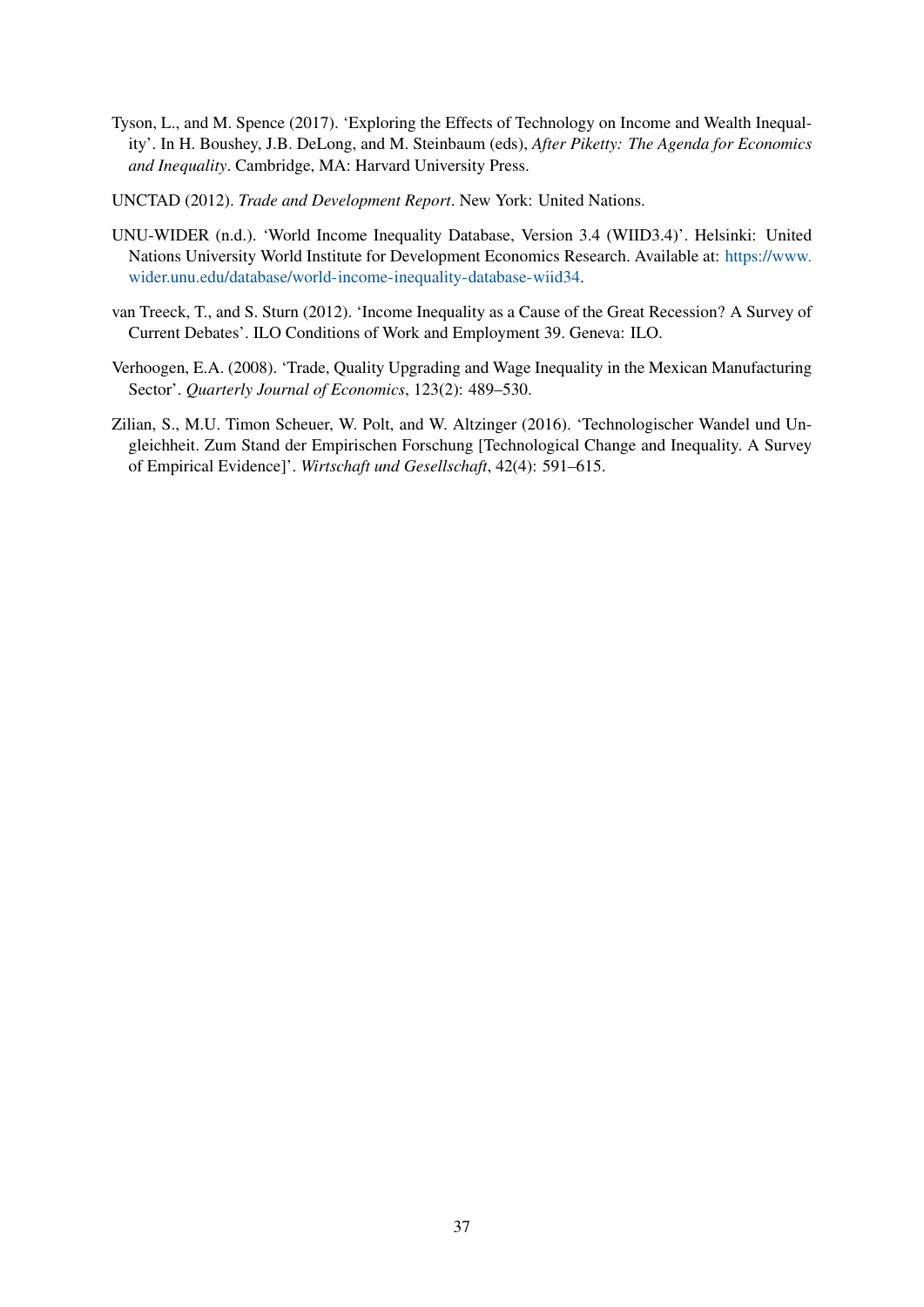# Appendix

## A1 WIID3.4: data processing

- We require full area and population coverage and eliminate all observations tagged with the lowest quality rating according to WIID3.4.
- Our preferred income concept is disposable (monetary) income<sup>[26](#page-2-0)</sup> but we use consumption measures if this is the only available concept (see Section [3.1\)](#page-9-0). At this stage we only use income concepts that cover a time frame of at least 10 years with a minimum of three observations.
- The income-sharing unit is the household, but the unit of analysis is the individual person. So we either have household-per-capita observations or ones that apply equivalence scales. But we only allow concepts to vary across countries, not over time.
- We select between remaining multiple-time observations by applying a rule to choose between equivalence scales and different sources.
	- For each country, we choose the concept (per capita or different equivalence scales) that appears more often for single-year observations between 1980 and 2010 (as this is the main period of our analysis) when we have to discriminate between multiple measures per year.
	- For each country we also test not only which source of the inequality measure appears more often in the concerned period, but also which source covers the longest time span.
	- We always use this—high frequency/long time span—as the prime criterion to select a single source by country and construct the *SS Gini* series. For countries for which this selection rule does not reveal a single preferred source we have to discriminate between frequency and time coverage and select sources individually.
	- The selection procedure for the *MS Gini* series follows a similar procedure. First, we choose observations of sources that appear most frequently *and* cover the longest time span if multiple sources per year are available. The remaining observations are again chosen individually, also referring to the graphs of the different Gini series in order to detect large differences between Gini series that would result in unreasonably high jumps. We also eliminate all observations of sources that appear only once by country.

<sup>&</sup>lt;sup>26</sup> Disposable monetary income does not account for imputed rents and home production.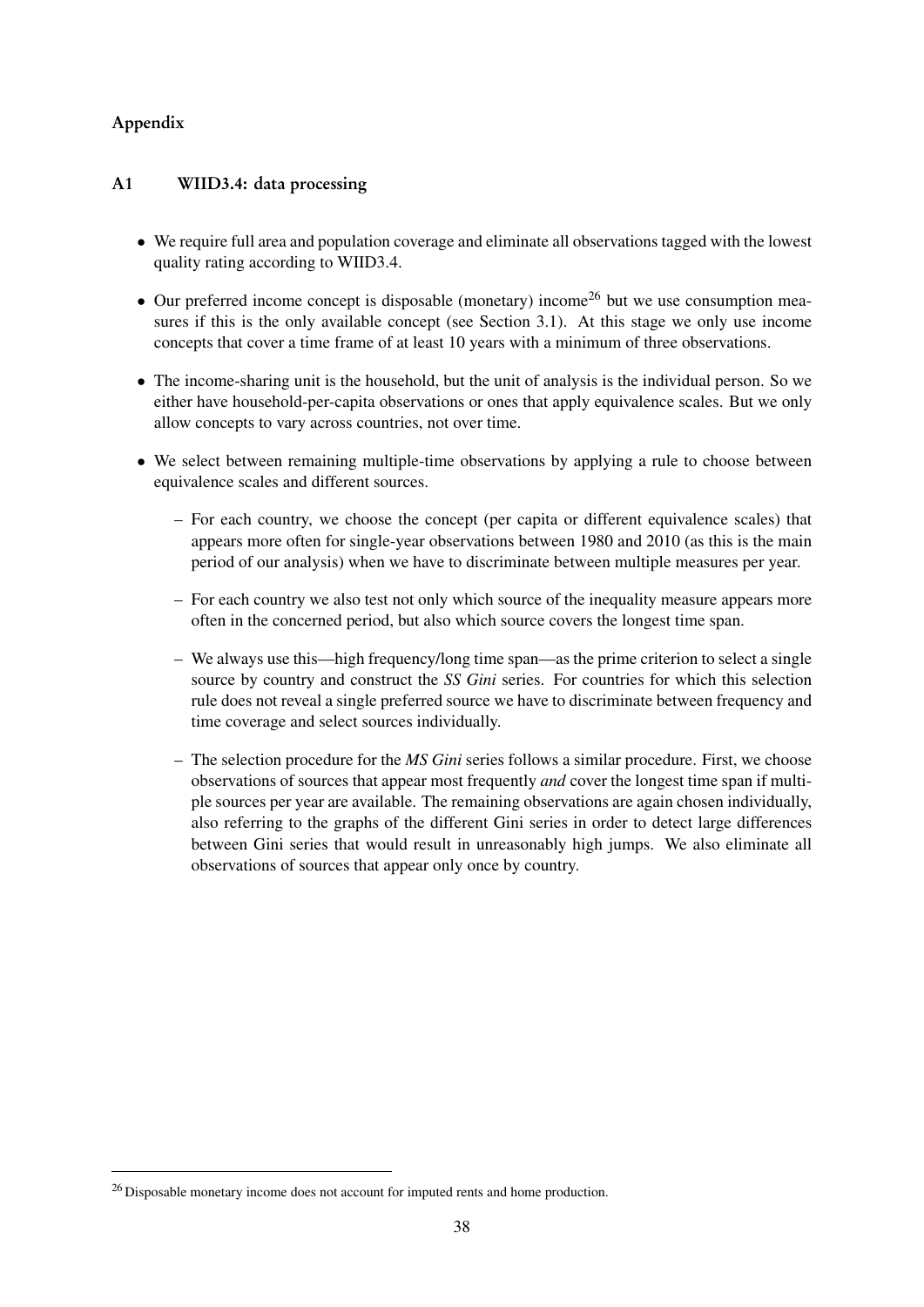## A2 Sample

Section [A2.1](#page-3-1) lists all 73 countries included in the most parsimonious specification (see column 1 of Tables [4](#page-20-0)[–6\)](#page-22-0). *B* indicates that they are also included in our main model (see Section [5\)](#page-17-0). *S*, *D*, and *T* indicate that they are included in the estimation samples using the SS Gini, decile ratios, and the top 5 per cent income share respectively (see Section [5.3\)](#page-24-0). Section [A2.2](#page-4-0) lists countries categorized as lowand lower-middle income countries (see Section [5.5\)](#page-29-0).

## A2.1 Estimation sample

| East Asia and Pacific        | China, Indonesia, Mongolia <sup>BSD</sup> , Philippines <sup>BSD</sup> , Thailand <sup>BSD</sup>                                                                                                                                                                                                                                                                                                                                                                                                                                                                                                                                                                                                                                                                                                                            |
|------------------------------|-----------------------------------------------------------------------------------------------------------------------------------------------------------------------------------------------------------------------------------------------------------------------------------------------------------------------------------------------------------------------------------------------------------------------------------------------------------------------------------------------------------------------------------------------------------------------------------------------------------------------------------------------------------------------------------------------------------------------------------------------------------------------------------------------------------------------------|
| Europe and Central Asia      | Belarus <sup>BSD</sup> , Bulgaria <sup>BSDT</sup> , Croatia <sup>BS</sup> , Cyprus <sup>BSDT</sup> ,<br>Georgia <sup>BSD</sup> , Kazakhstan <sup>BSD</sup> , Kyrgyz Republic <sup>BSD</sup> ,<br>Latvia $^{BSDT}$ , Lithuania $^{BSDT}$ , Moldova $^{BS}$ , Russia $^{BSDT}$ ,<br>Turkey, Ukraine <sup>BSD</sup>                                                                                                                                                                                                                                                                                                                                                                                                                                                                                                            |
| High-income OECD             | Australia ${}^{BSDT}$ , Austria ${}^{BSDT}$ , Belgium ${}^{BSDT}$ , Canada ${}^{BS}$ ,<br>Chile <sup>BSD</sup> , Czech Republic <sup>BS</sup> , Denmark <sup>BS</sup> , Estonia <sup>BSDT</sup> .<br>Finland <sup>BSDT</sup> , Germany <sup>BSDT</sup> , Greece <sup>BSDT</sup> , Hungary <sup>BSDT</sup> ,<br>Iceland <sup>BS</sup> , Ireland <sup>BSDT</sup> , Israel <sup>BSDT</sup> , Italy <sup>BSDT</sup> , Japan <sup>BS</sup> ,<br>Luxembourg <sup>BSDT</sup> , Netherlands <sup>BSDT</sup> , New Zealand <sup>BS</sup> ,<br>Norway <sup>BSDT</sup> , Poland <sup>BSD</sup> , Portugal <sup>BSD</sup> , Slovak Republic <sup>BSD</sup> ,<br>Slovenia <sup>BSDT</sup> , Spain <sup>BSDT</sup> , Sweden <sup>BDT</sup> , Switzerland <sup>BSDT</sup> ,<br>United Kingdom <sup>BSD</sup> , United States <sup>BS</sup> |
| Latin America and Caribbean  | Bolivia <sup>BSD</sup> , Brazil <sup>BSD</sup> , Colombia <sup>BSD</sup> , Costa Rica <sup>BSD</sup> ,<br>Dominican Republic <sup>BSD</sup> , Ecuador, Guatemala, Jamaica,<br>Mexico <sup>BSD</sup> , Panama, Peru <sup>BSD</sup> , Uruguay <sup>BSD</sup> , Venezuela                                                                                                                                                                                                                                                                                                                                                                                                                                                                                                                                                      |
| Middle East and North Africa | Egypt, Iran <sup>BSD</sup> , Jordan, Malta <sup>BSDT</sup> , Morocco <sup>BSD</sup> , Tunisia <sup>BSD</sup>                                                                                                                                                                                                                                                                                                                                                                                                                                                                                                                                                                                                                                                                                                                |
| South Asia                   | India <sup>BS</sup> , Sri Lanka <sup>BSD</sup>                                                                                                                                                                                                                                                                                                                                                                                                                                                                                                                                                                                                                                                                                                                                                                              |
| Sub-Saharan Africa           | Namibia <sup>BSD</sup> , Nigeria, South Africa <sup>BSD</sup> , Swaziland                                                                                                                                                                                                                                                                                                                                                                                                                                                                                                                                                                                                                                                                                                                                                   |

## A2.2 Low- and lower-middle income countries

| East Asia and Pacific        | Indonesia, Philippines <sup>BSD</sup>                                                                    |
|------------------------------|----------------------------------------------------------------------------------------------------------|
| Europe and Central Asia      | Georgia <sup>BSD</sup> , Kyrgyz Republic <sup>BSD</sup> , Moldova <sup>BS</sup> , Ukraine <sup>BSD</sup> |
| Latin America and Caribbean  | Bolivia <sup>BSD</sup> , Guatemala                                                                       |
| Middle East and North Africa | Egypt, Morocco <sup>BSD</sup>                                                                            |
| South Asia                   | India <sup>BS</sup> , Sri Lanka <sup>BSD</sup>                                                           |
| Sub-Saharan Africa           | Nigeria, Swaziland                                                                                       |